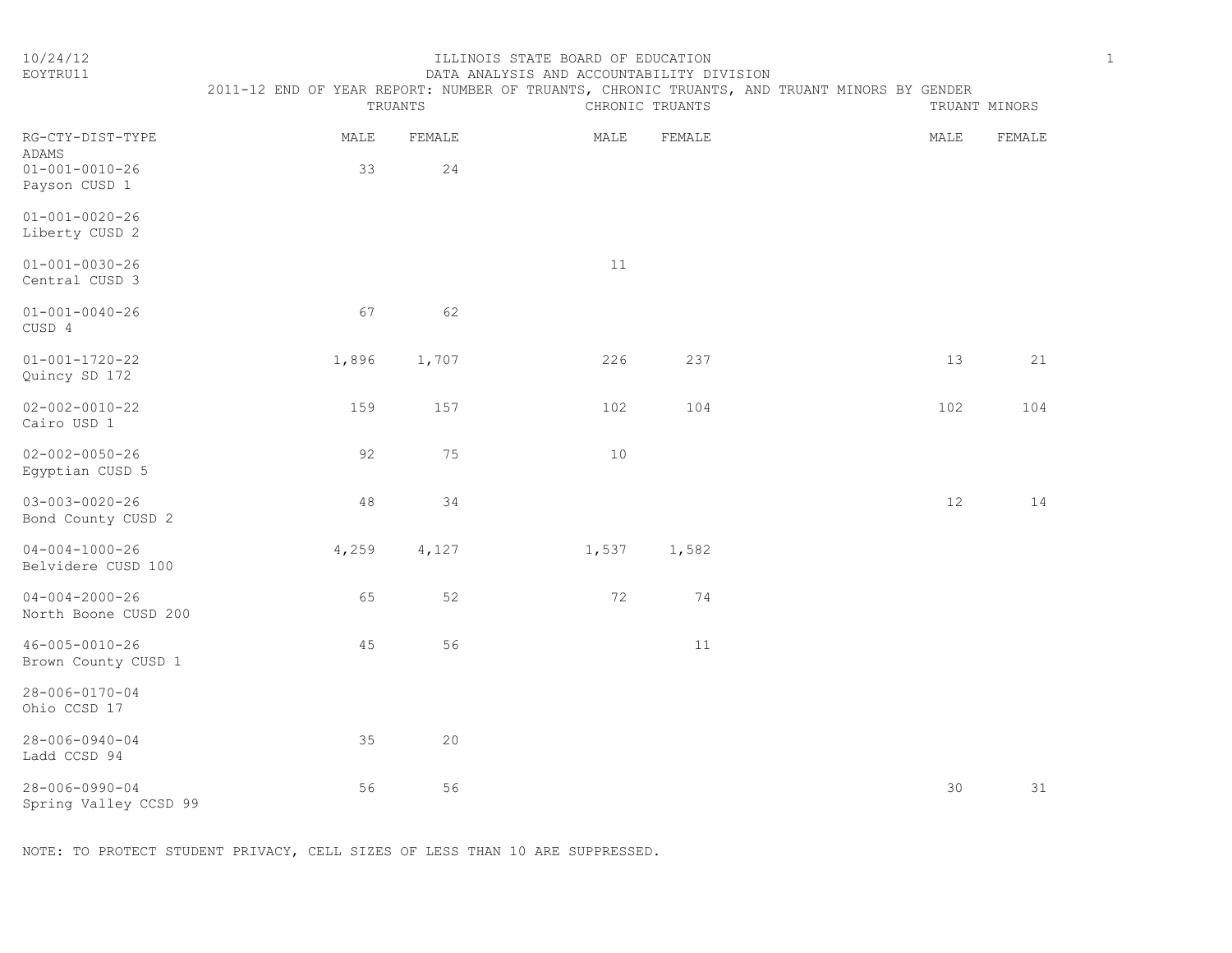| EOYTRU11                                                  | DATA ANALYSIS AND ACCOUNTABILITY DIVISION                                                   |         |      |                 |  |      |               |  |
|-----------------------------------------------------------|---------------------------------------------------------------------------------------------|---------|------|-----------------|--|------|---------------|--|
|                                                           | 2011-12 END OF YEAR REPORT: NUMBER OF TRUANTS, CHRONIC TRUANTS, AND TRUANT MINORS BY GENDER | TRUANTS |      | CHRONIC TRUANTS |  |      | TRUANT MINORS |  |
| RG-CTY-DIST-TYPE<br>28-006-1030-22<br>DePue USD 103       | MALE                                                                                        | FEMALE  | MALE | FEMALE          |  | MALE | FEMALE        |  |
| 28-006-1150-02<br>Princeton ESD 115                       |                                                                                             |         |      |                 |  |      |               |  |
| 28-006-3030-26<br>La Moille CUSD 303                      |                                                                                             |         |      |                 |  |      |               |  |
| 28-006-3400-26<br>Bureau Valley CUSD 340                  | 48                                                                                          | 28      | 16   |                 |  |      |               |  |
| 28-006-5000-15<br>Princeton HSD 500                       | 45                                                                                          | 58      |      |                 |  |      |               |  |
| 28-006-5020-17<br>Hall HSD 502                            | 28                                                                                          | 28      |      |                 |  |      |               |  |
| 28-006-5050-16<br>Ohio CHSD 505                           |                                                                                             |         |      |                 |  |      |               |  |
| $40 - 007 - 0400 - 26$<br>Calhoun CUSD 40                 | 91                                                                                          | 96      | 20   | 17              |  |      |               |  |
| $40 - 007 - 0420 - 26$<br>Brussels CUSD 42                | 10                                                                                          |         |      |                 |  |      |               |  |
| $08 - 008 - 3080 - 26$<br>Eastland CUSD 308               | 14                                                                                          | 11      |      |                 |  |      |               |  |
| $08 - 008 - 3140 - 26$<br>West Carroll CUSD 314           | 83                                                                                          | 60      |      |                 |  |      |               |  |
| $08 - 008 - 3990 - 26$<br>Chadwick-Milledgeville CUSD 399 |                                                                                             |         |      |                 |  |      |               |  |
| $46 - 009 - 0150 - 26$<br>Beardstown CUSD 15              | 266                                                                                         | 257     | 23   | 29              |  | 185  | 156           |  |
| $46 - 009 - 2620 - 26$<br>A-C Central CUSD 262            | 38                                                                                          | 31      |      |                 |  |      |               |  |
| $09 - 010 - 0000 - 61$<br>Rural Champaign Co Spec Ed Coop |                                                                                             |         |      |                 |  |      |               |  |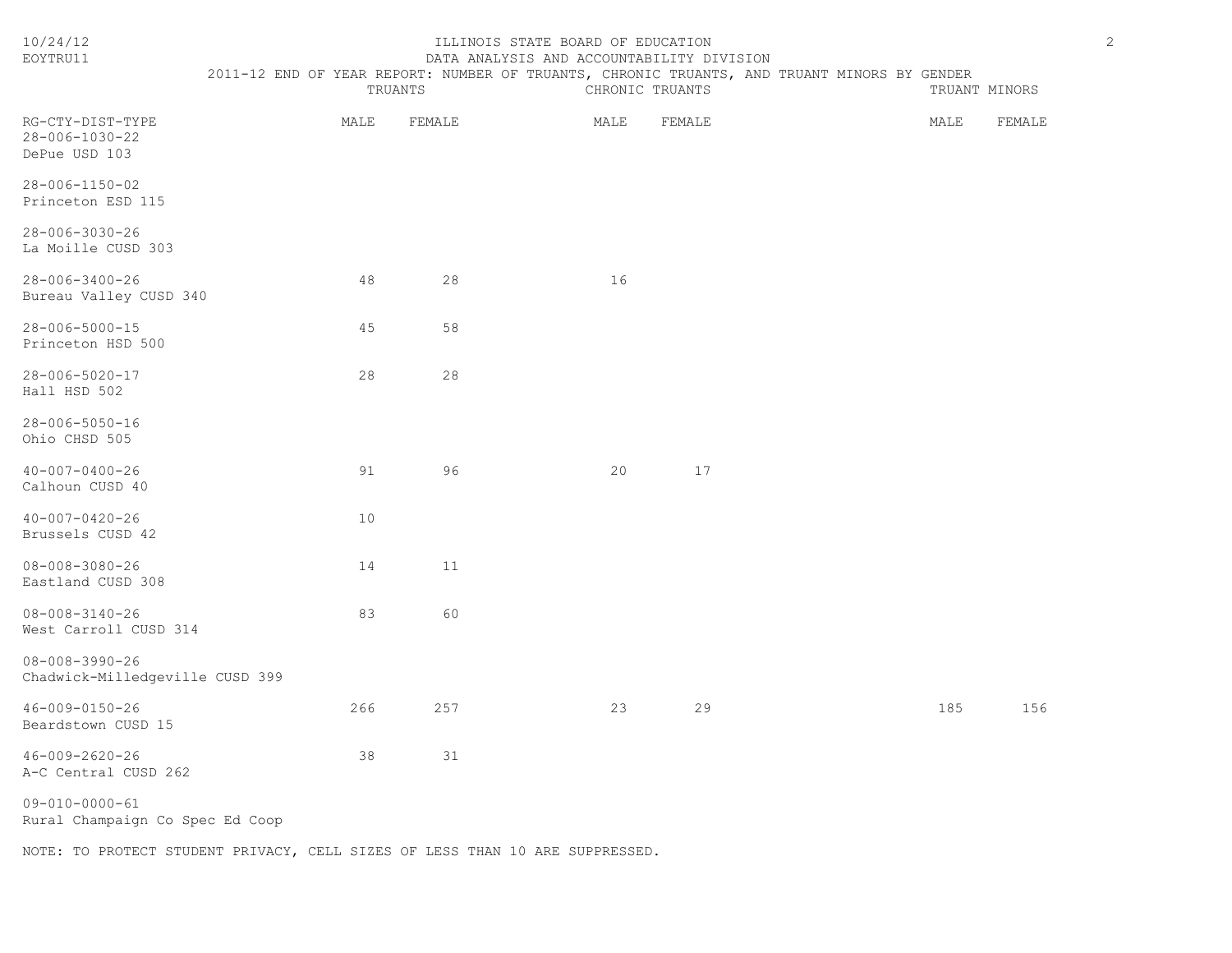| 10/24/12<br>EOYTRU11                                        |            | TRUANTS      | ILLINOIS STATE BOARD OF EDUCATION<br>DATA ANALYSIS AND ACCOUNTABILITY DIVISION | CHRONIC TRUANTS | 2011-12 END OF YEAR REPORT: NUMBER OF TRUANTS, CHRONIC TRUANTS, AND TRUANT MINORS BY GENDER |      | $\mathfrak{Z}$<br>TRUANT MINORS |
|-------------------------------------------------------------|------------|--------------|--------------------------------------------------------------------------------|-----------------|---------------------------------------------------------------------------------------------|------|---------------------------------|
| RG-CTY-DIST-TYPE<br>$09 - 010 - 0010 - 26$<br>Fisher CUSD 1 | MALE<br>14 | FEMALE<br>14 | MALE<br>14                                                                     | FEMALE<br>14    |                                                                                             | MALE | FEMALE                          |
| $09 - 010 - 0030 - 26$<br>Mahomet-Seymour CUSD 3            | 38         | 25           |                                                                                |                 |                                                                                             |      |                                 |
| $09 - 010 - 0040 - 26$<br>Champaign CUSD 4                  | 2,068      | 1,956        | 197                                                                            | 201             |                                                                                             | 36   | 32                              |
| $09 - 010 - 0070 - 26$<br>Tolono CUSD 7                     | 14         | 16           |                                                                                |                 |                                                                                             |      |                                 |
| $09 - 010 - 0080 - 26$<br>Heritage CUSD 8                   |            |              |                                                                                |                 |                                                                                             |      |                                 |
| $09 - 010 - 1160 - 22$<br>Urbana SD 116                     | 760        | 765          | 103                                                                            | 128             |                                                                                             | 103  | 128                             |
| $09 - 010 - 1300 - 04$<br>Thomasboro CCSD 130               |            |              |                                                                                |                 |                                                                                             |      |                                 |
| $09 - 010 - 1370 - 02$<br>Rantoul City SD 137               | 61         | 56           | 38                                                                             | 33              |                                                                                             | 11   |                                 |
| $09 - 010 - 1930 - 17$<br>Rantoul Township HSD 193          | 36         | 27           | 24                                                                             | 21              |                                                                                             |      |                                 |
| $09 - 010 - 3050 - 16$<br>St Joseph Ogden CHSD 305          | 13         |              |                                                                                |                 |                                                                                             |      |                                 |
| $10 - 011 - 0010 - 26$<br>Morrisonville CUSD 1              |            | 15           |                                                                                |                 |                                                                                             |      |                                 |
| $10 - 011 - 0030 - 26$<br>Taylorville CUSD 3                | 137        | 81           | 40                                                                             | 28              |                                                                                             | 22   | 15                              |
| $10 - 011 - 0040 - 26$<br>Edinburg CUSD 4                   |            |              |                                                                                |                 |                                                                                             |      |                                 |
| 10-011-0080-26<br>Pana CUSD 8                               | 57         | 64           | 17                                                                             | 27              |                                                                                             | 17   | 27                              |
| $10 - 011 - 0140 - 24$<br>South Fork SD 14                  | 10         | 13           | 10                                                                             | 13              |                                                                                             |      |                                 |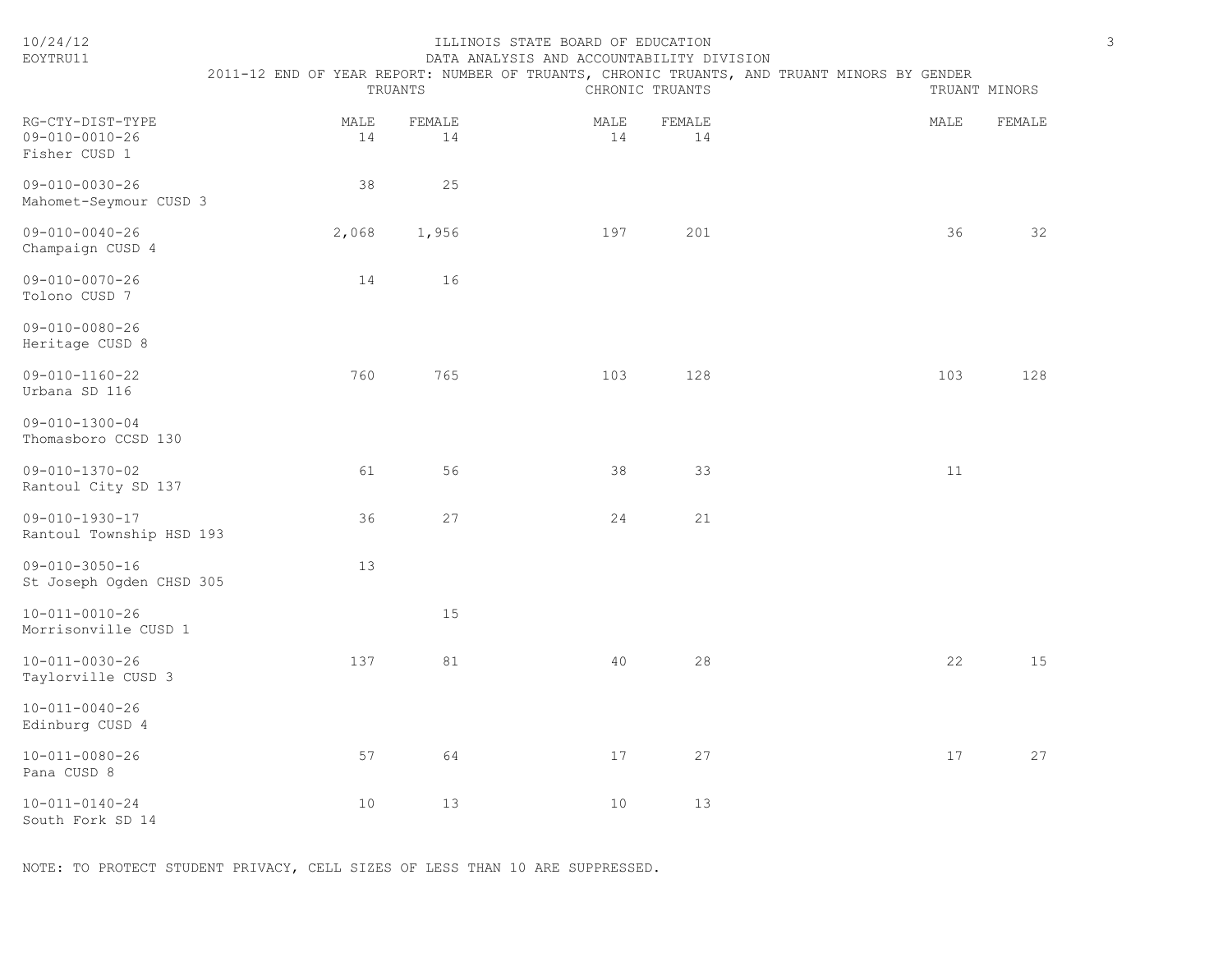| EOYTRU11                                               |                                                                                             |              | DATA ANALYSIS AND ACCOUNTABILITY DIVISION |              |               |              |
|--------------------------------------------------------|---------------------------------------------------------------------------------------------|--------------|-------------------------------------------|--------------|---------------|--------------|
|                                                        | 2011-12 END OF YEAR REPORT: NUMBER OF TRUANTS, CHRONIC TRUANTS, AND TRUANT MINORS BY GENDER |              |                                           |              |               |              |
|                                                        |                                                                                             | TRUANTS      | CHRONIC TRUANTS                           |              | TRUANT MINORS |              |
| RG-CTY-DIST-TYPE<br>11-012-002C-26<br>Marshall CUSD 2C | MALE<br>20                                                                                  | FEMALE<br>28 | MALE<br>15                                | FEMALE<br>18 | MALE          | FEMALE<br>10 |
| 11-012-003C-26<br>Martinsville CUSD 3C                 | 47                                                                                          | 48           |                                           |              |               |              |
| 11-012-004C-26<br>Casey-Westfield CUSD 4C              | 71                                                                                          | 88           |                                           |              |               |              |
| 12-013-0100-26<br>Clay City CUSD 10                    | 38                                                                                          | 38           |                                           |              |               |              |
| $12 - 013 - 0250 - 26$<br>North Clay CUSD 25           | 25                                                                                          | 28           | 15                                        | 16           |               |              |
| 12-013-0350-26<br>Flora CUSD 35                        | 83                                                                                          | 76           | 13                                        | 17           |               |              |
| 13-014-0010-26<br>Carlyle CUSD 1                       | 13                                                                                          |              |                                           | 11           |               |              |
| 13-014-0030-26<br>Wesclin CUSD 3                       | 101                                                                                         | 92           | 10                                        | 16           |               |              |
| 13-014-0120-04<br>Breese SD 12                         | 67                                                                                          | 67           |                                           |              |               |              |
| 13-014-0460-02<br>Willow Grove SD 46                   |                                                                                             |              |                                           |              |               |              |
| 13-014-0600-02<br>Germantown SD 60                     |                                                                                             |              |                                           |              |               |              |
| 13-014-0710-16<br>Central CHSD 71                      | 50                                                                                          | 34           | 16                                        | 13           |               |              |
| 13-014-1415-02<br>St Rose SD 14-15                     |                                                                                             |              |                                           |              |               |              |
| 11-015-0010-26<br>Charleston CUSD 1                    | 535                                                                                         | 473          | 40                                        | 40           | 21            | 20           |
| 11-015-0020-26<br>Mattoon CUSD 2                       | 426                                                                                         | 390          | 77                                        | 54           | 35            | 29           |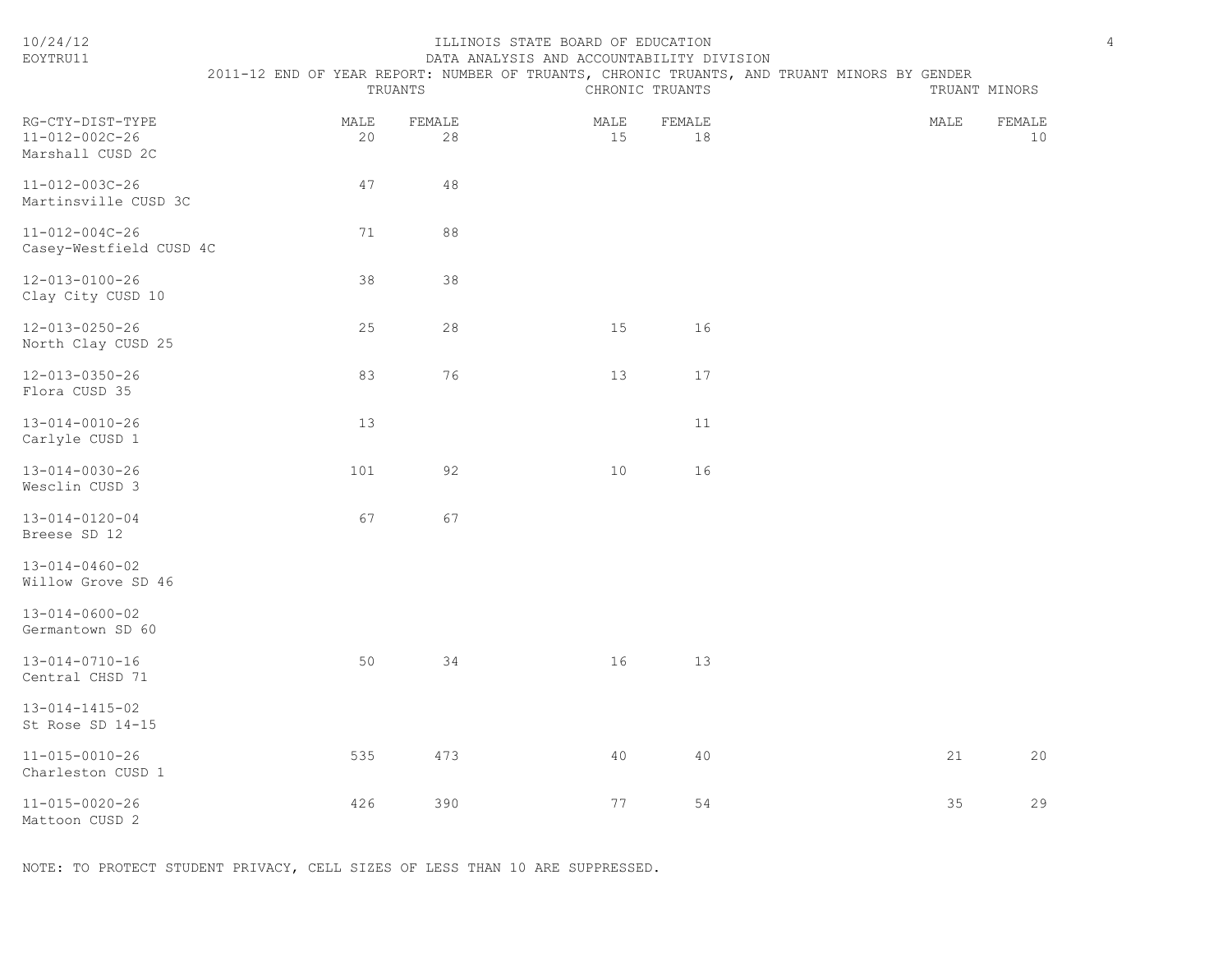| 10/24/12<br>EOYTRU11                                    |       | TRUANTS  | ILLINOIS STATE BOARD OF EDUCATION<br>DATA ANALYSIS AND ACCOUNTABILITY DIVISION | CHRONIC TRUANTS | 2011-12 END OF YEAR REPORT: NUMBER OF TRUANTS, CHRONIC TRUANTS, AND TRUANT MINORS BY GENDER |      | 5<br>TRUANT MINORS |
|---------------------------------------------------------|-------|----------|--------------------------------------------------------------------------------|-----------------|---------------------------------------------------------------------------------------------|------|--------------------|
| RG-CTY-DIST-TYPE<br>11-015-0050-26<br>Oakland CUSD 5    | MALE  | FEMALE   | MALE                                                                           | FEMALE          |                                                                                             | MALE | FEMALE             |
| $11 - 015 - 8010 - 60$<br>Eastern IL Area of Spec Educ  |       | 43<br>16 | 40                                                                             | 10              |                                                                                             | 50   | 14                 |
| $05 - 016 - 0150 - 04$<br>Palatine CCSD 15              | 2,922 | 2,909    | 228                                                                            | 229             |                                                                                             |      |                    |
| $05 - 016 - 0210 - 04$<br>Wheeling CCSD 21              |       | 78<br>69 | 11                                                                             |                 |                                                                                             |      |                    |
| $05 - 016 - 0270 - 02$<br>Northbrook ESD 27             | 264   | 252      | 10                                                                             | 15              |                                                                                             |      |                    |
| $05 - 016 - 0340 - 04$<br>Glenview CCSD 34              |       |          |                                                                                |                 |                                                                                             |      |                    |
| $05 - 016 - 0540 - 04$<br>Schaumburg CCSD 54            | 1,409 | 1,312    | 120                                                                            | 73              |                                                                                             |      |                    |
| $05 - 016 - 0590 - 04$<br>Comm Cons SD 59               | 701   | 709      |                                                                                |                 |                                                                                             |      |                    |
| $05 - 016 - 0620 - 04$<br>CCSD 62                       |       |          |                                                                                |                 |                                                                                             |      |                    |
| $05 - 016 - 0630 - 02$<br>East Maine SD 63              |       |          |                                                                                |                 |                                                                                             |      |                    |
| $05 - 016 - 0650 - 04$<br>Evanston CCSD 65              | 2,315 | 2,251    | 280                                                                            | 260             |                                                                                             | 280  | 260                |
| $05 - 016 - 0650 - 61$<br>Evanston Dists 65/202 Jnt Agr |       | 11       |                                                                                |                 |                                                                                             |      |                    |
| $05 - 016 - 0690 - 02$<br>Skokie SD 69                  | 248   | 255      | 40                                                                             | 36              |                                                                                             |      |                    |
| $05 - 016 - 0730 - 02$<br>East Prairie SD 73            |       |          |                                                                                |                 |                                                                                             |      |                    |
| $05 - 016 - 2020 - 17$<br>Evanston Twp HSD 202          | 1,347 | 1,335    | 163                                                                            | 179             |                                                                                             | 163  | 179                |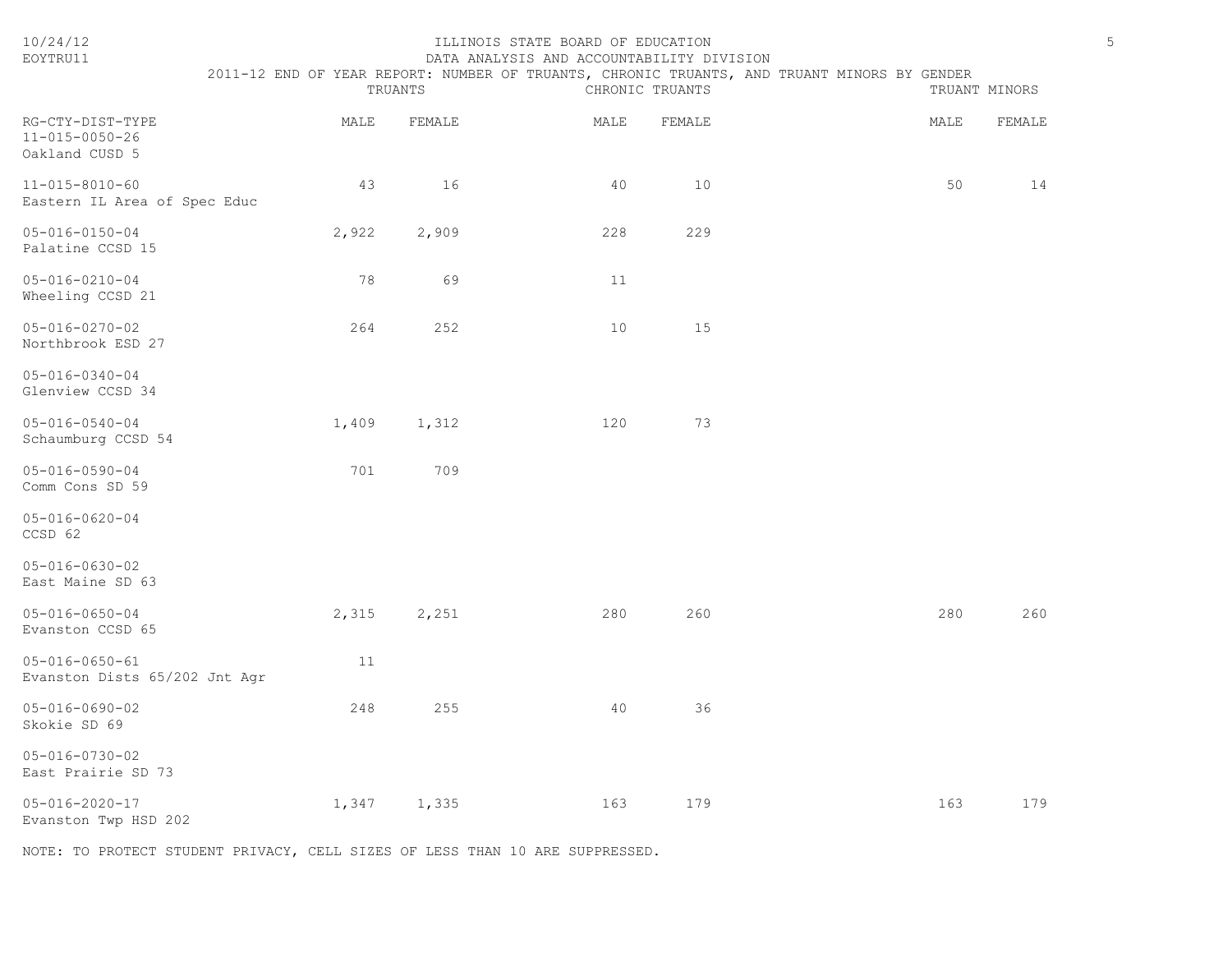| 10/24/12<br>EOYTRU11                                                |            | TRUANTS      | ILLINOIS STATE BOARD OF EDUCATION<br>DATA ANALYSIS AND ACCOUNTABILITY DIVISION | CHRONIC TRUANTS | 2011-12 END OF YEAR REPORT: NUMBER OF TRUANTS, CHRONIC TRUANTS, AND TRUANT MINORS BY GENDER |      | TRUANT MINORS | $\epsilon$ |
|---------------------------------------------------------------------|------------|--------------|--------------------------------------------------------------------------------|-----------------|---------------------------------------------------------------------------------------------|------|---------------|------------|
| RG-CTY-DIST-TYPE<br>$05 - 016 - 2030 - 17$<br>New Trier Twp HSD 203 | MALE<br>60 | FEMALE<br>33 | MALE                                                                           | FEMALE          |                                                                                             | MALE | FEMALE        |            |
| $05 - 016 - 2070 - 17$<br>Maine Township HSD 207                    | 2,582      | 2,501        | 46                                                                             | 35              |                                                                                             | 16   | 23            |            |
| $05 - 016 - 2110 - 17$<br>Township HSD 211                          | 773        | 595          | 153                                                                            | 119             |                                                                                             | 112  | 92            |            |
| $05 - 016 - 2140 - 17$<br>Township HSD 214                          | 4,271      | 3,831        | 480                                                                            | 351             |                                                                                             |      |               |            |
| $05 - 016 - 2190 - 17$<br>Niles Twp CHSD 219                        | 1,516      | 1,339        | 79                                                                             | 61              |                                                                                             |      |               |            |
| $05 - 016 - 2250 - 17$<br>Northfield Twp HSD 225                    | 322        | 256          | 54                                                                             | 50              |                                                                                             | 54   | 50            |            |
| $05 - 016 - 8050 - 60$<br>NW Suburban Spec Educ Org                 | 12         |              |                                                                                |                 |                                                                                             |      |               |            |
| $06 - 016 - 0830 - 02$<br>Mannheim SD 83                            | 22         | 21           | 22                                                                             | 32              |                                                                                             |      | 13            |            |
| $06 - 016 - 0870 - 02$<br>Berkeley SD 87                            |            |              |                                                                                |                 |                                                                                             |      |               |            |
| $06 - 016 - 0890 - 02$<br>Maywood-Melrose Park-Broadview 89         | 1,835      | 1,651        | 551                                                                            | 512             |                                                                                             | 32   | 30            |            |
| $06 - 016 - 0920 - 02$<br>Lindop SD 92                              |            |              | 15                                                                             | 12              |                                                                                             |      |               |            |
| $06 - 016 - 0925 - 02$<br>Westchester SD 92-5                       |            |              |                                                                                |                 |                                                                                             |      |               |            |
| $06 - 016 - 0950 - 02$<br>Brookfield Lagrange Park SD 95            |            |              |                                                                                |                 |                                                                                             |      |               |            |
| $06 - 016 - 0970 - 02$<br>Oak Park ESD 97                           | 627        | 544          |                                                                                |                 |                                                                                             |      |               |            |
| $06 - 016 - 0980 - 02$<br>Berwyn North SD 98                        | 466        | 448          | 79                                                                             | 81              |                                                                                             | 31   | 41            |            |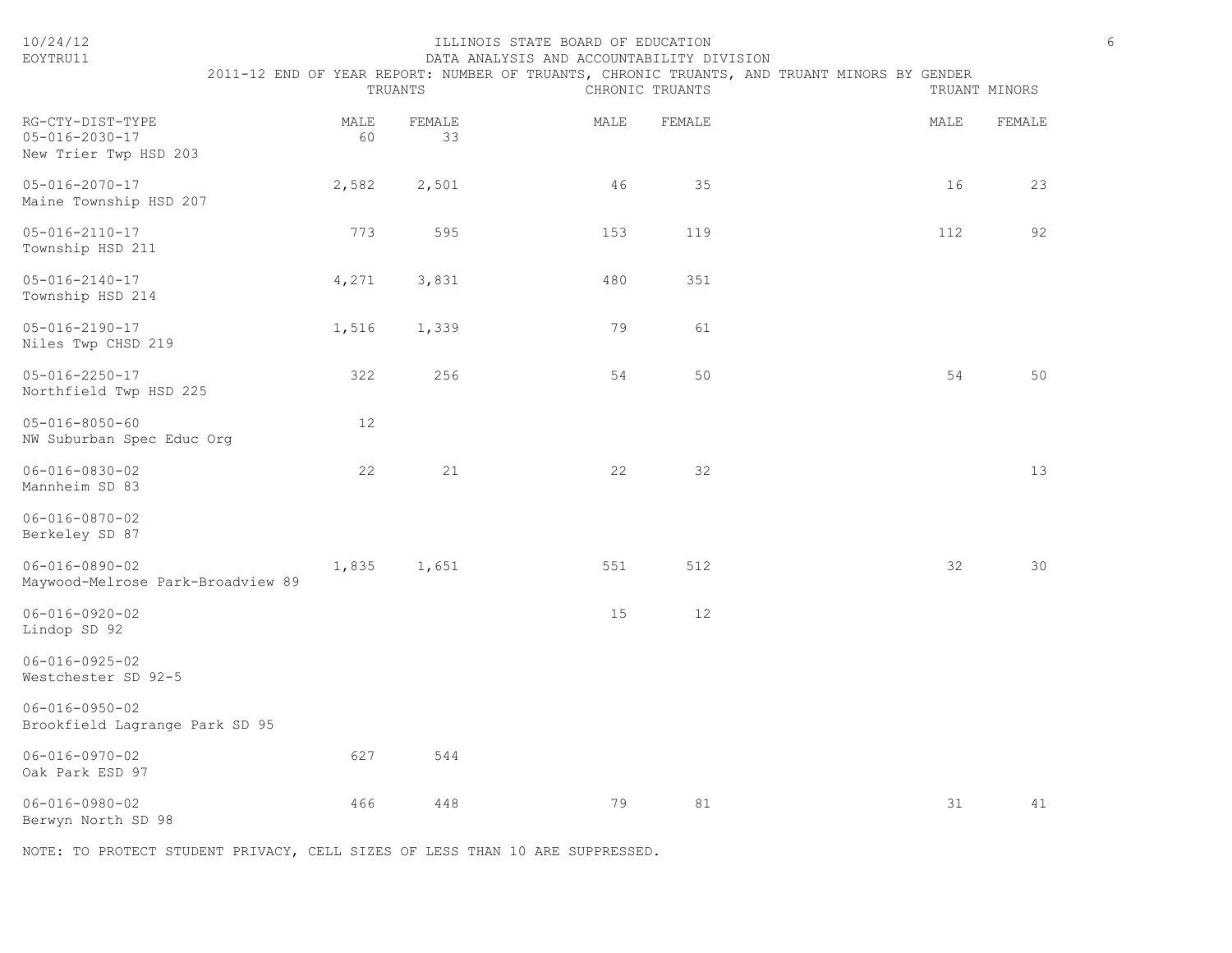| EOYTRU11                                                   |               |                 | DATA ANALYSIS AND ACCOUNTABILITY DIVISION |                 |                                                                                             |               |
|------------------------------------------------------------|---------------|-----------------|-------------------------------------------|-----------------|---------------------------------------------------------------------------------------------|---------------|
|                                                            |               | TRUANTS         |                                           | CHRONIC TRUANTS | 2011-12 END OF YEAR REPORT: NUMBER OF TRUANTS, CHRONIC TRUANTS, AND TRUANT MINORS BY GENDER | TRUANT MINORS |
| RG-CTY-DIST-TYPE<br>$06 - 016 - 0990 - 02$<br>Cicero SD 99 | MALE<br>3,410 | FEMALE<br>3,368 | MALE<br>657                               | FEMALE<br>658   | MALE                                                                                        | FEMALE        |
| $06 - 016 - 1000 - 02$<br>Berwyn South SD 100              | 83            | 64              | 11                                        | 19              | 11                                                                                          | 10            |
| $06 - 016 - 1030 - 02$<br>Lyons SD 103                     | 457           | 439             | 54                                        | 42              |                                                                                             |               |
| $06 - 016 - 2000 - 13$<br>Oak Park - River Forest SD 200   | 409           | 357             | 73                                        | 53              | 73                                                                                          | 53            |
| $06 - 016 - 2010 - 17$<br>J S Morton HSD 201               | 1,853         | 1,505           | 572                                       | 414             | 72                                                                                          | 33            |
| $06 - 016 - 2040 - 17$<br>Lyons Twp HSD 204                | 305           | 188             | 61                                        | 30              | 27                                                                                          | 15            |
| $06 - 016 - 2080 - 17$<br>Riverside-Brookfield Twp SD 208  | 230           | 116             | 27                                        |                 | 27                                                                                          |               |
| $06 - 016 - 2090 - 17$<br>Proviso Twp HSD 209              | 1,898         | 1,859           | 908                                       | 821             | 1,898                                                                                       | 1,859         |
| $06 - 016 - 2120 - 16$<br>Leyden CHSD 212                  | 264           | 215             |                                           |                 | 24                                                                                          |               |
| $06 - 016 - 2340 - 16$<br>Ridgewood CHSD 234               | 85            | 54              |                                           |                 |                                                                                             |               |
| $06 - 016 - 4010 - 26$<br>Elmwood Park CUSD 401            | 171           | 150             | 16                                        |                 | 16                                                                                          |               |
| $06 - 016 - 8030 - 60$<br>Proviso Area Exceptional Child   | 52            | 13              | 45                                        | 14              | 14                                                                                          |               |
| $07 - 016 - 1040 - 02$<br>Summit SD 104                    |               |                 |                                           |                 |                                                                                             |               |
| $07 - 016 - 1090 - 02$<br>Indian Springs SD 109            |               |                 | 18                                        | $17$            | 11                                                                                          | $10$          |
| $07 - 016 - 1110 - 02$                                     |               |                 |                                           |                 |                                                                                             |               |

Burbank SD 111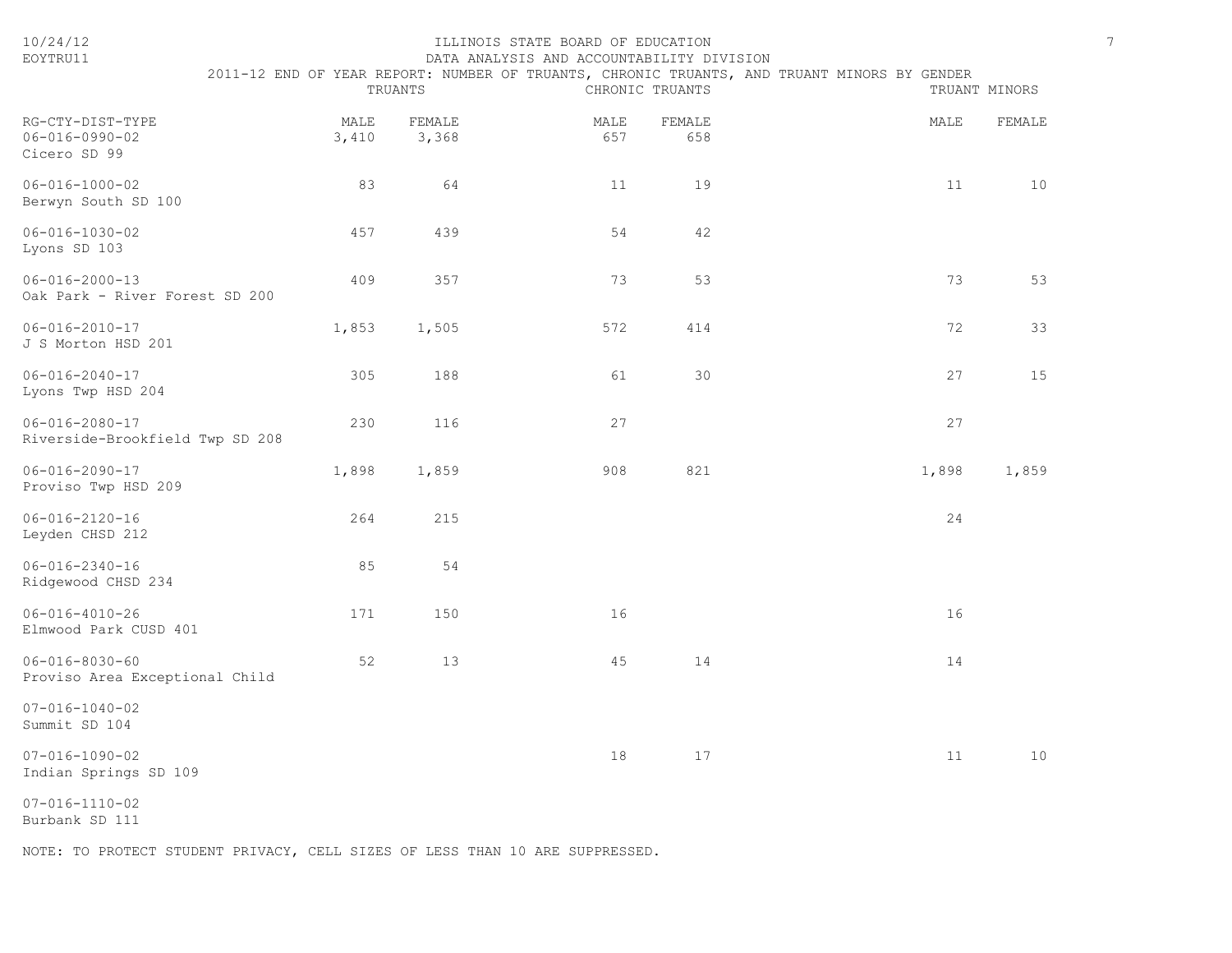| 10/24/12<br>EOYTRU11                                             | 2011-12 END OF YEAR REPORT: NUMBER OF TRUANTS, CHRONIC TRUANTS, AND TRUANT MINORS BY GENDER | TRUANTS | ILLINOIS STATE BOARD OF EDUCATION<br>DATA ANALYSIS AND ACCOUNTABILITY DIVISION | CHRONIC TRUANTS | TRUANT MINORS | $\,8\,$ |
|------------------------------------------------------------------|---------------------------------------------------------------------------------------------|---------|--------------------------------------------------------------------------------|-----------------|---------------|---------|
| RG-CTY-DIST-TYPE<br>$07 - 016 - 1170 - 02$<br>North Palos SD 117 | MALE                                                                                        | FEMALE  | MALE                                                                           | FEMALE          | MALE          | FEMALE  |
| $07 - 016 - 1220 - 02$<br>Ridgeland SD 122                       | 243                                                                                         | 207     |                                                                                |                 |               |         |
| $07 - 016 - 1230 - 02$<br>Oak Lawn-Hometown SD 123               |                                                                                             |         |                                                                                |                 |               |         |
| $07 - 016 - 1250 - 02$<br>Atwood Heights SD 125                  |                                                                                             |         |                                                                                |                 |               |         |
| $07 - 016 - 1275 - 02$<br>Chicago Ridge SD 127-5                 | 92                                                                                          | 84      | 14                                                                             |                 |               |         |
| $07 - 016 - 1275 - 61$<br>Eisenhower Cooperative                 |                                                                                             |         |                                                                                |                 |               |         |
| $07 - 016 - 1280 - 02$<br>Palos Heights SD 128                   |                                                                                             |         |                                                                                |                 |               |         |
| $07 - 016 - 1300 - 02$<br>Cook County SD 130                     | 688                                                                                         | 622     | 65                                                                             | 47              |               |         |
| $07 - 016 - 1320 - 02$<br>Calumet Public SD 132                  | 62                                                                                          | 81      | 45                                                                             | 39              |               |         |
| $07 - 016 - 1330 - 02$<br>Gen George Patton SD 133               |                                                                                             |         |                                                                                |                 |               |         |
| $07 - 016 - 1400 - 02$<br>Kirby SD 140                           |                                                                                             |         |                                                                                |                 |               |         |
| $07 - 016 - 1420 - 02$<br>Forest Ridge SD 142                    |                                                                                             |         |                                                                                |                 |               |         |
| $07 - 016 - 1420 - 61$<br>Southwest Cook Coop Spec Ed            |                                                                                             |         |                                                                                |                 |               |         |
| $07 - 016 - 1430 - 02$<br>Midlothian SD 143                      |                                                                                             |         |                                                                                |                 |               |         |
| $07 - 016 - 1435 - 02$<br>Posen-Robbins ESD 143-5                | 114                                                                                         | 83      | 101                                                                            | 83              |               |         |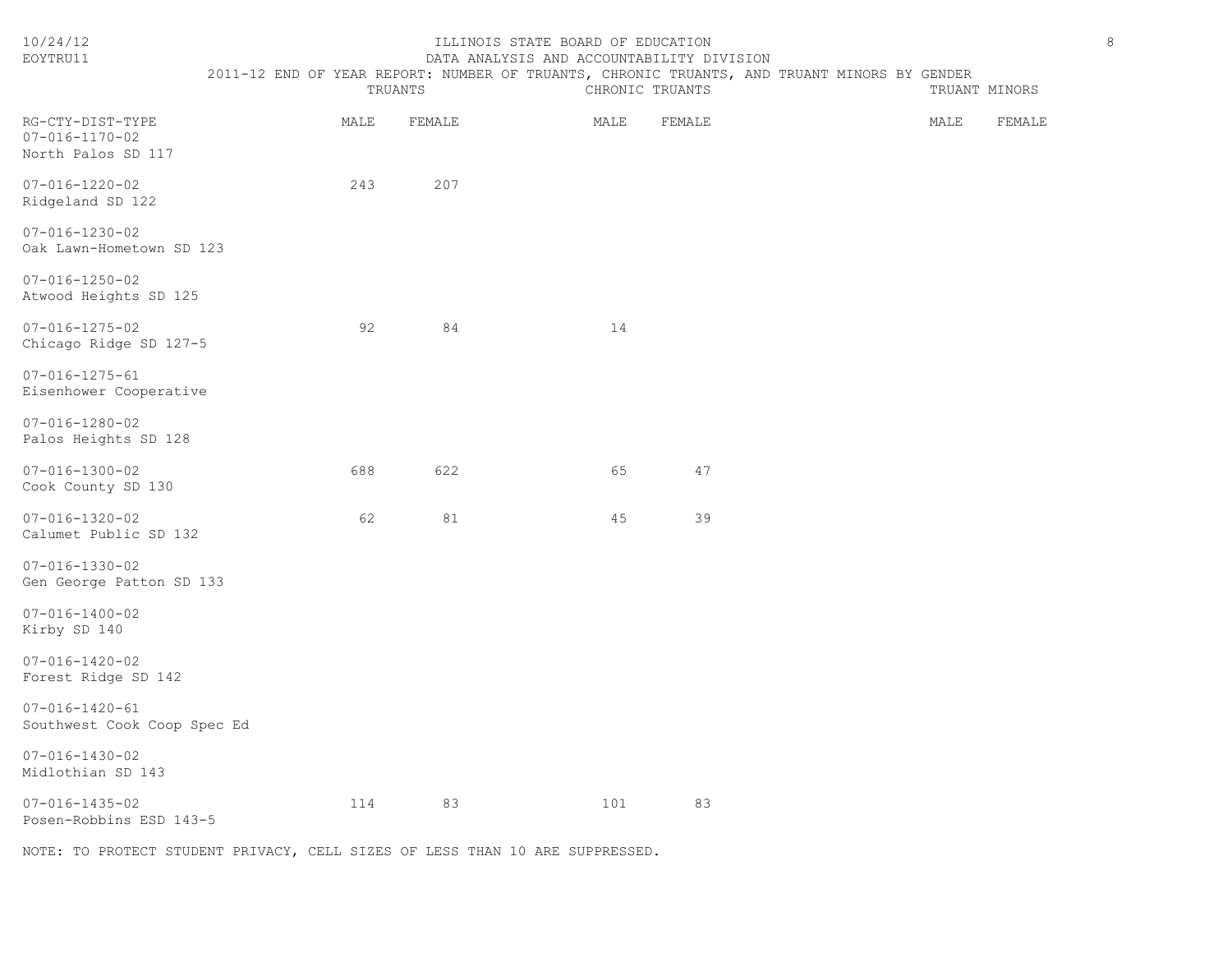| EOYTRU11                                                            | DATA ANALYSIS AND ACCOUNTABILITY DIVISION                                                   |         |      |                 |  |      |               |  |  |
|---------------------------------------------------------------------|---------------------------------------------------------------------------------------------|---------|------|-----------------|--|------|---------------|--|--|
|                                                                     | 2011-12 END OF YEAR REPORT: NUMBER OF TRUANTS, CHRONIC TRUANTS, AND TRUANT MINORS BY GENDER | TRUANTS |      | CHRONIC TRUANTS |  |      | TRUANT MINORS |  |  |
| RG-CTY-DIST-TYPE<br>$07 - 016 - 1440 - 02$<br>Prairie-Hills ESD 144 | MALE                                                                                        | FEMALE  | MALE | FEMALE          |  | MALE | FEMALE        |  |  |
| $07 - 016 - 1450 - 02$<br>Arbor Park SD 145                         | 19                                                                                          | 10      | 32   | 20              |  |      |               |  |  |
| $07 - 016 - 1470 - 02$<br>W Harvey-Dixmoor PSD 147                  | 233                                                                                         | 220     | 62   | 52              |  |      |               |  |  |
| $07 - 016 - 1480 - 02$<br>Dolton SD 148                             | 279                                                                                         | 233     |      |                 |  |      |               |  |  |
| $07 - 016 - 1500 - 02$<br>South Holland SD 150                      | 84                                                                                          | 80      | 32   | 42              |  |      |               |  |  |
| $07 - 016 - 1500 - 61$<br>Exc Children Have Opportunities           | 124                                                                                         | 37      | 67   | 29              |  | 40   | 25            |  |  |
| $07 - 016 - 1510 - 02$<br>South Holland SD 151                      | 10                                                                                          |         |      |                 |  |      |               |  |  |
| $07 - 016 - 1520 - 02$<br>Harvey SD 152                             | 609                                                                                         | 587     | 51   | 80              |  | 14   | 16            |  |  |
| $07 - 016 - 1525 - 02$<br>Hazel Crest SD 152-5                      |                                                                                             |         |      |                 |  |      |               |  |  |
| $07 - 016 - 1550 - 02$<br>Calumet City SD 155                       |                                                                                             |         |      |                 |  |      |               |  |  |
| $07 - 016 - 1560 - 02$<br>Lincoln ESD 156                           | 249                                                                                         | 252     | 82   | 90              |  | 26   | 26            |  |  |
| $07 - 016 - 1570 - 02$<br>Hoover-Schrum Memorial SD 157             |                                                                                             |         | 34   | 30              |  |      |               |  |  |
| $07 - 016 - 1580 - 02$<br>Lansing SD 158                            | 4,609                                                                                       | 4,327   |      |                 |  |      |               |  |  |
| $07 - 016 - 1590 - 02$<br>ESD 159                                   | 15                                                                                          | 12      | 15   | 12              |  | 15   | 12            |  |  |
| $07 - 016 - 1600 - 02$<br>Country Club Hills SD 160                 | 475                                                                                         | 431     | 60   | 76              |  |      |               |  |  |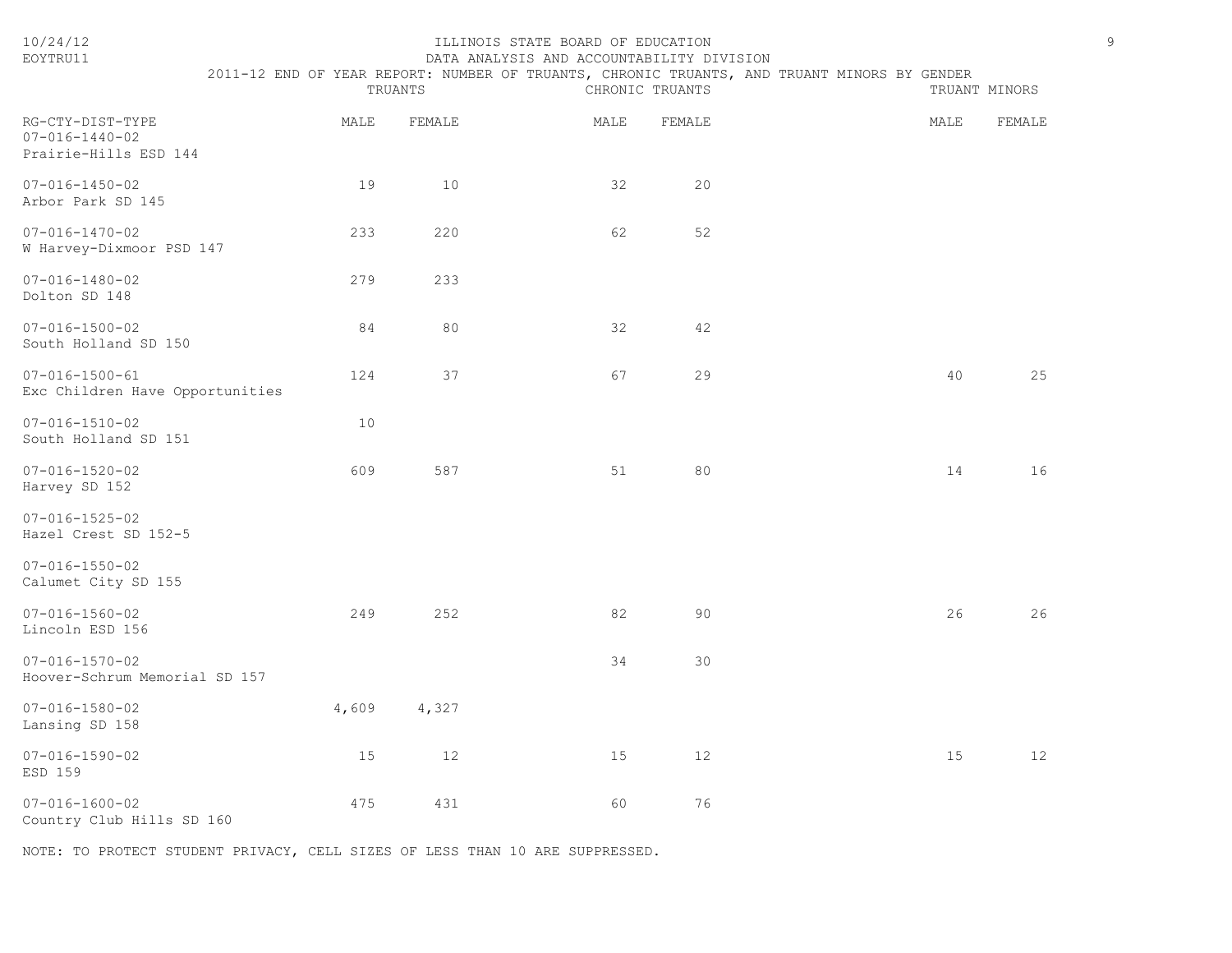| 10/24/12<br>EOYTRU11                                             |             | TRUANTS       | ILLINOIS STATE BOARD OF EDUCATION<br>DATA ANALYSIS AND ACCOUNTABILITY DIVISION | CHRONIC TRUANTS | 2011-12 END OF YEAR REPORT: NUMBER OF TRUANTS, CHRONIC TRUANTS, AND TRUANT MINORS BY GENDER |      | TRUANT MINORS | $10$ |
|------------------------------------------------------------------|-------------|---------------|--------------------------------------------------------------------------------|-----------------|---------------------------------------------------------------------------------------------|------|---------------|------|
| $RG-CTY-DIST-TYPE$<br>$07 - 016 - 1610 - 02$<br>Flossmoor SD 161 | MALE<br>298 | FEMALE<br>250 | MALE<br>22                                                                     | FEMALE          |                                                                                             | MALE | FEMALE        |      |
| $07 - 016 - 1620 - 02$<br>Matteson ESD 162                       |             |               |                                                                                |                 |                                                                                             |      |               |      |
| $07 - 016 - 1630 - 02$<br>Park Forest SD 163                     | 276         | 266           | 18                                                                             | 10              |                                                                                             | 114  | 113           |      |
| $07 - 016 - 1670 - 02$<br>Brookwood SD 167                       |             |               |                                                                                |                 |                                                                                             |      |               |      |
| $07 - 016 - 1680 - 04$<br>CCSD 168                               | 63          | 72            | 139                                                                            | 134             |                                                                                             |      |               |      |
| $07 - 016 - 1690 - 02$<br>Ford Heights SD 169                    | 73          | 84            | 11                                                                             |                 |                                                                                             |      |               |      |
| $07 - 016 - 1700 - 02$<br>Chicago Heights SD 170                 |             |               | 36                                                                             | 31              |                                                                                             |      |               |      |
| $07 - 016 - 1710 - 02$<br>Sunnybrook SD 171                      |             |               |                                                                                |                 |                                                                                             |      |               |      |
| $07 - 016 - 1720 - 02$<br>Sandridge SD 172                       | 128         | 108           | 22                                                                             | 38              |                                                                                             |      |               |      |
| $07 - 016 - 1940 - 02$<br>Steger SD 194                          | 459         | 458           | 73                                                                             | 73              |                                                                                             | 73   | 73            |      |
| $07 - 016 - 2050 - 17$<br>Thornton Twp HSD 205                   | 1,524       | 1,555         | 388                                                                            | 395             |                                                                                             | 135  | 132           |      |
| $07 - 016 - 2060 - 17$<br>Bloom Twp HSD 206                      | 1,503       | 1,443         | 413                                                                            | 321             |                                                                                             | 184  | 145           |      |
| $07 - 016 - 2100 - 17$<br>Lemont Twp HSD 210                     | 207         | 151           | 22                                                                             |                 |                                                                                             |      |               |      |
| $07 - 016 - 2150 - 17$<br>Thornton Fractional Twp HSD 215        | 639         | 562           | 68                                                                             | 51              |                                                                                             | 26   | 18            |      |
| $07 - 016 - 2170 - 16$<br>Argo CHSD 217                          | 130         | 109           |                                                                                |                 |                                                                                             |      |               |      |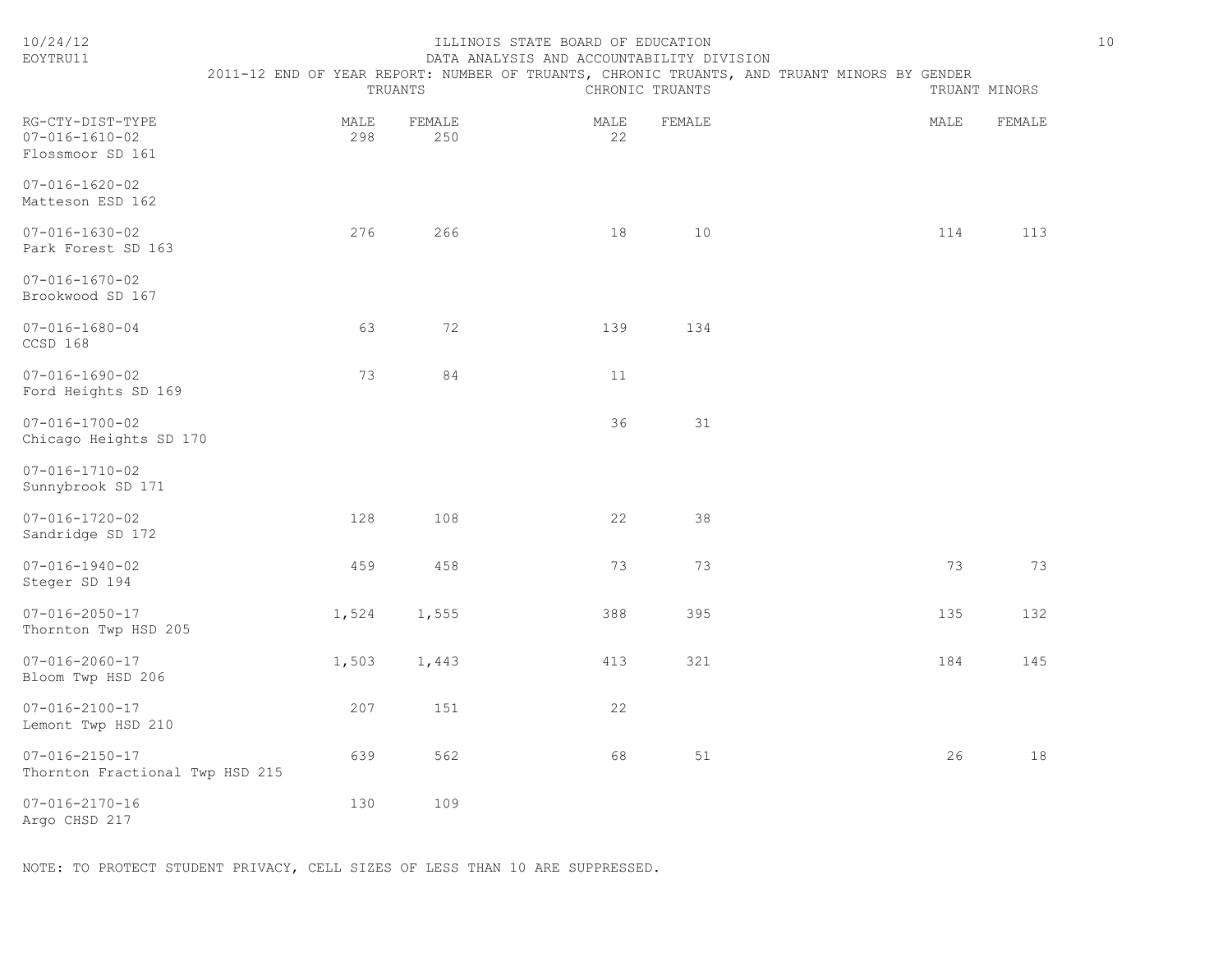### 10/24/12 ILLINOIS STATE BOARD OF EDUCATION 11 EOYTRU11 DATA ANALYSIS AND ACCOUNTABILITY DIVISION

|                                                        |             | TRUANTS           |             | CHRONIC TRUANTS | 2011-12 END OF YEAR REPORT: NUMBER OF TRUANTS, CHRONIC TRUANTS, AND TRUANT MINORS BY GENDER | TRUANT MINORS |
|--------------------------------------------------------|-------------|-------------------|-------------|-----------------|---------------------------------------------------------------------------------------------|---------------|
| RG-CTY-DIST-TYPE<br>$07 - 016 - 2180 - 16$<br>CHSD 218 | MALE<br>328 | FEMALE<br>215     | MALE<br>137 | FEMALE<br>77    | MALE<br>102                                                                                 | FEMALE<br>54  |
| $07 - 016 - 2200 - 17$<br>Reavis Twp HSD 220           | 324         | 240               | 60          | 56              | 14                                                                                          |               |
| $07 - 016 - 2270 - 17$<br>Rich Twp HSD 227             | 148         | 105               | 70          | 60              | 23                                                                                          | 19            |
| $07 - 016 - 2280 - 16$<br>Bremen CHSD 228              | 660         | 529               | 85          | 43              | 15                                                                                          | 11            |
| $07 - 016 - 2290 - 16$<br>Oak Lawn CHSD 229            | 99          | 58                |             |                 |                                                                                             |               |
| $07 - 016 - 2300 - 13$<br>Cons HSD 230                 | 216         | 148               | 27          | 17              | 27                                                                                          | 17            |
| $07 - 016 - 2310 - 16$<br>Evergreen Park CHSD 231      | 402         | 401               | 19          | 17              |                                                                                             |               |
| $07 - 016 - 2330 - 16$<br>Homewood Flossmoor CHSD 233  | 458         | 475               | 13          |                 | 13                                                                                          |               |
| $07 - 016 - 8060 - 60$<br>A E R O Spec Educ Coop       | 73          | 13                | 31          |                 | 23                                                                                          |               |
| 15-016-2990-25<br>City of Chicago SD 299               |             | 174, 111 168, 389 | 56,824      | 54,136          | 161                                                                                         | 58            |
| 12-017-0010-26<br>Hutsonville CUSD 1                   |             |                   |             |                 |                                                                                             |               |
| $12 - 017 - 0020 - 26$<br>Robinson CUSD 2              | 108         | 94                | 21          | 15              | 11                                                                                          | 16            |
| $12 - 017 - 0030 - 26$<br>Palestine CUSD 3             |             |                   |             |                 |                                                                                             |               |
| $12 - 017 - 0040 - 26$<br>Oblong CUSD 4                |             |                   |             |                 |                                                                                             |               |
| 11-018-0030-26<br>Neoga CUSD 3                         | 15          | 10                |             |                 |                                                                                             |               |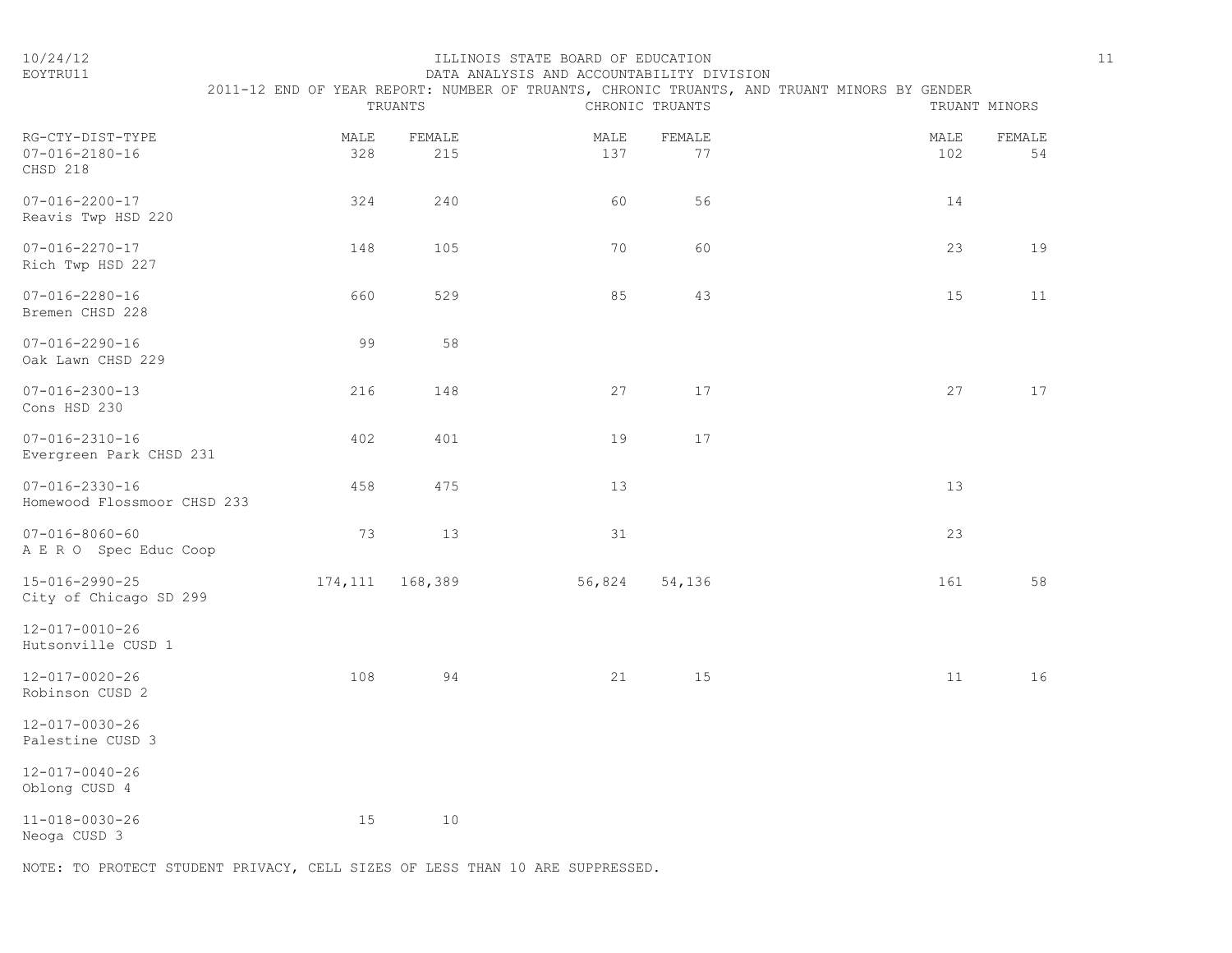| 10/24/12<br>EOYTRU11                                             | 2011-12 END OF YEAR REPORT: NUMBER OF TRUANTS, CHRONIC TRUANTS, AND TRUANT MINORS BY GENDER | TRUANTS | ILLINOIS STATE BOARD OF EDUCATION<br>DATA ANALYSIS AND ACCOUNTABILITY DIVISION | CHRONIC TRUANTS |      | 12<br>TRUANT MINORS |
|------------------------------------------------------------------|---------------------------------------------------------------------------------------------|---------|--------------------------------------------------------------------------------|-----------------|------|---------------------|
| RG-CTY-DIST-TYPE<br>$11 - 018 - 0770 - 26$<br>Cumberland CUSD 77 | MALE                                                                                        | FEMALE  | MALE                                                                           | FEMALE          | MALE | FEMALE              |
| 16-019-4240-26<br>Genoa Kingston CUSD 424                        | 147                                                                                         | 140     | 16                                                                             | 10              | 14   | 10                  |
| 16-019-4250-26<br>Indian Creek CUSD 425                          |                                                                                             |         |                                                                                |                 |      |                     |
| 16-019-4260-26<br>Hiawatha CUSD 426                              |                                                                                             |         |                                                                                |                 |      |                     |
| 16-019-4270-26<br>Sycamore CUSD 427                              | 208                                                                                         | 142     | 50                                                                             | 21              | 17   | 16                  |
| 16-019-4280-26<br>DeKalb CUSD 428                                | 1,584                                                                                       | 1,519   | 136                                                                            | 156             | 26   | 30                  |
| 16-019-4290-26<br>Hinckley Big Rock CUSD 429                     | 53                                                                                          | 38      |                                                                                |                 |      |                     |
| 16-019-4300-26<br>Sandwich CUSD 430                              | 93                                                                                          | 79      | 22                                                                             | 21              | 19   | 12                  |
| 16-019-4320-26<br>Somonauk CUSD 432                              | 13                                                                                          | 22      | 12                                                                             |                 |      |                     |
| $17 - 020 - 0150 - 26$<br>Clinton CUSD 15                        | 157                                                                                         | 139     | 21                                                                             | 18              |      |                     |
| 17-020-0180-26<br>Blue Ridge CUSD 18                             | 120                                                                                         | 73      |                                                                                |                 |      |                     |
| $11 - 021 - 3010 - 26$<br>Tuscola CUSD 301                       |                                                                                             |         |                                                                                |                 |      |                     |
| $11 - 021 - 3020 - 26$<br>Villa Grove CUSD 302                   | 34                                                                                          | 18      |                                                                                |                 |      |                     |
| $11 - 021 - 3060 - 26$<br>Arcola CUSD 306                        | 38                                                                                          | 37      |                                                                                |                 |      |                     |
| 19-022-0020-02<br>Bensenville SD 2                               |                                                                                             |         |                                                                                |                 |      |                     |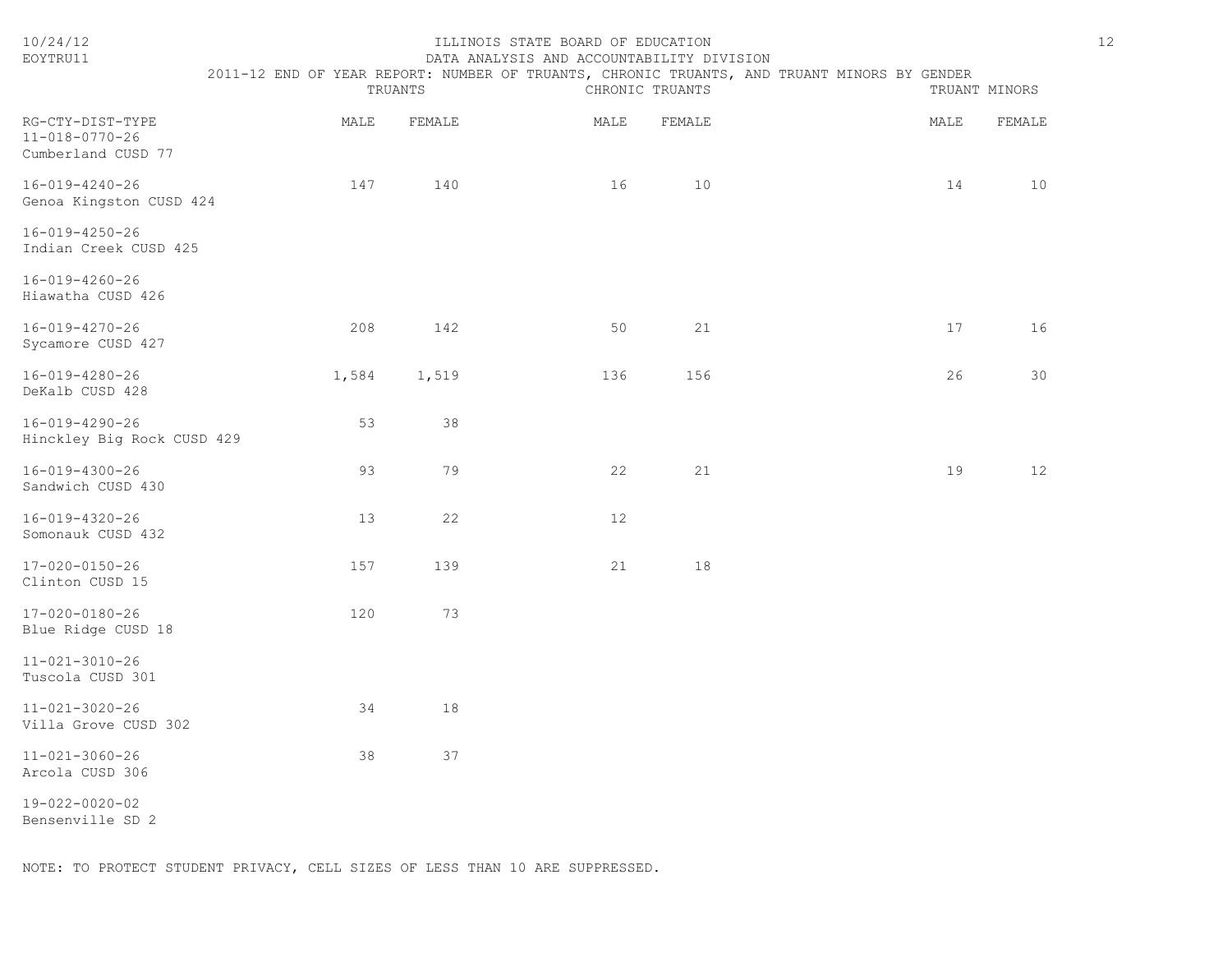| 10/24/12<br>EOYTRU11                               |             | TRUANTS       | ILLINOIS STATE BOARD OF EDUCATION<br>DATA ANALYSIS AND ACCOUNTABILITY DIVISION | CHRONIC TRUANTS | 2011-12 END OF YEAR REPORT: NUMBER OF TRUANTS, CHRONIC TRUANTS, AND TRUANT MINORS BY GENDER |      | TRUANT MINORS | 13 |
|----------------------------------------------------|-------------|---------------|--------------------------------------------------------------------------------|-----------------|---------------------------------------------------------------------------------------------|------|---------------|----|
| RG-CTY-DIST-TYPE<br>19-022-0040-02<br>Addison SD 4 | MALE<br>501 | FEMALE<br>512 | MALE                                                                           | FEMALE          |                                                                                             | MALE | FEMALE        |    |
| $19 - 022 - 0070 - 02$<br>Wood Dale SD 7           |             |               |                                                                                |                 |                                                                                             |      |               |    |
| 19-022-0100-02<br>Itasca SD 10                     |             |               |                                                                                |                 |                                                                                             |      |               |    |
| 19-022-0110-02<br>Medinah SD 11                    |             |               |                                                                                |                 |                                                                                             |      |               |    |
| 19-022-0120-02<br>Roselle SD 12                    | 12          |               |                                                                                |                 |                                                                                             |      |               |    |
| $19 - 022 - 0130 - 02$<br>Bloomingdale SD 13       |             |               |                                                                                |                 |                                                                                             |      |               |    |
| 19-022-0150-02<br>Marquardt SD 15                  | 524         | 535           | 27                                                                             | 46              |                                                                                             |      |               |    |
| 19-022-0160-02<br>Queen Bee SD 16                  |             |               |                                                                                |                 |                                                                                             |      |               |    |
| 19-022-0160-61<br>Coop Assoc for Spec Educ         | 30          |               | 26                                                                             |                 |                                                                                             | 30   |               |    |
| 19-022-0200-02<br>Keeneyville SD 20                | 36          | 36            |                                                                                | 10              |                                                                                             |      |               |    |
| 19-022-0250-02<br>Benjamin SD 25                   |             |               |                                                                                |                 |                                                                                             |      |               |    |
| 19-022-0330-02<br>West Chicago ESD 33              | 259         | 278           | 10                                                                             | 12              |                                                                                             |      |               |    |
| 19-022-0410-02<br>Glen Ellyn SD 41                 |             |               |                                                                                |                 |                                                                                             |      |               |    |
| $19 - 022 - 0440 - 02$<br>Lombard SD 44            |             |               |                                                                                |                 |                                                                                             |      |               |    |
| 19-022-0450-02<br>SD 45 DuPage County              | 144         | 105           | 12                                                                             | 11              |                                                                                             | 52   | 35            |    |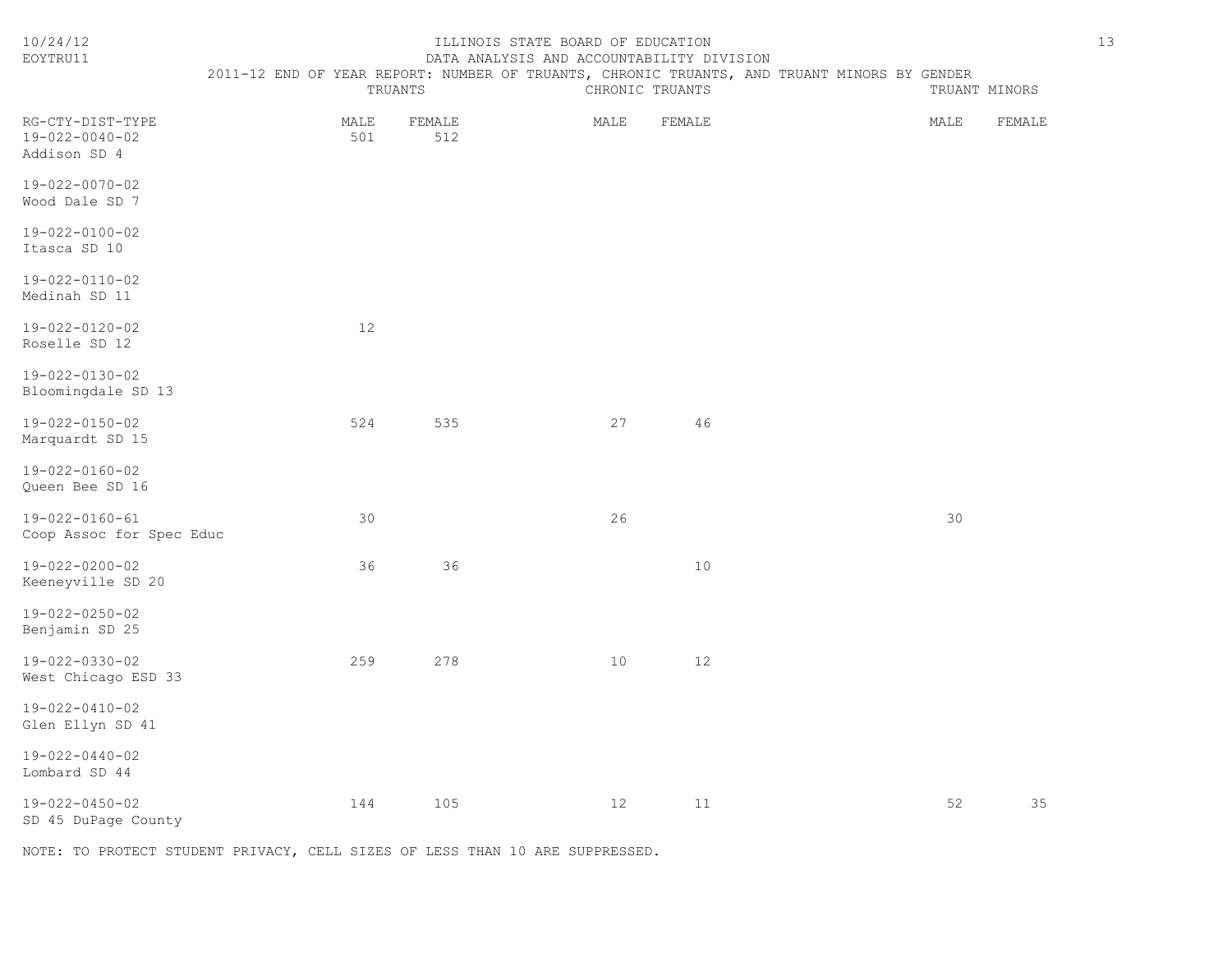| 10/24/12<br>EOYTRU11                                       | TRUANTS |        | ILLINOIS STATE BOARD OF EDUCATION<br>DATA ANALYSIS AND ACCOUNTABILITY DIVISION | CHRONIC TRUANTS | 2011-12 END OF YEAR REPORT: NUMBER OF TRUANTS, CHRONIC TRUANTS, AND TRUANT MINORS BY GENDER |      | TRUANT MINORS | 14 |
|------------------------------------------------------------|---------|--------|--------------------------------------------------------------------------------|-----------------|---------------------------------------------------------------------------------------------|------|---------------|----|
| RG-CTY-DIST-TYPE<br>19-022-0580-02<br>Downers Grove GSD 58 | MALE    | FEMALE | MALE                                                                           | FEMALE          |                                                                                             | MALE | FEMALE        |    |
| 19-022-0600-02<br>Maercker SD 60                           |         |        |                                                                                |                 |                                                                                             |      |               |    |
| 19-022-0610-02<br>Darien SD 61                             |         |        |                                                                                |                 |                                                                                             |      |               |    |
| 19-022-0620-02<br>Gower SD 62                              |         |        |                                                                                |                 |                                                                                             |      |               |    |
| 19-022-0660-61<br>Sch Assoc Sped Educ DuPage SASED         | 61      | 13     |                                                                                |                 |                                                                                             |      |               |    |
| 19-022-0680-02<br>Woodridge SD 68                          | 78      | 74     | 16                                                                             | 10              |                                                                                             |      |               |    |
| 19-022-0860-17<br>Hinsdale Twp HSD 86                      | 414     | 396    | 38                                                                             | 29              |                                                                                             | 38   | 29            |    |
| 19-022-0870-17<br>Glenbard Twp HSD 87                      | 2,535   | 1,841  | 137                                                                            | 84              |                                                                                             | 124  | 79            |    |
| 19-022-0880-16<br>DuPage HSD 88                            | 708     | 658    | 125                                                                            | 115             |                                                                                             | 85   | 64            |    |
| 19-022-0890-04<br>CCSD 89                                  | 59      | 58     |                                                                                |                 |                                                                                             |      |               |    |
| 19-022-0930-04<br>CCSD 93                                  |         |        |                                                                                |                 |                                                                                             |      |               |    |
| 19-022-0940-16<br>CHSD 94                                  | 72      | 59     |                                                                                |                 |                                                                                             |      |               |    |
| 19-022-0990-16<br>CHSD 99                                  | 1,207   | 1,129  | 102                                                                            | 77              |                                                                                             |      |               |    |
| $19 - 022 - 1000 - 16$<br>Fenton CHSD 100                  | 180     | 123    | 21                                                                             | 10              |                                                                                             | 11   |               |    |

19-022-1080-16 240 208 56 44 Lake Park CHSD 108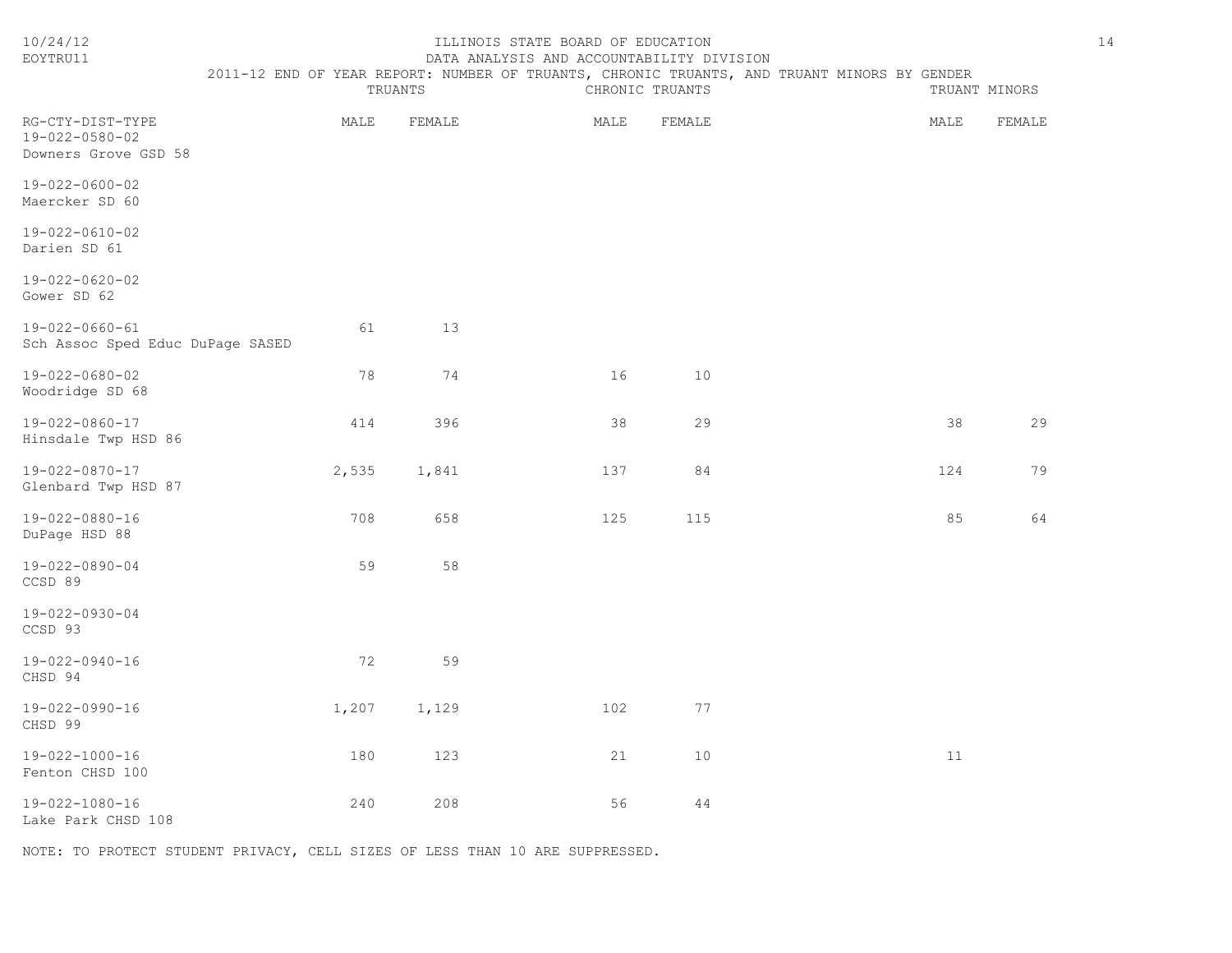| EOYTRU11                                                 |                                                                                             |               |            | DATA ANALYSIS AND ACCOUNTABILITY DIVISION |  |               |              |  |  |
|----------------------------------------------------------|---------------------------------------------------------------------------------------------|---------------|------------|-------------------------------------------|--|---------------|--------------|--|--|
|                                                          | 2011-12 END OF YEAR REPORT: NUMBER OF TRUANTS, CHRONIC TRUANTS, AND TRUANT MINORS BY GENDER | TRUANTS       |            | CHRONIC TRUANTS                           |  | TRUANT MINORS |              |  |  |
| RG-CTY-DIST-TYPE<br>19-022-2000-26<br>CUSD 200           | MALE<br>600                                                                                 | FEMALE<br>478 | MALE<br>73 | FEMALE<br>56                              |  | MALE<br>20    | FEMALE<br>19 |  |  |
| 19-022-2010-26<br>CUSD 201                               | 324                                                                                         | 302           |            | 10                                        |  |               |              |  |  |
| 19-022-2020-26<br>Lisle CUSD 202                         | 168                                                                                         | 146           | 21         | 18                                        |  |               |              |  |  |
| 19-022-2030-26<br>Naperville CUSD 203                    | 2,824                                                                                       | 2,560         | 39         | 31                                        |  |               |              |  |  |
| 19-022-2040-26<br>Indian Prairie CUSD 204                | 1,446                                                                                       | 1,263         | 146        | 107                                       |  | 54            | 20           |  |  |
| 19-022-2050-26<br>Elmhurst SD 205                        | 515                                                                                         | 419           | 74         | 46                                        |  |               |              |  |  |
| $19 - 022 - 8020 - 60$<br>North DuPage Sp Ed Cooperative | 16                                                                                          | 12            | 13         | 10                                        |  |               |              |  |  |
| $11 - 023 - 0010 - 26$<br>Shiloh CUSD 1                  | 25                                                                                          | 15            |            |                                           |  |               |              |  |  |
| $11 - 023 - 0030 - 26$<br>Kansas CUSD 3                  | 31                                                                                          | 19            |            |                                           |  |               |              |  |  |
| $11 - 023 - 0040 - 26$<br>Paris CUSD 4                   | 22                                                                                          | 18            |            |                                           |  |               |              |  |  |
| $11 - 023 - 0060 - 26$<br>Edgar County CUD 6             | 20                                                                                          | 20            |            |                                           |  |               |              |  |  |
| $11 - 023 - 0950 - 25$<br>Paris-Union SD 95              | 77                                                                                          | 55            | 18         |                                           |  | $10$          |              |  |  |
| $11 - 023 - 8000 - 80$<br>Paris Cooperative High School  | 34                                                                                          | 20            |            |                                           |  |               |              |  |  |
| $20 - 024 - 0010 - 26$<br>Edwards County CUSD 1          | 35                                                                                          | 29            | 11         |                                           |  |               |              |  |  |
| $03 - 025 - 0100 - 26$<br>Altamont CUSD 10               |                                                                                             |               |            |                                           |  |               |              |  |  |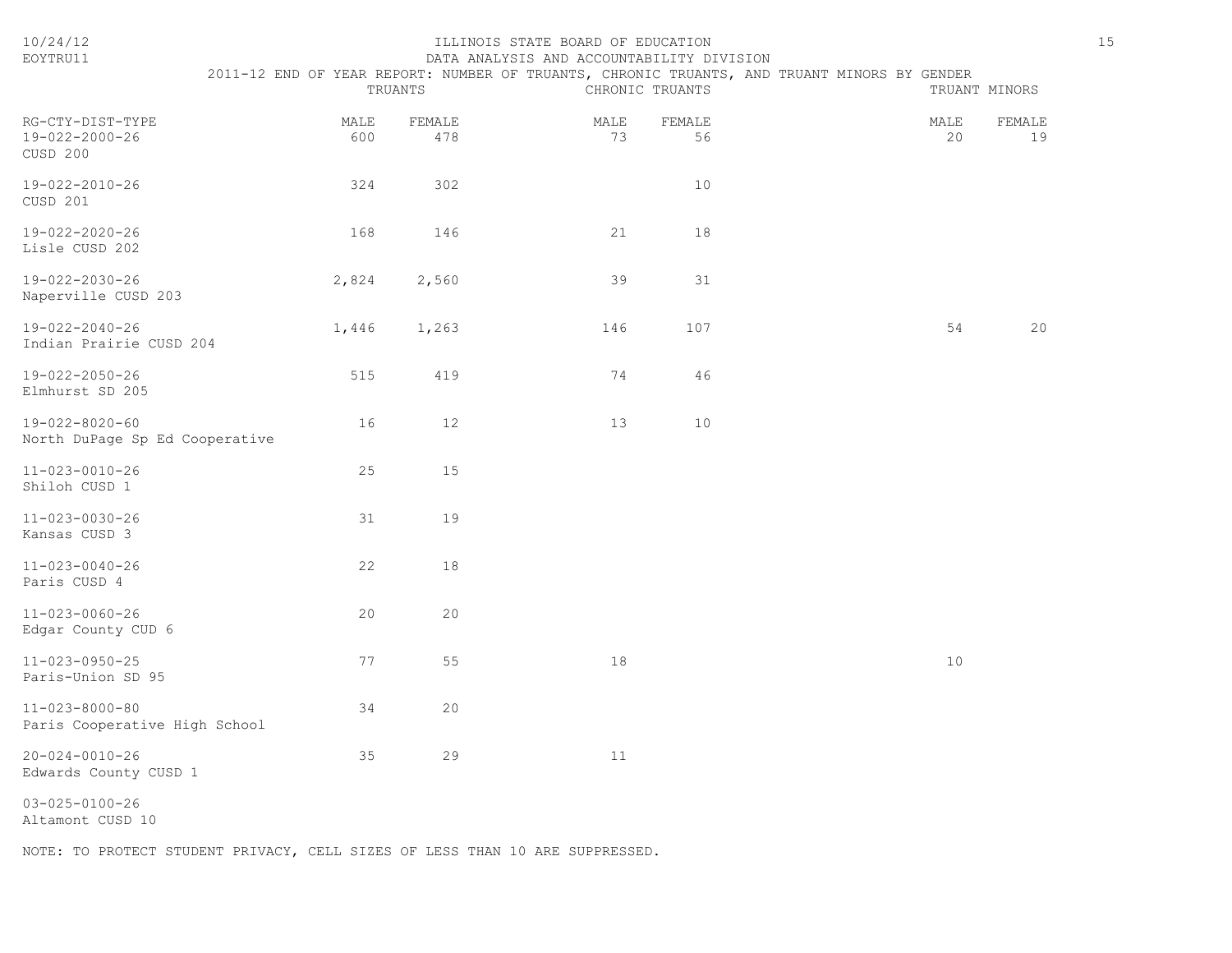| EOYTRU11                                                           | DATA ANALYSIS AND ACCOUNTABILITY DIVISION                                                              |        |                 |        |  |               |        |
|--------------------------------------------------------------------|--------------------------------------------------------------------------------------------------------|--------|-----------------|--------|--|---------------|--------|
|                                                                    | 2011-12 END OF YEAR REPORT: NUMBER OF TRUANTS, CHRONIC TRUANTS, AND TRUANT MINORS BY GENDER<br>TRUANTS |        | CHRONIC TRUANTS |        |  | TRUANT MINORS |        |
| RG-CTY-DIST-TYPE<br>$03 - 025 - 0200 - 26$<br>Beecher City CUSD 20 | MALE                                                                                                   | FEMALE | MALE            | FEMALE |  | MALE          | FEMALE |
| $03 - 025 - 0300 - 26$<br>Dieterich CUSD 30                        |                                                                                                        |        |                 |        |  |               |        |
| $03 - 025 - 0400 - 26$<br>Effingham CUSD 40                        | 233                                                                                                    | 223    | 24              | 17     |  |               |        |
| $03 - 025 - 0500 - 26$<br>Teutopolis CUSD 50                       | 20                                                                                                     | 12     |                 |        |  |               |        |
| $03 - 026 - 2010 - 26$<br>Brownstown CUSD 201                      | 75                                                                                                     | 71     |                 |        |  |               |        |
| $03 - 026 - 2020 - 26$<br>St Elmo CUSD 202                         | 27                                                                                                     | 23     | 12              |        |  |               |        |
| $03 - 026 - 2030 - 26$<br>Vandalia CUSD 203                        | 165                                                                                                    | 129    | 13              | 12     |  | 12            | 13     |
| $03 - 026 - 2040 - 26$<br>Ramsey CUSD 204                          | 74                                                                                                     | 61     |                 |        |  |               |        |
| $09 - 027 - 0050 - 26$<br>Gibson City-Melvin-Sibley CUSD 5         |                                                                                                        |        |                 |        |  |               |        |
| $09 - 027 - 0100 - 26$<br>Paxton-Buckley-Loda CUD 10               | 112                                                                                                    | 84     |                 |        |  |               |        |
| $21 - 028 - 0470 - 04$<br>Benton CCSD 47                           | 248                                                                                                    | 224    | 19              | 31     |  | 10            | 22     |
| $21 - 028 - 0910 - 04$<br>Akin CCSD 91                             |                                                                                                        | 13     |                 |        |  |               |        |
| $21 - 028 - 0990 - 26$<br>Christopher USD 99                       | 163                                                                                                    | 140    | 21              | 20     |  |               |        |
| $21 - 028 - 1030 - 13$<br>Benton Cons HSD 103                      | 147                                                                                                    | 84     | 41              | 16     |  | 41            | 16     |
| $21 - 028 - 1680 - 26$<br>Frankfort CUSD 168                       | 278                                                                                                    | 208    | 122             | 97     |  | 29            | 16     |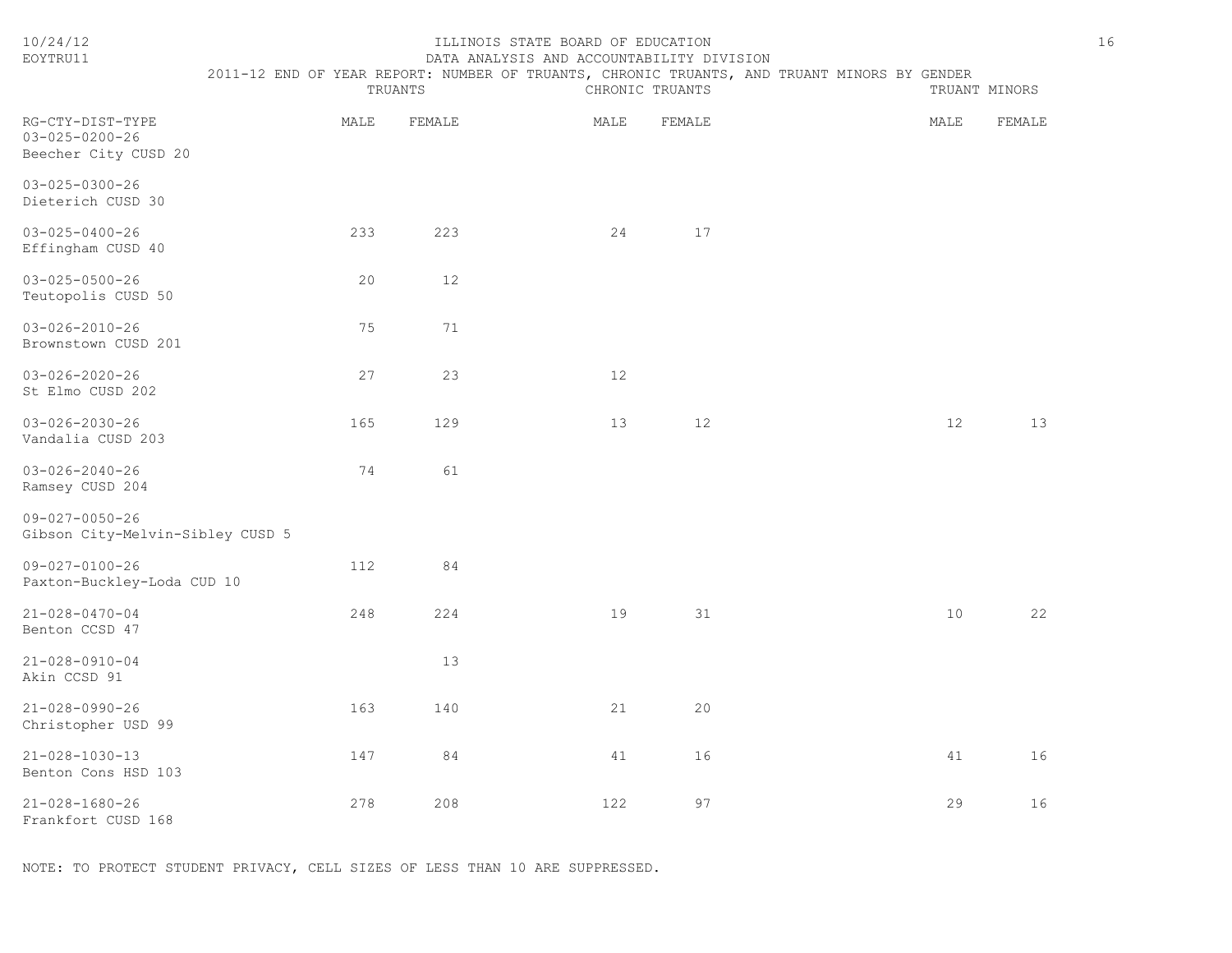| 10/24/12<br>EOYTRU11                                         | ILLINOIS STATE BOARD OF EDUCATION<br>DATA ANALYSIS AND ACCOUNTABILITY DIVISION |      |         |  |      |                 |                                                                                             |      | 17            |  |
|--------------------------------------------------------------|--------------------------------------------------------------------------------|------|---------|--|------|-----------------|---------------------------------------------------------------------------------------------|------|---------------|--|
|                                                              |                                                                                |      | TRUANTS |  |      | CHRONIC TRUANTS | 2011-12 END OF YEAR REPORT: NUMBER OF TRUANTS, CHRONIC TRUANTS, AND TRUANT MINORS BY GENDER |      | TRUANT MINORS |  |
| RG-CTY-DIST-TYPE<br>21-028-1740-26<br>Thompsonville CUSD 174 |                                                                                | MALE | FEMALE  |  | MALE | FEMALE          |                                                                                             | MALE | FEMALE        |  |
| 21-028-1880-26<br>Zeigler-Royalton CUSD 188                  |                                                                                | 19   | 14      |  | 16   | 14              |                                                                                             |      |               |  |
| $21 - 028 - 1960 - 26$<br>Sesser-Valier CUSD 196             |                                                                                |      |         |  |      |                 |                                                                                             |      |               |  |
| $22 - 029 - 0010 - 26$<br>Astoria CUSD 1                     |                                                                                |      |         |  |      |                 |                                                                                             |      |               |  |
| $22 - 029 - 0020 - 26$<br>V I T CUSD 2                       |                                                                                | 43   | 34      |  | 10   |                 |                                                                                             |      |               |  |
| $22 - 029 - 0030 - 26$<br>CUSD 3 Fulton County               |                                                                                | 58   | 40      |  |      |                 |                                                                                             |      |               |  |
| $22 - 029 - 0040 - 26$<br>Spoon River Valley CUSD 4          |                                                                                | 75   | 54      |  | 13   | 10              |                                                                                             |      |               |  |
| $22 - 029 - 0660 - 25$<br>Canton Union SD 66                 |                                                                                | 149  | 139     |  | 14   | 11              |                                                                                             |      |               |  |

| $22 - 029 - 0970 - 26$ |  |  |  |
|------------------------|--|--|--|
| Lewistown CUSD 97      |  |  |  |

| $22 - 029 - 1760 - 26$ |  |
|------------------------|--|
| Avon CUSD 176          |  |

| Avon CUSD 176                         |    |    |    |    |  |    |    |
|---------------------------------------|----|----|----|----|--|----|----|
| 20-030-0070-26<br>Gallatin CUSD 7     |    |    | 22 | 14 |  |    |    |
| 40-031-0010-26<br>Carrollton CUSD 1   | 64 | 53 | 26 | 32 |  | 18 | 28 |
| 40-031-0030-26<br>North Greene CUSD 3 | 45 | 18 | 26 | 16 |  | 22 | 15 |
| 40-031-0100-26<br>Greenfield CUSD 10  | 27 | 11 | 10 |    |  |    |    |

24-032-0010-26 148 123 13 Coal City CUSD 1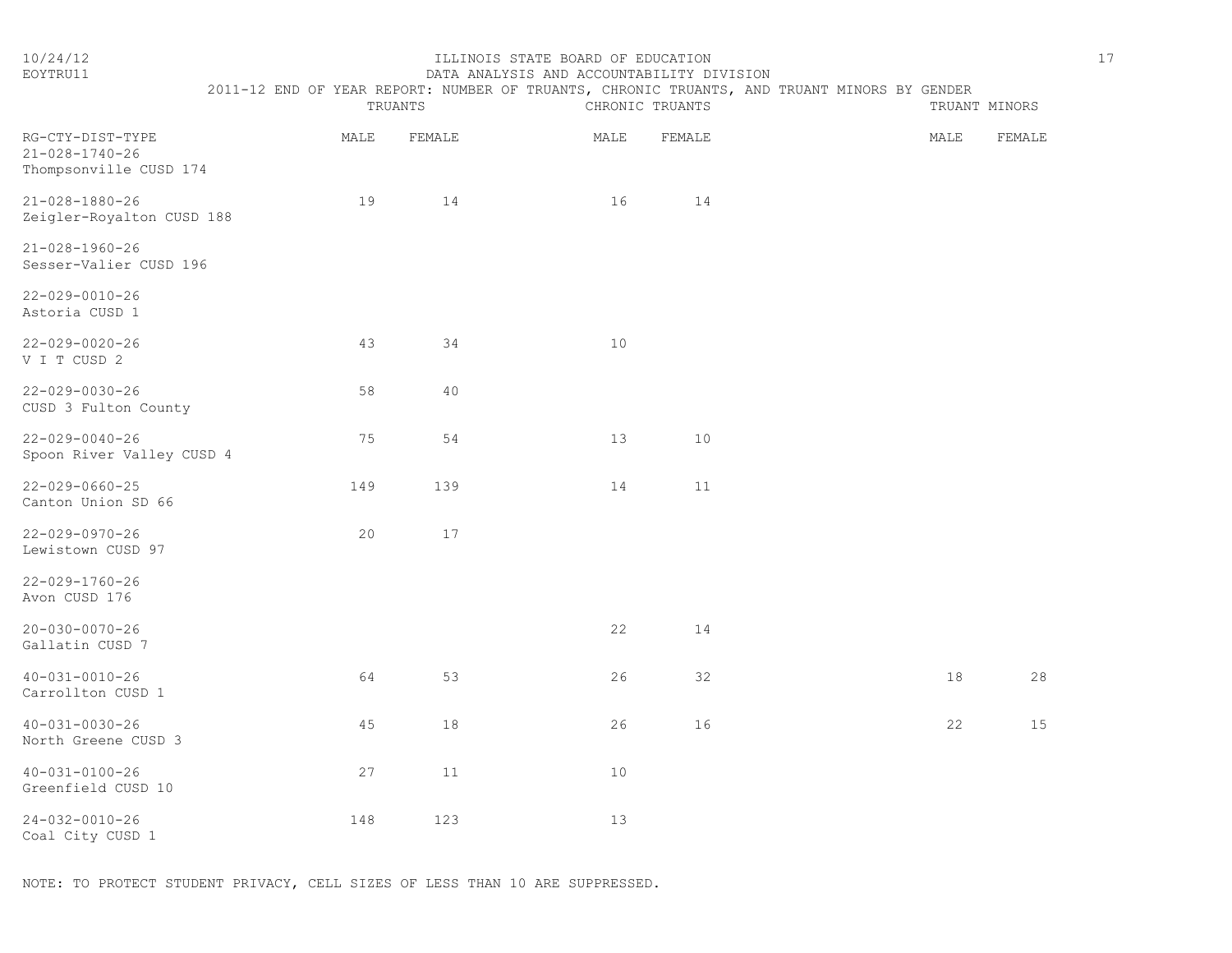|--|--|--|--|

# ILLINOIS STATE BOARD OF EDUCATION 18 EOYTRU11 DATA ANALYSIS AND ACCOUNTABILITY DIVISION

2011-12 END OF YEAR REPORT: NUMBER OF TRUANTS, CHRONIC TRUANTS, AND TRUANT MINORS BY GENDER

|                                                            | TRUANTS    |              |      | CHRONIC TRUANTS |  | TRUANT MINORS |        |
|------------------------------------------------------------|------------|--------------|------|-----------------|--|---------------|--------|
| RG-CTY-DIST-TYPE<br>$24 - 032 - 0540 - 02$<br>Morris SD 54 | MALE<br>37 | FEMALE<br>25 | MALE | FEMALE          |  | MALE          | FEMALE |
| $24 - 032 - 060C - 04$<br>Saratoga CCSD 60C                |            |              |      |                 |  |               |        |
| 24-032-072C-04<br>Gardner CCSD 72C                         |            |              |      |                 |  |               |        |
| $24 - 032 - 0730 - 17$<br>Gardner S Wilmington Twp HSD 73  | 16         | 13           | 30   | 28              |  |               |        |
| $24 - 032 - 1010 - 16$<br>Morris CHSD 101                  | 42         | 24           | 13   |                 |  |               |        |
| $24 - 032 - 1110 - 16$<br>Minooka CHSD 111                 | 547        | 483          | 30   | 18              |  |               |        |
| $24 - 032 - 2010 - 04$<br>Minooka CCSD 201                 | 49         | 27           | 76   | 41              |  | 64            | 32     |
| $25 - 033 - 0100 - 26$<br>Hamilton Co CUSD 10              | 67         | 51           | 16   | 11              |  |               |        |
| $26 - 034 - 3070 - 16$<br>Illini West H S Dist 307         | 88         | 63           |      |                 |  |               |        |
| $26 - 034 - 3160 - 26$<br>Warsaw CUSD 316                  | 39         | 55           |      |                 |  |               |        |
| $26 - 034 - 3170 - 04$<br>Carthage ESD 317                 |            |              |      |                 |  |               |        |
| $26 - 034 - 3250 - 26$<br>Nauvoo-Colusa CUSD 325           | 37         | 22           |      |                 |  |               |        |
| $26 - 034 - 3270 - 04$<br>Dallas ESD 327                   |            |              |      |                 |  |               |        |
| $26 - 034 - 3280 - 24$<br>Hamilton CCSD 328                | 16         | 19           | 10   | 10              |  |               |        |
| $26 - 034 - 3370 - 26$                                     |            |              |      |                 |  |               |        |

Southeastern CUSD 337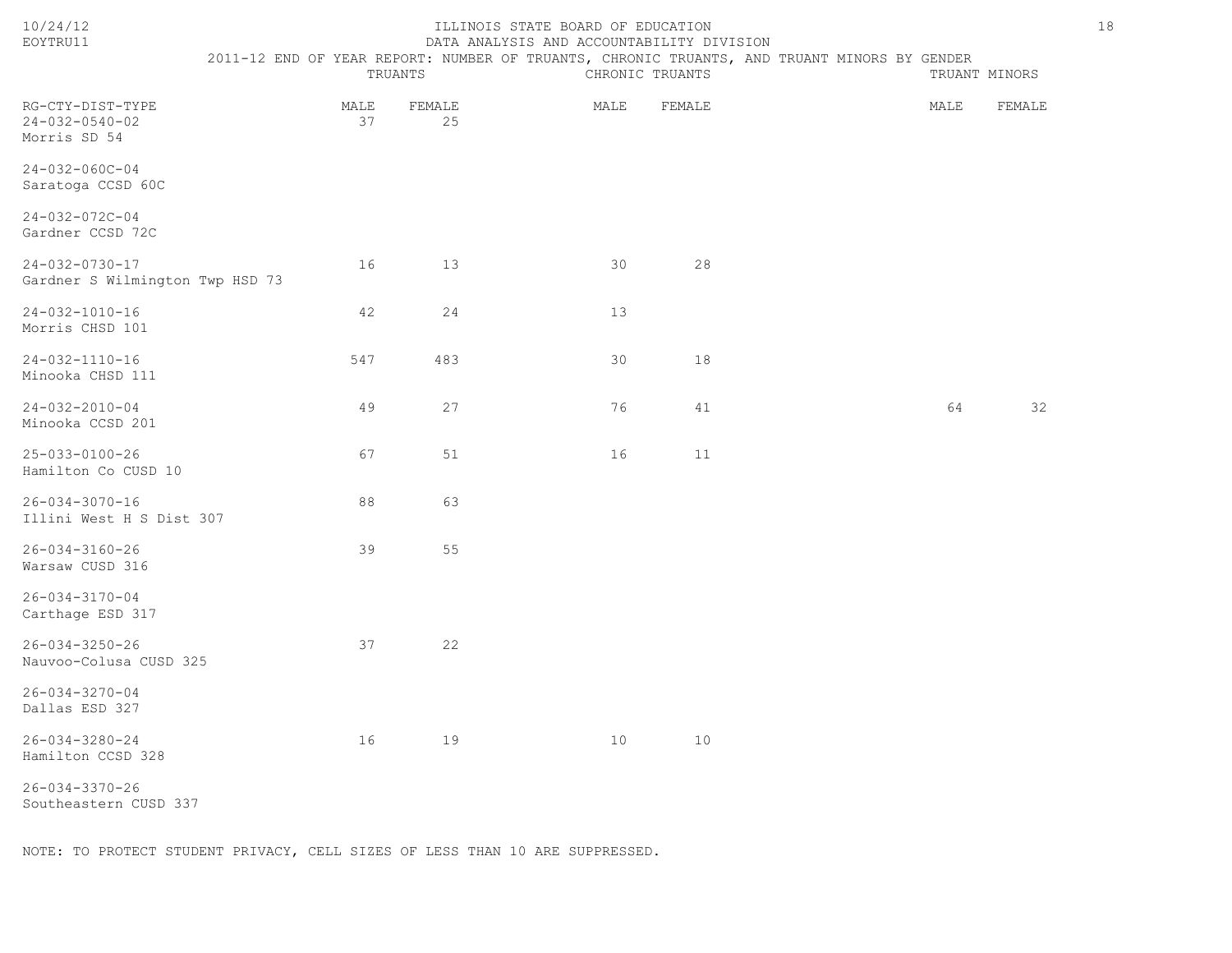| 10/24/12<br>EOYTRU11                                           | 2011-12 END OF YEAR REPORT: NUMBER OF TRUANTS, CHRONIC TRUANTS, AND TRUANT MINORS BY GENDER | TRUANTS | ILLINOIS STATE BOARD OF EDUCATION<br>DATA ANALYSIS AND ACCOUNTABILITY DIVISION | CHRONIC TRUANTS |      | TRUANT MINORS | 19 |
|----------------------------------------------------------------|---------------------------------------------------------------------------------------------|---------|--------------------------------------------------------------------------------|-----------------|------|---------------|----|
| RG-CTY-DIST-TYPE<br>$26 - 034 - 3470 - 04$<br>La Harpe CSD 347 | MALE                                                                                        | FEMALE  | MALE                                                                           | FEMALE          | MALE | FEMALE        |    |
| 20-035-0010-26<br>Hardin County CUSD 1                         | 89                                                                                          | 83      |                                                                                | 10              | 11   | 11            |    |
| 27-036-2350-26<br>West Central CUSD 235                        | 179                                                                                         | 156     | 17                                                                             |                 |      |               |    |
| 28-037-1900-02<br>Colona SD 190                                | 112                                                                                         | 94      | 10                                                                             |                 |      |               |    |
| 28-037-2230-26<br>Orion CUSD 223                               |                                                                                             |         |                                                                                |                 |      |               |    |
| 28-037-2240-26<br>Galva CUSD 224                               |                                                                                             |         |                                                                                |                 |      |               |    |
| $28 - 037 - 2250 - 26$<br>AlWood CUSD 225                      |                                                                                             |         |                                                                                |                 |      |               |    |
| 28-037-2260-26<br>Annawan CUSD 226                             |                                                                                             |         |                                                                                |                 |      |               |    |
| 28-037-2270-26<br>Cambridge CUSD 227                           |                                                                                             |         |                                                                                |                 |      |               |    |
| 28-037-2280-26<br>Geneseo CUSD 228                             |                                                                                             |         |                                                                                |                 |      |               |    |
| $28 - 037 - 2290 - 26$<br>Kewanee CUSD 229                     | 199                                                                                         | 199     | 51                                                                             | 37              | 26   | 25            |    |
| 28-037-2300-26<br>Wethersfield CUSD 230                        | 34                                                                                          | 33      | 13                                                                             |                 |      |               |    |
| $28 - 037 - 8010 - 60$<br>Henry-Stark County Spec Ed Dist      | 23                                                                                          |         | 16                                                                             |                 | 16   |               |    |
| $32 - 038 - 0030 - 26$<br>Donovan CUSD 3                       |                                                                                             |         |                                                                                |                 |      |               |    |
| $32 - 038 - 0040 - 26$<br>Central CUSD 4                       |                                                                                             |         |                                                                                |                 |      |               |    |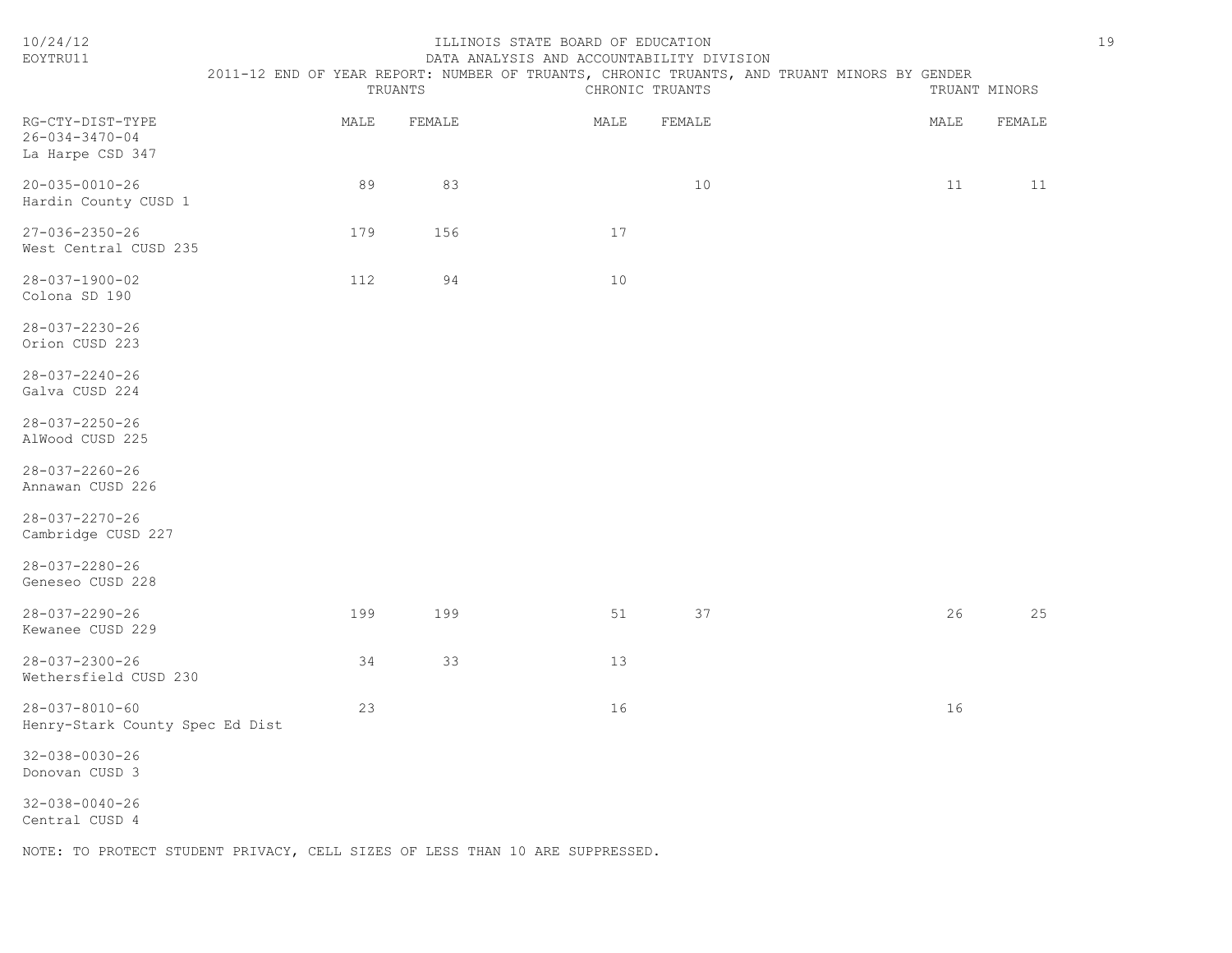| 10/24/12<br>EOYTRU11                                                 |            |         |              | ILLINOIS STATE BOARD OF EDUCATION | DATA ANALYSIS AND ACCOUNTABILITY DIVISION<br>2011-12 END OF YEAR REPORT: NUMBER OF TRUANTS, CHRONIC TRUANTS, AND TRUANT MINORS BY GENDER |  |  |      |               | 20 |
|----------------------------------------------------------------------|------------|---------|--------------|-----------------------------------|------------------------------------------------------------------------------------------------------------------------------------------|--|--|------|---------------|----|
|                                                                      |            | TRUANTS |              |                                   | CHRONIC TRUANTS                                                                                                                          |  |  |      | TRUANT MINORS |    |
| RG-CTY-DIST-TYPE<br>$32 - 038 - 0090 - 26$<br>Iroquois County CUSD 9 | MALE<br>54 |         | FEMALE<br>63 | MALE<br>38                        | FEMALE<br>49                                                                                                                             |  |  | MALE | FEMALE        |    |
| 32-038-0100-26<br>Iroquois West CUSD 10                              | 48         |         | 50           | 12                                | 16                                                                                                                                       |  |  |      |               |    |
| 32-038-2330-17<br>Milford Twp HSD 233                                |            |         |              |                                   |                                                                                                                                          |  |  |      |               |    |
| $32 - 038 - 2490 - 26$<br>Crescent Iroquois CUSD 249                 |            |         |              |                                   |                                                                                                                                          |  |  |      |               |    |
| $32 - 038 - 2800 - 04$<br>Milford CCSD 280                           |            |         |              |                                   |                                                                                                                                          |  |  |      |               |    |
| $32 - 038 - 8010 - 60$<br>Iroquois Special Education                 | 13         |         |              |                                   |                                                                                                                                          |  |  |      |               |    |
| $30 - 039 - 0860 - 03$<br>DeSoto Cons SD 86                          |            |         |              |                                   |                                                                                                                                          |  |  |      |               |    |
| $30 - 039 - 0950 - 02$<br>Carbondale ESD 95                          | 32         |         | 36           | 30                                | 25                                                                                                                                       |  |  |      | 12            |    |
| $30 - 039 - 1300 - 04$<br>Giant City CCSD 130                        |            |         |              |                                   |                                                                                                                                          |  |  |      |               |    |
| $30 - 039 - 1400 - 04$<br>Unity Point CCSD 140                       | 156        |         | 150          | 26                                | 21                                                                                                                                       |  |  |      |               |    |
| $30 - 039 - 1650 - 16$<br>Carbondale CHSD 165                        | 17         |         | 12           |                                   |                                                                                                                                          |  |  |      |               |    |
| $30 - 039 - 1760 - 26$<br>Trico CUSD 176                             | 76         |         | 55           |                                   |                                                                                                                                          |  |  |      |               |    |
| $30 - 039 - 1860 - 26$<br>Murphysboro CUSD 186                       | 81         |         | 101          | 93                                | 111                                                                                                                                      |  |  | 14   | 19            |    |
| $30 - 039 - 1860 - 61$<br>Tri-County Sp Ed Jnt Agreement             | 74         |         | 16           | 21                                | 10                                                                                                                                       |  |  | 21   | 10            |    |
| $30 - 039 - 1960 - 26$<br>Elverado CUSD 196                          | 37         |         | 37           |                                   |                                                                                                                                          |  |  |      |               |    |
|                                                                      |            |         |              |                                   |                                                                                                                                          |  |  |      |               |    |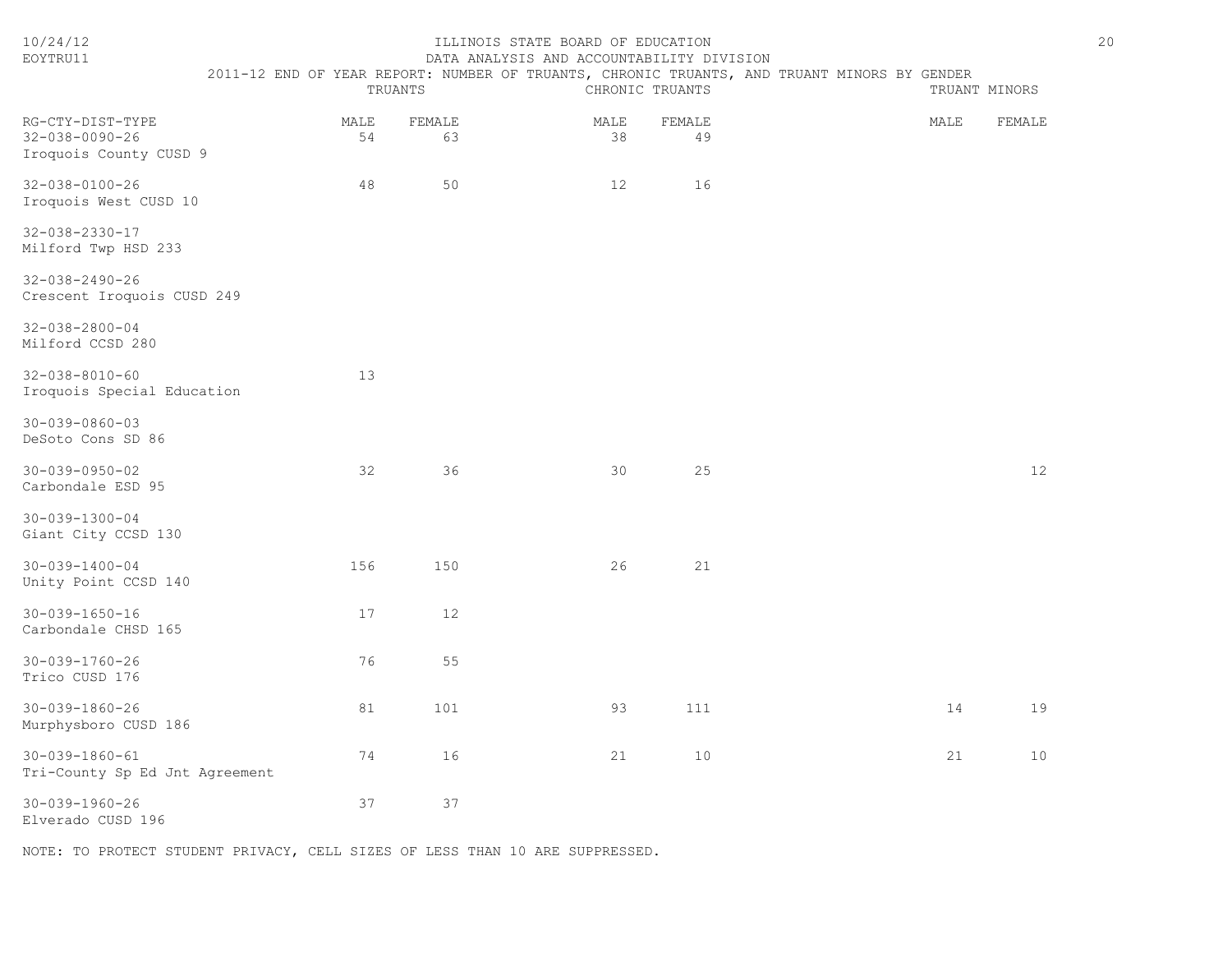| 10/24/12<br>EOYTRU11                                       | ILLINOIS STATE BOARD OF EDUCATION<br>DATA ANALYSIS AND ACCOUNTABILITY DIVISION<br>2011-12 END OF YEAR REPORT: NUMBER OF TRUANTS, CHRONIC TRUANTS, AND TRUANT MINORS BY GENDER<br>TRUANTS<br>CHRONIC TRUANTS |              |      |        | TRUANT MINORS |        |  |
|------------------------------------------------------------|-------------------------------------------------------------------------------------------------------------------------------------------------------------------------------------------------------------|--------------|------|--------|---------------|--------|--|
| RG-CTY-DIST-TYPE<br>12-040-0010-26<br>Jasper County CUD 1  | MALE<br>34                                                                                                                                                                                                  | FEMALE<br>29 | MALE | FEMALE | MALE          | FEMALE |  |
| 25-041-0010-26<br>Waltonville CUSD 1                       | 64                                                                                                                                                                                                          | 56           |      |        |               |        |  |
| $25 - 041 - 0020 - 04$<br>Rome CCSD 2                      |                                                                                                                                                                                                             |              |      |        |               |        |  |
| 25-041-0030-04<br>Field CCSD 3                             |                                                                                                                                                                                                             |              |      |        |               |        |  |
| $25 - 041 - 0790 - 02$<br>Summersville SD 79               |                                                                                                                                                                                                             |              |      |        |               |        |  |
| $25 - 041 - 0800 - 02$<br>Mount Vernon SD 80               | 39                                                                                                                                                                                                          | 27           | 10   |        |               |        |  |
| 25-041-0820-02<br>Bethel SD 82                             |                                                                                                                                                                                                             |              |      |        |               |        |  |
| $25 - 041 - 0990 - 04$<br>Farrington CCSD 99               |                                                                                                                                                                                                             |              |      |        |               |        |  |
| $25 - 041 - 1140 - 04$<br>Bluford CCSD 114                 | 19                                                                                                                                                                                                          | 17           |      |        |               |        |  |
| $25 - 041 - 2010 - 17$<br>Mt Vernon Twp HSD 201            | 455                                                                                                                                                                                                         | 413          | 54   | 48     | 54            | 48     |  |
| $25 - 041 - 2040 - 17$<br>Webber Twp HSD 204               | 18                                                                                                                                                                                                          | 26           |      |        |               |        |  |
| $25 - 041 - 2050 - 16$<br>Woodlawn CHSD 205                |                                                                                                                                                                                                             |              |      |        |               |        |  |
| $25 - 041 - 8010 - 60$<br>Franklin-Jefferson Co Sp Ed Dist |                                                                                                                                                                                                             |              |      |        |               |        |  |
| $40 - 042 - 1000 - 26$<br>Jersey CUSD 100                  | 400                                                                                                                                                                                                         | 364          | 64   | 37     | 23            | 17     |  |
| $08 - 043 - 1190 - 22$<br>East Dubuque USD 119             | 21                                                                                                                                                                                                          | 11           |      |        |               |        |  |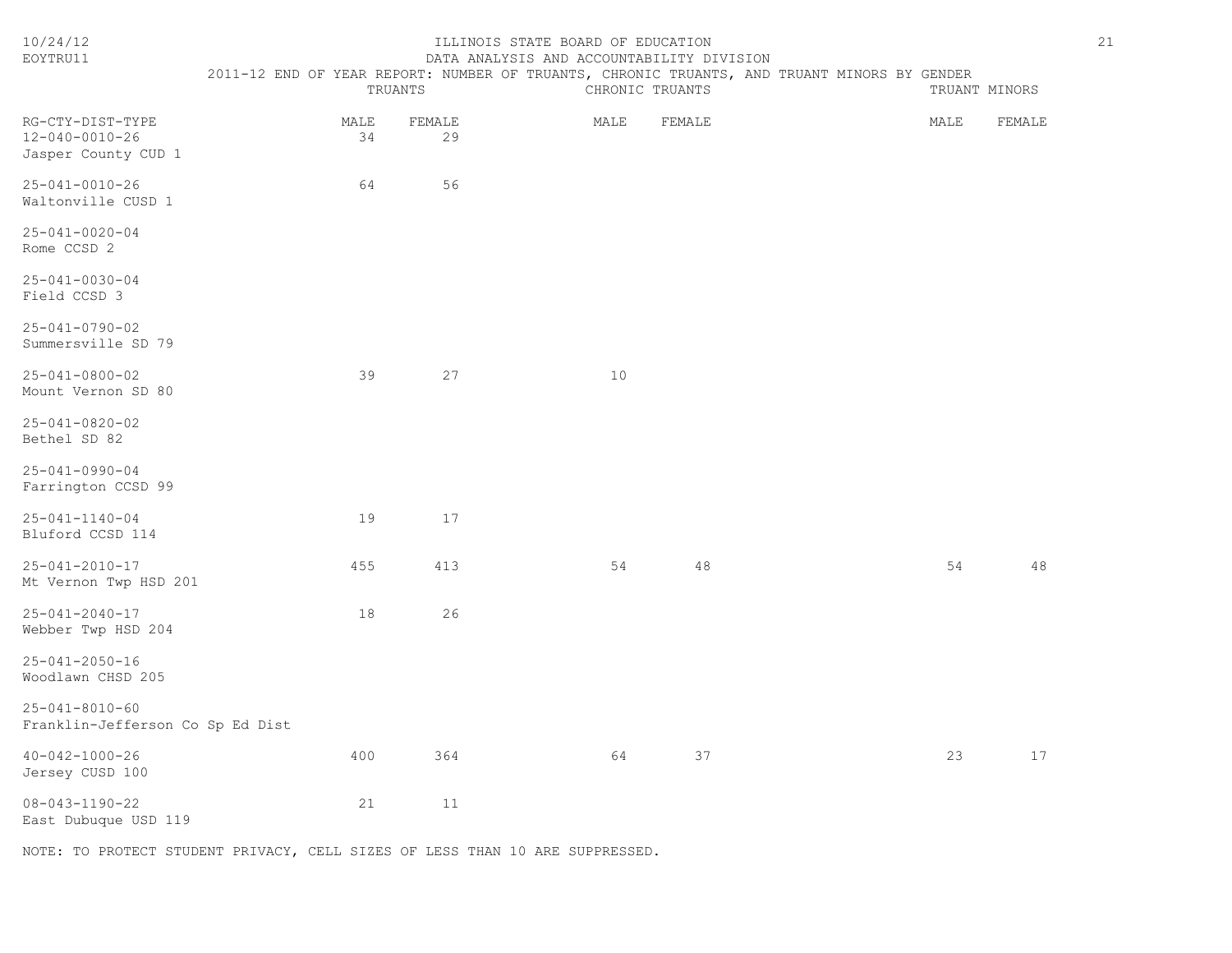| EOYTRU11                                                     |                                                                                             |              | DATA ANALYSIS AND ACCOUNTABILITY DIVISION |                 |      |               |
|--------------------------------------------------------------|---------------------------------------------------------------------------------------------|--------------|-------------------------------------------|-----------------|------|---------------|
|                                                              | 2011-12 END OF YEAR REPORT: NUMBER OF TRUANTS, CHRONIC TRUANTS, AND TRUANT MINORS BY GENDER | TRUANTS      |                                           | CHRONIC TRUANTS |      | TRUANT MINORS |
| RG-CTY-DIST-TYPE<br>$08 - 043 - 1200 - 22$<br>Galena USD 120 | MALE<br>18                                                                                  | FEMALE<br>17 | MALE                                      | FEMALE          | MALE | FEMALE        |
| $08 - 043 - 2050 - 26$<br>Warren CUSD 205                    |                                                                                             |              |                                           |                 |      |               |
| $08 - 043 - 2060 - 26$<br>Stockton CUSD 206                  |                                                                                             |              |                                           |                 |      |               |
| $08 - 043 - 2100 - 26$<br>River Ridge CUSD 210               |                                                                                             |              |                                           |                 |      |               |
| $02 - 044 - 0010 - 26$<br>Goreville CUD 1                    |                                                                                             | 10           |                                           | 10              |      |               |
| $02 - 044 - 0320 - 03$<br>New Simpson Hill SD 32             |                                                                                             |              |                                           |                 |      |               |
| $02 - 044 - 0550 - 02$<br>Vienna SD 55                       |                                                                                             |              |                                           |                 |      |               |
| $02 - 044 - 1330 - 17$<br>Vienna HSD 133                     | 84                                                                                          | 60           |                                           |                 |      |               |
| $31 - 045 - 0460 - 22$<br>$SD U-46$                          | 7,665                                                                                       | 7,057        | 1,423                                     | 1,281           | 174  | 143           |
| $31 - 045 - 1010 - 22$<br>Batavia USD 101                    | 289                                                                                         | 258          | 62                                        | 55              | 12   |               |
| $31 - 045 - 1290 - 22$<br>Aurora West USD 129                | 3,488                                                                                       | 3,270        | 438                                       | 415             | 438  | 415           |
| 31-045-1310-22<br>Aurora East USD 131                        | 4,621                                                                                       | 4,382        | 557                                       | 510             |      |               |
| $31 - 045 - 3000 - 26$<br>CUSD 300                           | 7,028                                                                                       | 6,665        | 942                                       | 855             | 74   | 86            |
| $31 - 045 - 3010 - 26$<br>Central CUSD 301                   | 299                                                                                         | 211          | 117                                       | 135             | 76   | 95            |
| $31 - 045 - 3020 - 26$<br>Kaneland CUSD 302                  | 158                                                                                         | 146          |                                           |                 |      |               |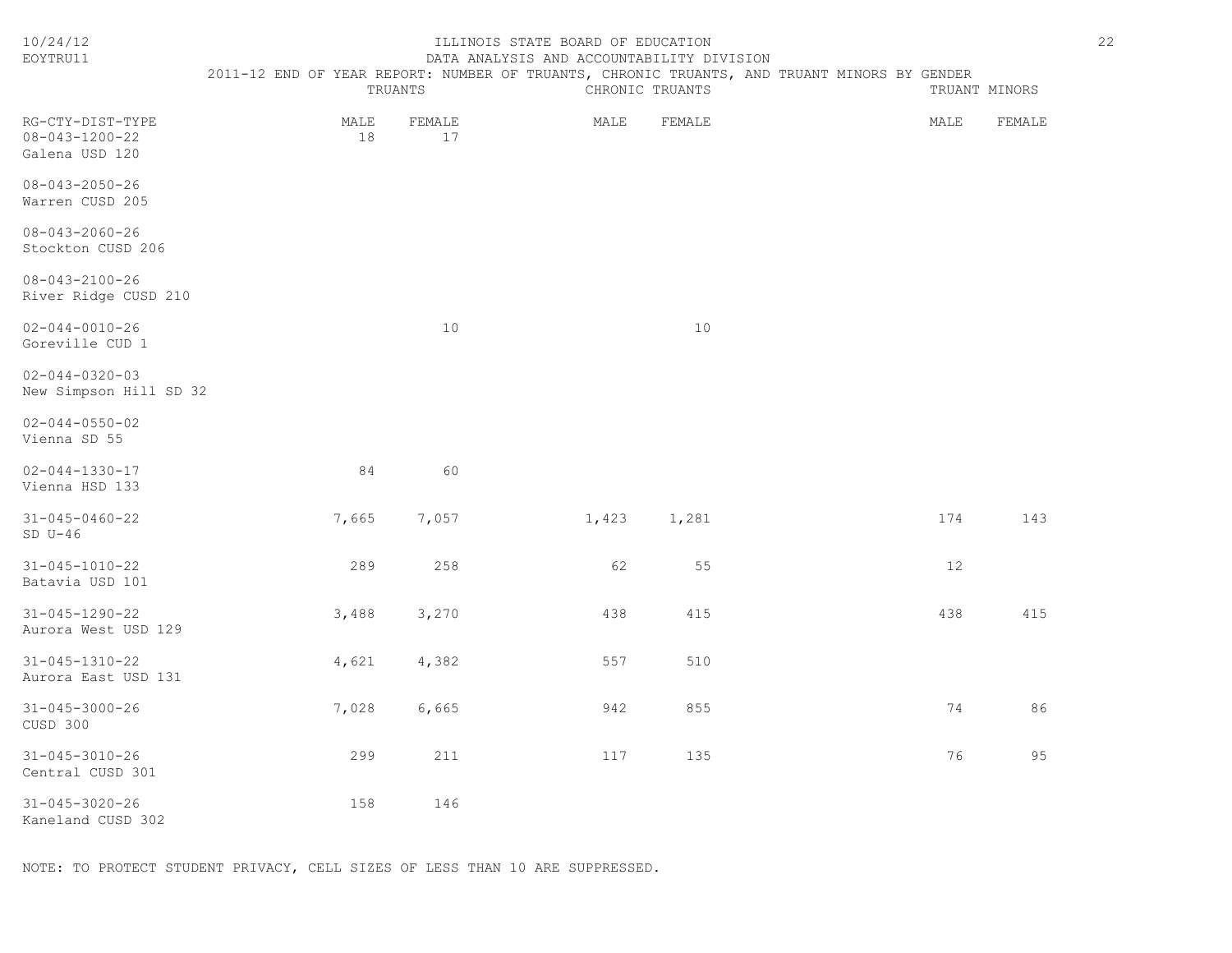| 10/24/12<br>EOYTRU11                                              | 23<br>ILLINOIS STATE BOARD OF EDUCATION<br>DATA ANALYSIS AND ACCOUNTABILITY DIVISION<br>2011-12 END OF YEAR REPORT: NUMBER OF TRUANTS, CHRONIC TRUANTS, AND TRUANT MINORS BY GENDER |                 |            |                 |  |               |              |  |
|-------------------------------------------------------------------|-------------------------------------------------------------------------------------------------------------------------------------------------------------------------------------|-----------------|------------|-----------------|--|---------------|--------------|--|
|                                                                   |                                                                                                                                                                                     | TRUANTS         |            | CHRONIC TRUANTS |  | TRUANT MINORS |              |  |
| RG-CTY-DIST-TYPE<br>$31 - 045 - 3030 - 26$<br>St Charles CUSD 303 | MALE<br>1,176                                                                                                                                                                       | FEMALE<br>1,056 | MALE<br>58 | FEMALE<br>40    |  | MALE<br>28    | FEMALE<br>10 |  |
| $31 - 045 - 3040 - 26$<br>Geneva CUSD 304                         | 43                                                                                                                                                                                  | 21              |            |                 |  |               |              |  |
| $32 - 046 - 0010 - 26$<br>Momence CUSD 1                          | 157                                                                                                                                                                                 | 137             | 93         | 70              |  |               |              |  |
| $32 - 046 - 0020 - 26$<br>Herscher CUSD 2                         | 27                                                                                                                                                                                  | 21              |            |                 |  |               |              |  |
| $32 - 046 - 0050 - 26$<br>Manteno CUSD 5                          | 52                                                                                                                                                                                  | 52              | 15         | 20              |  |               | 10           |  |
| $32 - 046 - 0060 - 26$<br>Grant Park CUSD 6                       |                                                                                                                                                                                     |                 |            |                 |  |               |              |  |
| $32 - 046 - 0530 - 02$<br>Bourbonnais SD 53                       | 132                                                                                                                                                                                 | 170             | 31         | 36              |  |               | 16           |  |
| $32 - 046 - 0610 - 02$<br>Bradley SD 61                           | 313                                                                                                                                                                                 | 281             | 15         | 12              |  |               |              |  |
| $32 - 046 - 1110 - 25$<br>Kankakee SD 111                         | 1,829                                                                                                                                                                               | 1,794           | 99         | 88              |  | 99            | 88           |  |
| $32 - 046 - 2560 - 04$<br>St Anne CCSD 256                        |                                                                                                                                                                                     |                 |            |                 |  |               |              |  |
| $32 - 046 - 2580 - 04$<br>St George CCSD 258                      |                                                                                                                                                                                     |                 |            |                 |  |               |              |  |
| $32 - 046 - 2590 - 04$<br>Pembroke CCSD 259                       |                                                                                                                                                                                     |                 |            |                 |  |               |              |  |
| $32 - 046 - 3020 - 16$<br>St Anne CHSD 302                        |                                                                                                                                                                                     |                 | 44         | 39              |  |               |              |  |
| $32 - 046 - 3070 - 16$<br>Bradley Bourbonnais CHSD 307            | 704                                                                                                                                                                                 | 713             | 115        | 81              |  |               |              |  |
| $24 - 047 - 0000 - 61$<br>Kendall Co Spec Educ Coop               |                                                                                                                                                                                     |                 |            |                 |  |               |              |  |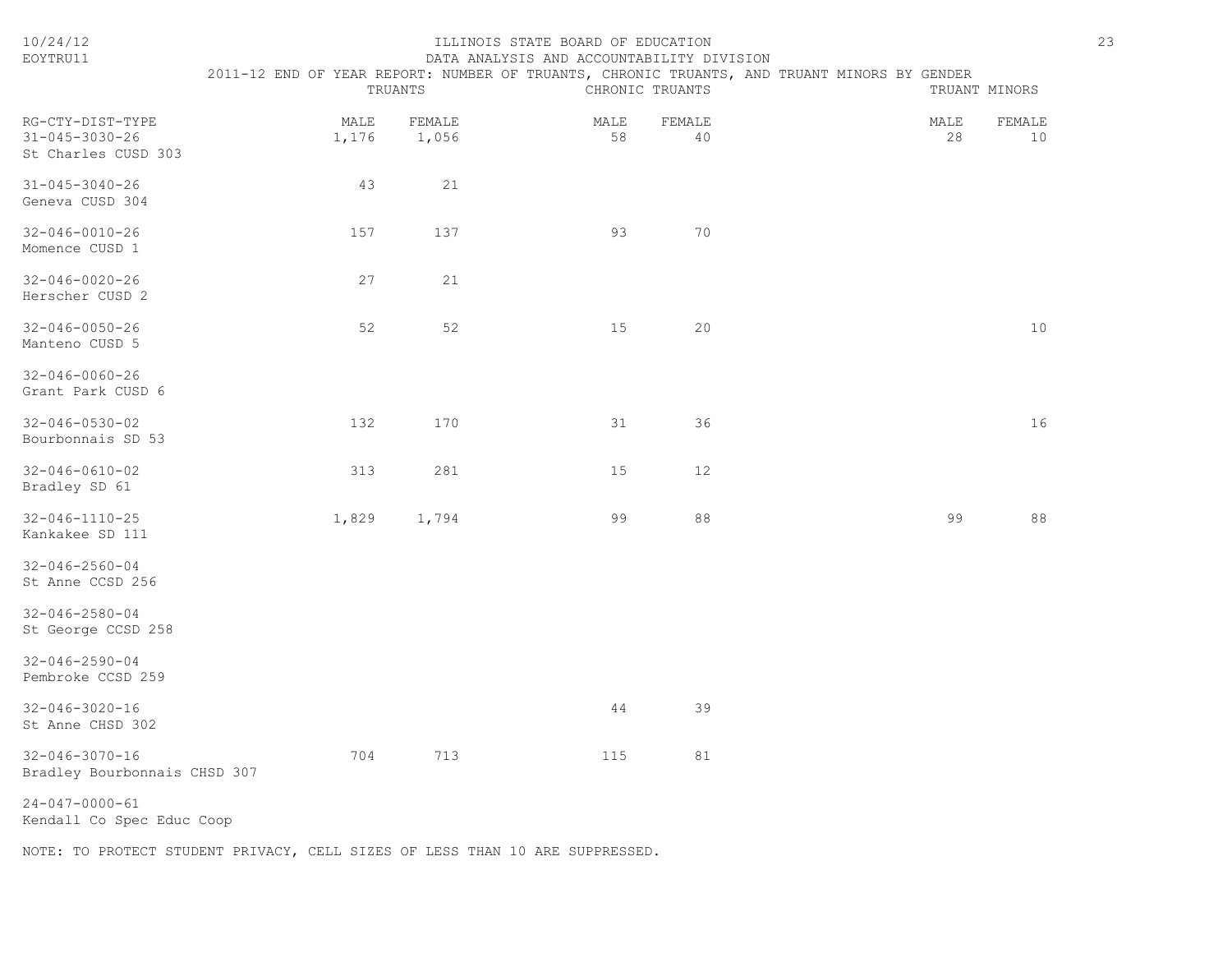| 10/24/12<br>EOYTRU11                                 |       | TRUANTS | ILLINOIS STATE BOARD OF EDUCATION<br>DATA ANALYSIS AND ACCOUNTABILITY DIVISION | CHRONIC TRUANTS | 2011-12 END OF YEAR REPORT: NUMBER OF TRUANTS, CHRONIC TRUANTS, AND TRUANT MINORS BY GENDER | 24<br>TRUANT MINORS |
|------------------------------------------------------|-------|---------|--------------------------------------------------------------------------------|-----------------|---------------------------------------------------------------------------------------------|---------------------|
| RG-CTY-DIST-TYPE<br>24-047-0180-16<br>Newark CHSD 18 | MALE  | FEMALE  | MALE                                                                           | FEMALE          | MALE                                                                                        | FEMALE              |
| $24 - 047 - 0880 - 26$<br>Plano CUSD 88              | 333   | 279     | 48                                                                             | 45              | 21                                                                                          | 25                  |
| $24 - 047 - 1150 - 26$<br>Yorkville CUSD 115         | 204   | 200     | 39                                                                             | 33              | 21                                                                                          | 10                  |
| $24 - 047 - 3080 - 26$<br>Oswego CUSD 308            | 2,025 | 1,670   | 204                                                                            | 165             | 20                                                                                          | 21                  |
| $33 - 048 - 2020 - 26$<br>Knoxville CUSD 202         | 71    | 52      |                                                                                |                 |                                                                                             |                     |
| $33 - 048 - 2050 - 26$<br>Galesburg CUSD 205         | 672   | 646     | 67                                                                             | 49              | 22                                                                                          | 21                  |
| 33-048-2080-26<br>ROWVACUSD 208                      |       |         |                                                                                |                 |                                                                                             |                     |
| $33 - 048 - 2100 - 26$<br>Williamsfield CUSD 210     | 31    | 24      |                                                                                |                 |                                                                                             |                     |
| $33 - 048 - 2170 - 26$<br>Abingdon CUSD 217          | 108   | 105     | 21                                                                             | 16              | 11                                                                                          | 11                  |
| $34 - 049 - 0060 - 02$<br>Zion ESD 6                 | 16    | 16      |                                                                                |                 |                                                                                             |                     |
| $34 - 049 - 0240 - 04$<br>Millburn CCSD 24           | 41    | 23      |                                                                                |                 |                                                                                             |                     |
| $34 - 049 - 0340 - 04$<br>Antioch CCSD 34            |       |         | 13                                                                             | 14              |                                                                                             |                     |
| $34 - 049 - 0370 - 02$<br>Gavin SD 37                | 339   | 341     | 35                                                                             | 29              | 23                                                                                          | 15                  |
| $34 - 049 - 0380 - 02$<br>Big Hollow SD 38           |       |         |                                                                                |                 |                                                                                             |                     |
| $34 - 049 - 0410 - 04$<br>Lake Villa CCSD 41         | 26    | 22      | 18                                                                             | 11              |                                                                                             |                     |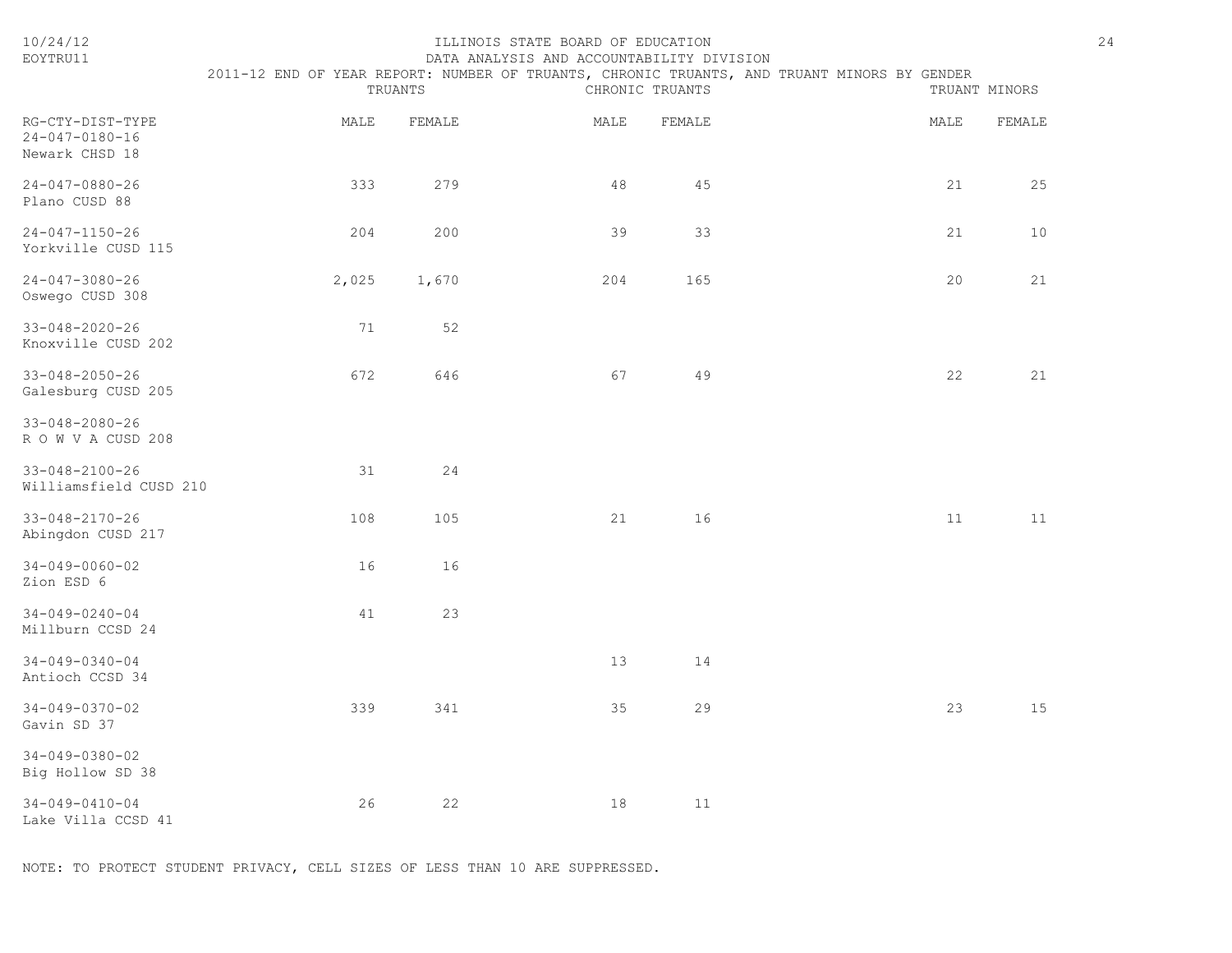| 10/24/12<br>EOYTRU11                                            | ILLINOIS STATE BOARD OF EDUCATION<br>DATA ANALYSIS AND ACCOUNTABILITY DIVISION<br>2011-12 END OF YEAR REPORT: NUMBER OF TRUANTS, CHRONIC TRUANTS, AND TRUANT MINORS BY GENDER<br>TRUANTS<br>CHRONIC TRUANTS<br>TRUANT MINORS |              |       |        |      |        |  |
|-----------------------------------------------------------------|------------------------------------------------------------------------------------------------------------------------------------------------------------------------------------------------------------------------------|--------------|-------|--------|------|--------|--|
| RG-CTY-DIST-TYPE<br>$34 - 049 - 0460 - 04$<br>Grayslake CCSD 46 | MALE<br>36                                                                                                                                                                                                                   | FEMALE<br>29 | MALE  | FEMALE | MALE | FEMALE |  |
| $34 - 049 - 0560 - 02$<br>Gurnee SD 56                          | 423                                                                                                                                                                                                                          | 388          | 40    | 42     | 42   | 39     |  |
| $34 - 049 - 0600 - 26$<br>Waukegan CUSD 60                      | 7,846                                                                                                                                                                                                                        | 7,534        | 1,531 | 1,413  |      |        |  |
| $34 - 049 - 0700 - 02$<br>Libertyville SD 70                    | 46                                                                                                                                                                                                                           | 35           |       |        |      |        |  |
| $34 - 049 - 0790 - 02$<br>Fremont SD 79                         |                                                                                                                                                                                                                              |              |       |        |      |        |  |
| $34 - 049 - 0950 - 26$<br>Lake Zurich CUSD 95                   | 302                                                                                                                                                                                                                          | 241          | 33    | 19     | 30   | 12     |  |
| $34 - 049 - 1090 - 02$<br>Deerfield SD 109                      |                                                                                                                                                                                                                              |              |       |        |      |        |  |
| 34-049-1130-17<br>Twp HSD 113                                   | 1,249                                                                                                                                                                                                                        | 1,064        |       |        |      |        |  |
| $34 - 049 - 1140 - 02$<br>Fox Lake GSD 114                      |                                                                                                                                                                                                                              |              |       |        |      |        |  |
| 34-049-1160-26<br>Round Lake CUSD 116                           | 1,783                                                                                                                                                                                                                        | 1,588        | 495   | 449    | 402  | 364    |  |
| $34 - 049 - 1170 - 16$<br>CHSD 117                              | 187                                                                                                                                                                                                                          | 88           | 25    | 16     | 86   | 39     |  |
| $34 - 049 - 1180 - 26$<br>Wauconda CUSD 118                     | 146                                                                                                                                                                                                                          | 165          | 10    | 10     |      |        |  |
| $34 - 049 - 1200 - 13$<br>Mundelein Cons HSD 120                | 414                                                                                                                                                                                                                          | 385          | 34    | 28     | 19   | 21     |  |
| 34-049-1210-17<br>Warren Twp HSD 121                            | 1,692                                                                                                                                                                                                                        | 1,567        | 305   | 203    |      |        |  |
| $34 - 049 - 1240 - 16$<br>Grant CHSD 124                        | 178                                                                                                                                                                                                                          | 123          | 18    | 10     |      |        |  |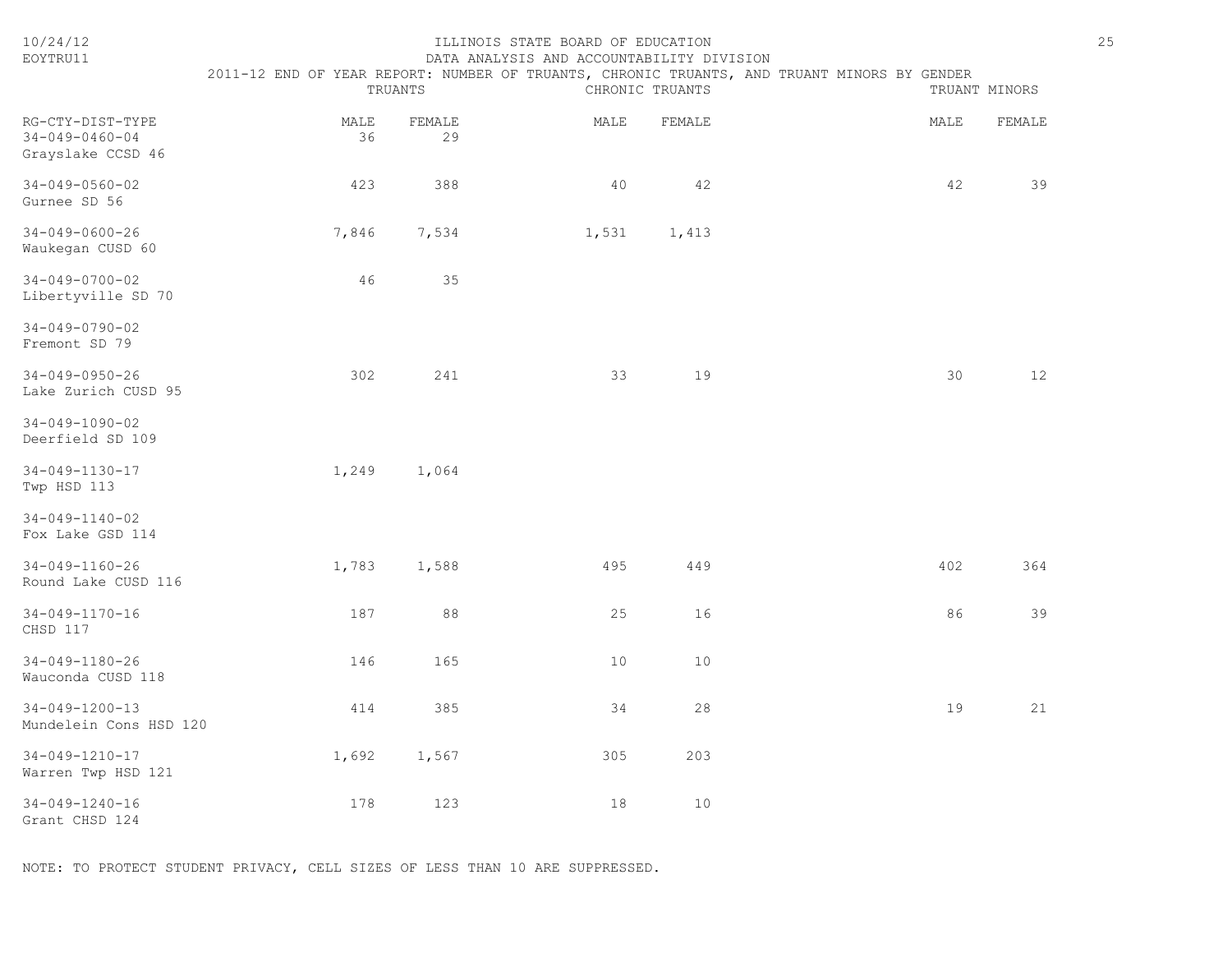| EOYTRU11                                                                |             |               | DATA ANALYSIS AND ACCOUNTABILITY DIVISION |                 |                                                                                             |               |
|-------------------------------------------------------------------------|-------------|---------------|-------------------------------------------|-----------------|---------------------------------------------------------------------------------------------|---------------|
|                                                                         |             | TRUANTS       |                                           | CHRONIC TRUANTS | 2011-12 END OF YEAR REPORT: NUMBER OF TRUANTS, CHRONIC TRUANTS, AND TRUANT MINORS BY GENDER | TRUANT MINORS |
| RG-CTY-DIST-TYPE<br>$34 - 049 - 1250 - 13$<br>Adlai E Stevenson HSD 125 | MALE<br>985 | FEMALE<br>907 | MALE<br>16                                | FEMALE          | MALE                                                                                        | FEMALE        |
| $34 - 049 - 1260 - 17$<br>Zion-Benton Twp HSD 126                       | 138         | 136           | 32                                        | 18              | 26                                                                                          | 13            |
| $34 - 049 - 1270 - 16$<br>Grayslake CHSD 127                            | 584         | 476           | 27                                        | 15              | 13                                                                                          |               |
| 34-049-1280-16<br>CHSD 128                                              | 350         | 288           | 30                                        | 16              |                                                                                             |               |
| $34 - 049 - 1870 - 26$<br>North Chicago SD 187                          | 779         | 758           | 157                                       | 156             | 39                                                                                          | 29            |
| $34 - 049 - 2200 - 26$<br>Barrington CUSD 220                           | 1,017       | 990           | 81                                        | 57              |                                                                                             |               |
| $34 - 049 - 8040 - 60$<br>Northern Suburban Spec Ed Dist                | 10          |               |                                           |                 |                                                                                             |               |
| $34 - 049 - 8250 - 60$<br>Spec Educ Dist Lake County/Sedol              | 129         | 39            | 58                                        | 17              |                                                                                             |               |
| $35 - 050 - 0000 - 61$<br>LaSalle Putnam Alliance                       | 12          |               |                                           |                 |                                                                                             |               |
| 35-050-0010-26<br>Leland CUSD 1                                         |             |               |                                           |                 |                                                                                             |               |
| $35 - 050 - 0020 - 26$<br>Serena CUSD 2                                 | 21          | 10            | 10                                        |                 | 12                                                                                          |               |
| $35 - 050 - 0090 - 26$<br>Earlville CUSD 9                              |             |               |                                           |                 |                                                                                             |               |
| 35-050-0400-17<br>Streator Twp HSD 40                                   | 158         | 136           | 21                                        | 34              | 13                                                                                          | 25            |
| $35 - 050 - 0440 - 02$<br>Streator ESD 44                               | 205         | 193           | 17                                        | 13              |                                                                                             |               |
|                                                                         |             |               |                                           |                 |                                                                                             |               |

35-050-0650-04

Allen-Otter Creek CCSD 65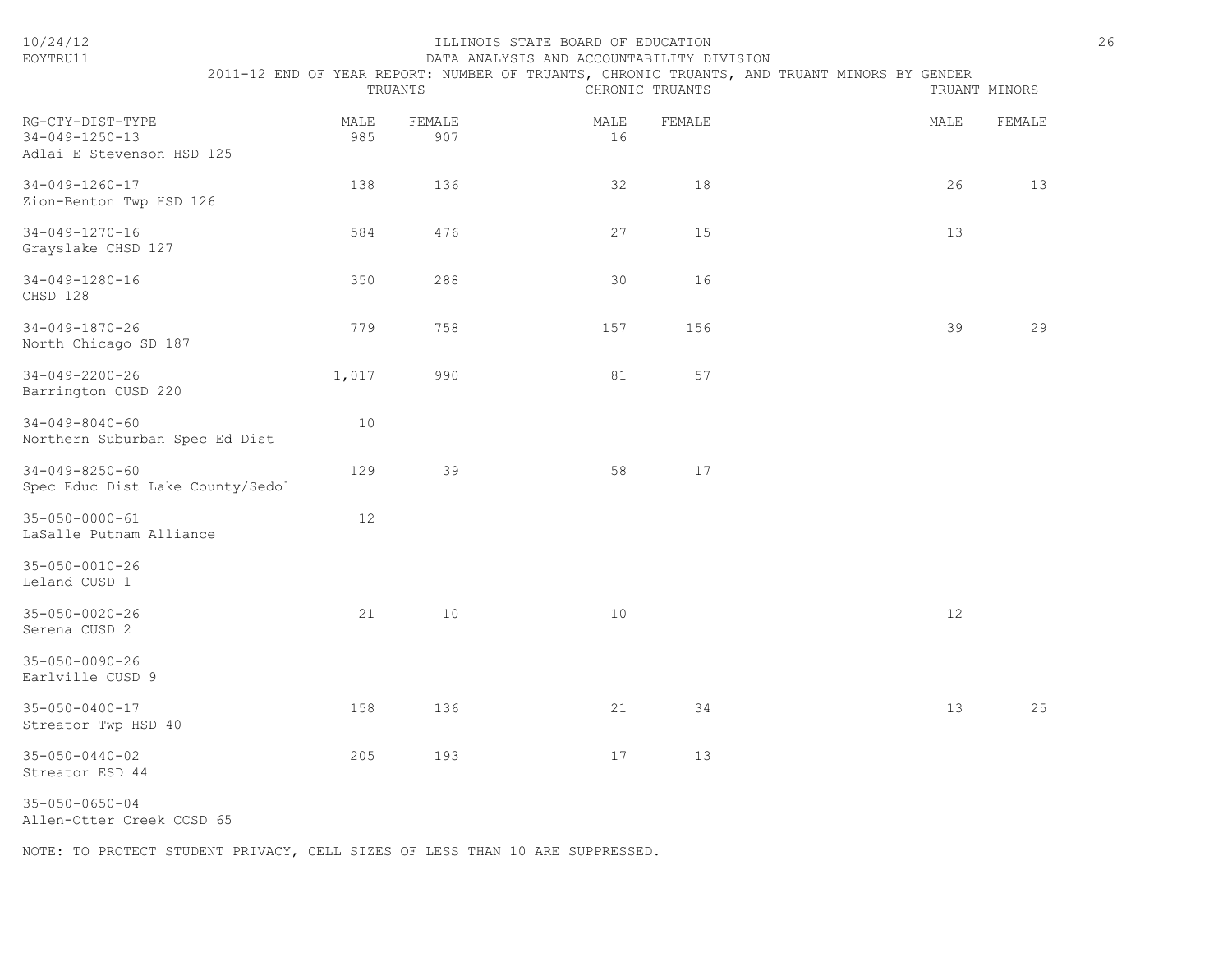| 10/24/12<br>EOYTRU11                                         | 2011-12 END OF YEAR REPORT: NUMBER OF TRUANTS, CHRONIC TRUANTS, AND TRUANT MINORS BY GENDER | TRUANTS | ILLINOIS STATE BOARD OF EDUCATION<br>DATA ANALYSIS AND ACCOUNTABILITY DIVISION | CHRONIC TRUANTS |      | 27<br>TRUANT MINORS |  |
|--------------------------------------------------------------|---------------------------------------------------------------------------------------------|---------|--------------------------------------------------------------------------------|-----------------|------|---------------------|--|
| RG-CTY-DIST-TYPE<br>$35 - 050 - 0790 - 04$<br>Tonica CCSD 79 | MALE                                                                                        | FEMALE  | MALE                                                                           | FEMALE          | MALE | FEMALE              |  |
| $35 - 050 - 1200 - 17$<br>La Salle-Peru Twp HSD 120          | 116                                                                                         | 96      | 11                                                                             | 16              | 10   |                     |  |
| 35-050-1220-02<br>La Salle ESD 122                           | 13                                                                                          | 18      |                                                                                |                 |      |                     |  |
| $35 - 050 - 1240 - 02$<br>Peru ESD 124                       |                                                                                             |         |                                                                                |                 |      |                     |  |
| $35 - 050 - 1250 - 02$<br>Oglesby ESD 125                    |                                                                                             |         |                                                                                |                 |      |                     |  |
| $35 - 050 - 1400 - 17$<br>Ottawa Twp HSD 140                 | 238                                                                                         | 194     | 23                                                                             | 28              | 20   | 20                  |  |
| $35 - 050 - 1410 - 02$<br>Ottawa ESD 141                     | 26                                                                                          | 35      | 40                                                                             | 36              |      | 11                  |  |
| $35 - 050 - 1500 - 02$<br>Marseilles ESD 150                 | 90                                                                                          | 79      |                                                                                |                 |      |                     |  |
| 35-050-1600-17<br>Seneca Twp HSD 160                         | 137                                                                                         | 93      |                                                                                |                 |      |                     |  |
| 35-050-1700-04<br>Seneca CCSD 170                            | 85                                                                                          | 85      |                                                                                |                 |      |                     |  |
| $35 - 050 - 1850 - 04$<br>Waltham CCSD 185                   |                                                                                             |         |                                                                                |                 |      |                     |  |
| $35 - 050 - 1950 - 04$<br>Wallace CCSD 195                   |                                                                                             |         |                                                                                |                 |      |                     |  |
| $35 - 050 - 2300 - 04$<br>Rutland CCSD 230                   |                                                                                             |         |                                                                                |                 |      |                     |  |
| 35-050-2800-17<br>Mendota Twp HSD 280                        | 23                                                                                          | 23      |                                                                                |                 |      |                     |  |
| 35-050-2890-04<br>Mendota CCSD 289                           | 11                                                                                          | $12$    |                                                                                |                 |      |                     |  |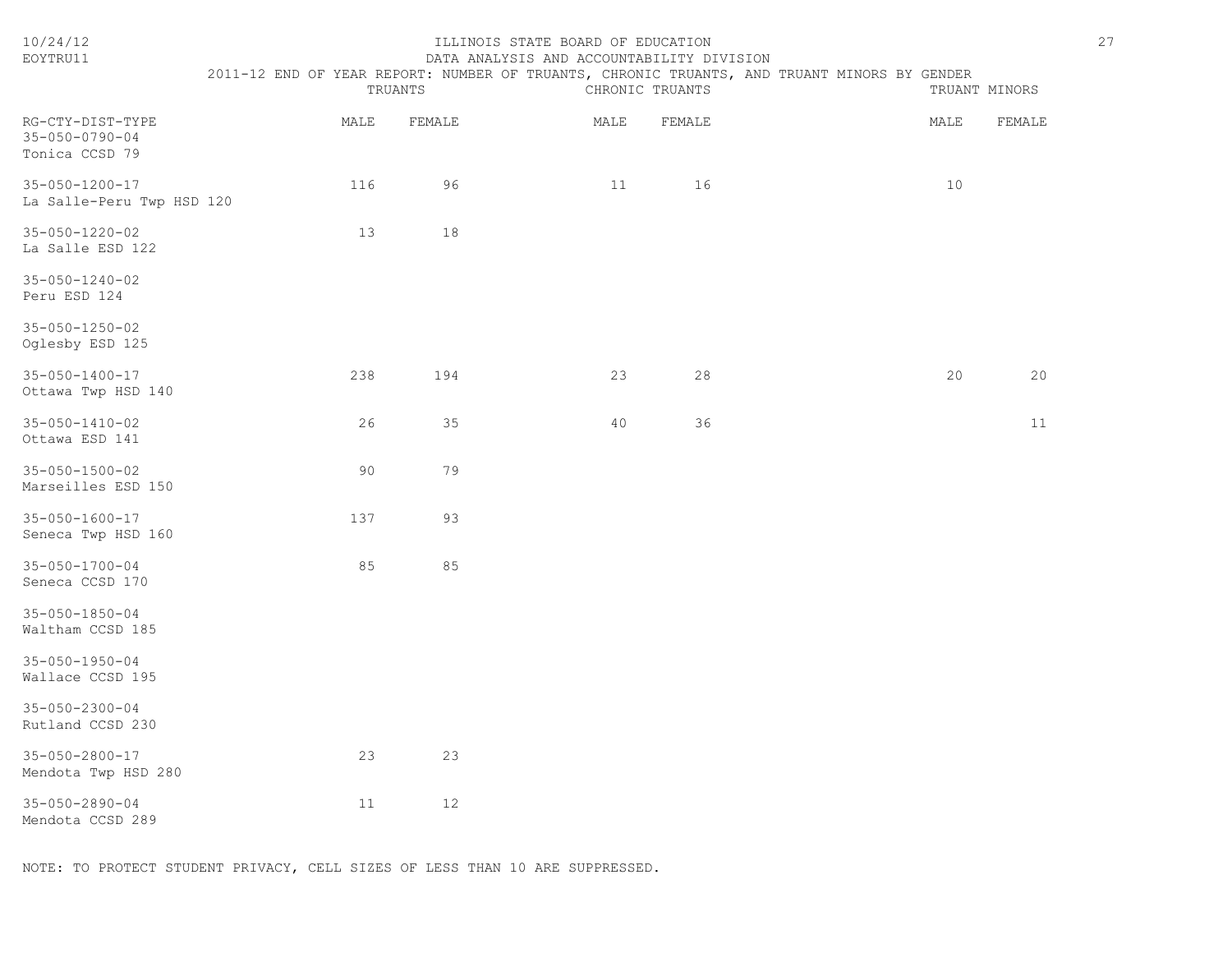| 10/24/12<br>EOYTRU11                                      | 2011-12 END OF YEAR REPORT: NUMBER OF TRUANTS, CHRONIC TRUANTS, AND TRUANT MINORS BY GENDER | TRUANTS       | ILLINOIS STATE BOARD OF EDUCATION<br>DATA ANALYSIS AND ACCOUNTABILITY DIVISION | CHRONIC TRUANTS |            | TRUANT MINORS | 28 |
|-----------------------------------------------------------|---------------------------------------------------------------------------------------------|---------------|--------------------------------------------------------------------------------|-----------------|------------|---------------|----|
| RG-CTY-DIST-TYPE<br>12-051-0100-26<br>Red Hill CUSD 10    | MALE<br>113                                                                                 | FEMALE<br>125 | MALE<br>56                                                                     | FEMALE<br>77    | MALE<br>26 | FEMALE<br>30  |    |
| $12 - 051 - 0200 - 26$<br>Lawrence County CUD 20          | 30                                                                                          | 12            | 16                                                                             |                 | 11         |               |    |
| $47 - 052 - 0080 - 02$<br>Nelson Public SD No 8           |                                                                                             |               |                                                                                |                 |            |               |    |
| 47-052-1700-22<br>Dixon USD 170                           | 275                                                                                         | 310           | 64                                                                             | 65              | 17         | 29            |    |
| $47 - 052 - 2720 - 26$<br>Amboy CUSD 272                  | 50                                                                                          | 47            |                                                                                | 16              |            |               |    |
| $47 - 052 - 2750 - 26$<br>Ashton-Franklin Center CUSD 275 | 75                                                                                          | 67            |                                                                                |                 |            |               |    |
| 17-053-0050-26<br>Woodland CUSD 5                         |                                                                                             |               |                                                                                |                 |            |               |    |
| 17-053-006J-26<br>Tri Point CUSD 6-J                      | 33                                                                                          | 47            |                                                                                |                 |            |               |    |
| 17-053-0080-26<br>Prairie Central CUSD 8                  | 144                                                                                         | 131           | 20                                                                             | 21              | 14         | 14            |    |
| $17 - 053 - 0740 - 27$<br>Flanagan-Cornell Dist 74        |                                                                                             |               |                                                                                |                 |            |               |    |
| $17 - 053 - 0900 - 17$<br>Pontiac Twp HSD 90              | 158                                                                                         | 104           |                                                                                |                 |            |               |    |
| 17-053-2300-17<br>Dwight Twp HSD 230                      | 43                                                                                          | 33            |                                                                                |                 |            |               |    |
| 17-053-2320-02<br>Dwight Common SD 232                    | 125                                                                                         | 93            |                                                                                |                 |            |               |    |
| 17-053-4260-04<br>Cornell CCSD 426                        | 10                                                                                          | 20            |                                                                                |                 |            |               |    |
| 17-053-4290-04<br>Pontiac CCSD 429                        | 68                                                                                          | 66            |                                                                                |                 |            |               |    |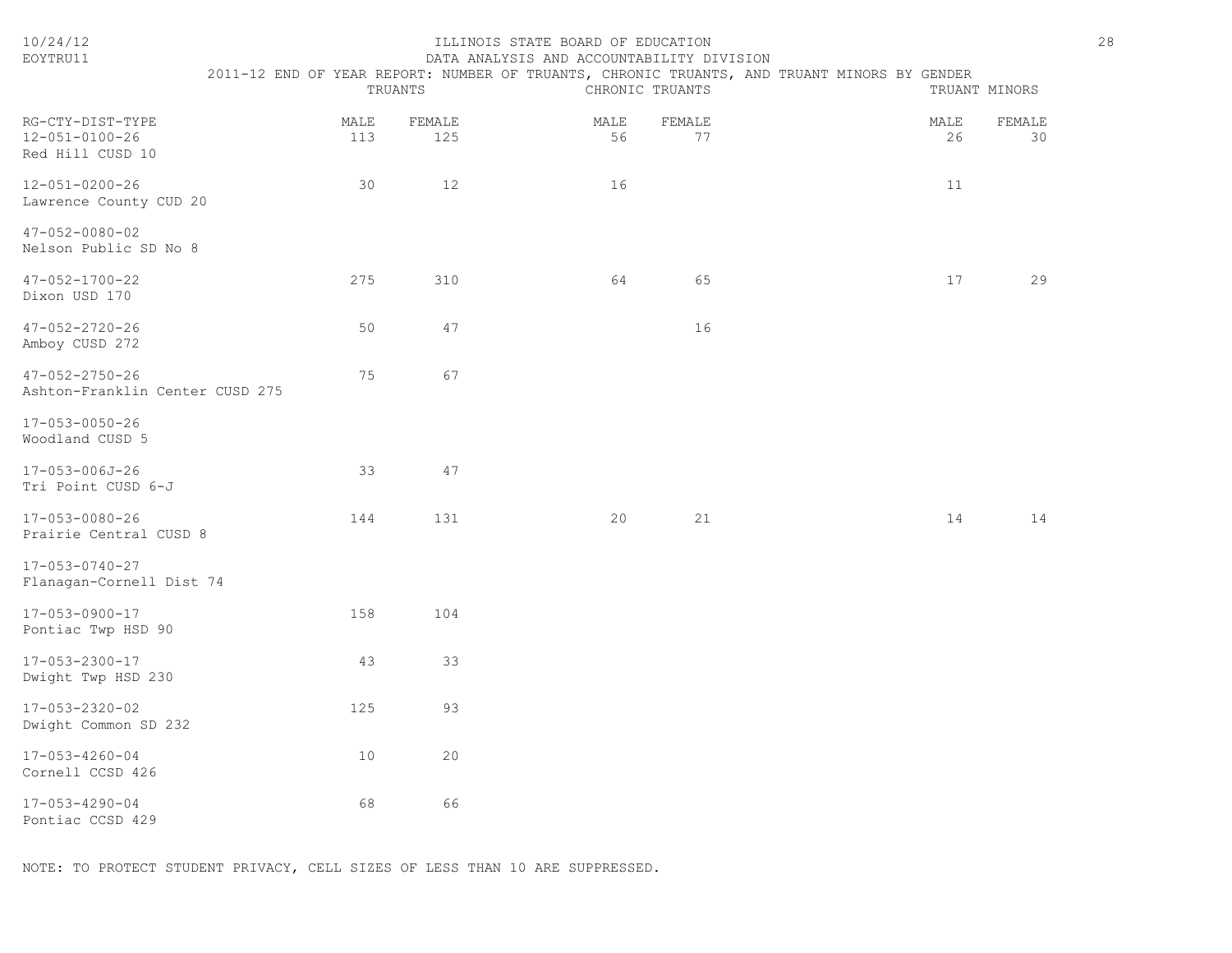| EOYTRU11                                                              |       |         | DATA ANALYSIS AND ACCOUNTABILITY DIVISION |                 |                                                                                             |      |               |
|-----------------------------------------------------------------------|-------|---------|-------------------------------------------|-----------------|---------------------------------------------------------------------------------------------|------|---------------|
|                                                                       |       | TRUANTS |                                           | CHRONIC TRUANTS | 2011-12 END OF YEAR REPORT: NUMBER OF TRUANTS, CHRONIC TRUANTS, AND TRUANT MINORS BY GENDER |      | TRUANT MINORS |
| RG-CTY-DIST-TYPE<br>$38 - 054 - 0210 - 26$<br>Hartsburg Emden CUSD 21 | MALE  | FEMALE  | MALE                                      | FEMALE          |                                                                                             | MALE | FEMALE        |
| $38 - 054 - 0230 - 26$<br>Mt Pulaski CUSD 23                          | 22    | 21      | 12                                        | 13              |                                                                                             |      |               |
| $38 - 054 - 0270 - 02$<br>Lincoln ESD 27                              |       |         |                                           |                 |                                                                                             |      |               |
| $38 - 054 - 0610 - 04$<br>Chester-East Lincoln CCSD 61                | 65    | 44      |                                           |                 |                                                                                             |      |               |
| $38 - 054 - 4040 - 16$<br>Lincoln CHSD 404                            | 84    | 62      | 13                                        | 15              |                                                                                             |      |               |
| 39-055-0010-26<br>Argenta-Oreana CUSD 1                               | 125   | 113     |                                           |                 |                                                                                             |      |               |
| 39-055-0020-26<br>Maroa Forsyth CUSD 2                                | 54    | 41      |                                           |                 |                                                                                             |      |               |
| $39 - 055 - 0030 - 26$<br>Mt Zion CUSD 3                              | 15    | 11      |                                           |                 |                                                                                             |      |               |
| 39-055-0090-26<br>Sangamon Valley CUSD 9                              |       | 10      |                                           |                 |                                                                                             |      |               |
| 39-055-0110-26<br>Warrensburg-Latham CUSD 11                          | 30    | 41      |                                           |                 |                                                                                             |      |               |
| $39 - 055 - 0150 - 26$<br>Meridian CUSD 15                            | 80    | 80      | 16                                        | 23              |                                                                                             |      |               |
| 39-055-0610-25<br>Decatur SD 61                                       | 2,600 | 2,579   | 620                                       | 574             |                                                                                             | 620  | 574           |
| $40 - 056 - 0010 - 26$<br>Carlinville CUSD 1                          | 73    | 75      | 16                                        |                 |                                                                                             |      |               |
| $40 - 056 - 0020 - 26$<br>Northwestern CUSD 2                         | 23    | 22      |                                           |                 |                                                                                             |      |               |
| $40 - 056 - 0050 - 26$<br>Mount Olive CUSD 5                          | 11    | 10      |                                           |                 |                                                                                             |      |               |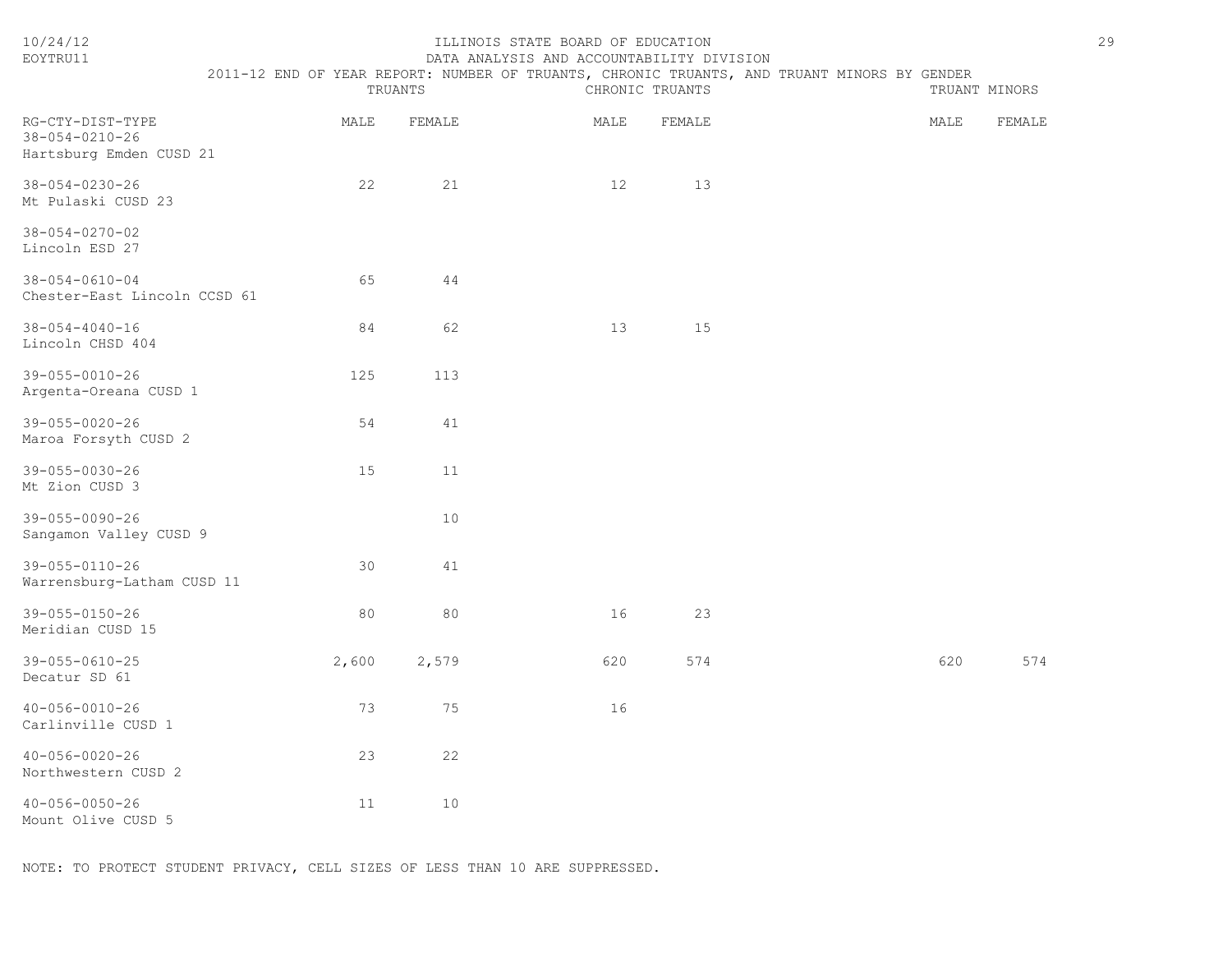## 10/24/12 ILLINOIS STATE BOARD OF EDUCATION 30 EOYTRU11 DATA ANALYSIS AND ACCOUNTABILITY DIVISION 2011-12 END OF YEAR REPORT: NUMBER OF TRUANTS, CHRONIC TRUANTS, AND TRUANT MINORS BY GENDER

|                                                                |             | TRUANTS       |                | CHRONIC TRUANTS |            | TRUANT MINORS |
|----------------------------------------------------------------|-------------|---------------|----------------|-----------------|------------|---------------|
| RG-CTY-DIST-TYPE<br>$40 - 056 - 0070 - 26$<br>Gillespie CUSD 7 | MALE<br>234 | FEMALE<br>212 | MALE<br>$4\,4$ | FEMALE<br>37    | MALE<br>11 | FEMALE        |
| $40 - 056 - 0080 - 26$<br>Bunker Hill CUSD 8                   | 88          | 102           | 13             |                 |            |               |
| $40 - 056 - 0090 - 26$<br>Southwestern CUSD 9                  | 196         | 159           | 10             | 10              | 61         | 41            |
| $40 - 056 - 0340 - 26$<br>North Mac CUSD 34                    | 24          | 34            | 33             | 29              | 15         |               |
| $41 - 057 - 0010 - 26$<br>Roxana CUSD 1                        | 407         | 345           | 102            | 94              | 55         | 31            |
| $41 - 057 - 0020 - 26$<br>Triad CUSD 2                         | 77          | 66            | 15             |                 |            |               |
| $41 - 057 - 0030 - 26$<br>Venice CUSD 3                        | 15          | 21            |                |                 |            |               |
| $41 - 057 - 0050 - 26$<br>Highland CUSD 5                      | 97          | 72            | 34             | 20              | 16         |               |
| $41 - 057 - 0070 - 26$<br>Edwardsville CUSD 7                  | 151         | 110           | 84             | 56              | 84         | 55            |
| $41 - 057 - 0080 - 26$<br>Bethalto CUSD 8                      | 20          | 16            |                | $12$            |            |               |
| $41 - 057 - 0090 - 26$<br>Granite City CUSD 9                  | 2,207       | 1,970         | 234            | 210             | $4\,4$     | 33            |
| $41 - 057 - 0100 - 26$<br>Collinsville CUSD 10                 | 1,430       | 1,227         | 105            | 76              | 105        | 76            |
| $41 - 057 - 0110 - 26$<br>Alton CUSD 11                        | 1,588       | 1,357         | 335            | 342             | 226        | 241           |
| $41 - 057 - 0120 - 26$<br>Madison CUSD 12                      | 55          | 57            | 40             | 36              | 15         | 14            |
| 41-057-0130-02<br>East Alton SD 13                             | 34          | 32            | 58             | 73              | 58         | 73            |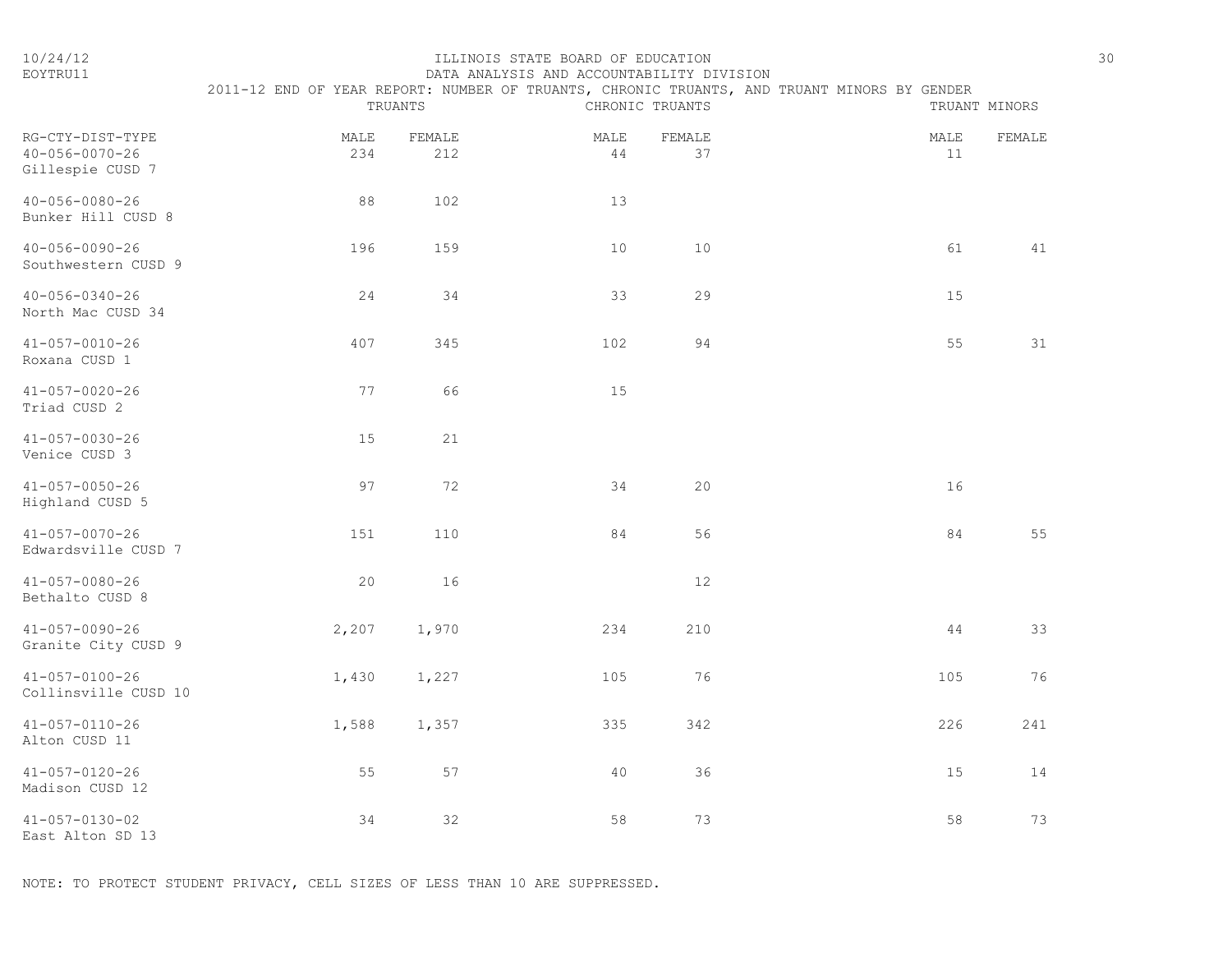| ົດ Λ<br>$\prime$<br>۰<br>۰. |  |
|-----------------------------|--|
|-----------------------------|--|

# ILLINOIS STATE BOARD OF EDUCATION 31 EOYTRU11 DATA ANALYSIS AND ACCOUNTABILITY DIVISION

| --------- |                                                                                       | <u>DIITII INNIHLULU INNU INUUURIIHLIHLILLE DIN IULUU</u> |          |          |  |  |  |
|-----------|---------------------------------------------------------------------------------------|----------------------------------------------------------|----------|----------|--|--|--|
|           | 2 END OF YEAR REPORT: NUMBER OF TRUANTS, CHRONIC TRUANTS, AND TRUANT MINORS BY GENDER |                                                          |          |          |  |  |  |
|           | TRUANTS                                                                               |                                                          | L'HRONTC | TRIJANTS |  |  |  |

| RG-CTY-DIST-TYPE<br>$41 - 057 - 0140 - 16$<br>East Alton-Wood River CHSD 14 | MALE<br>47 | FEMALE<br>19 | MALE<br>34 | FEMALE<br>15 | MALE<br>25 | FEMALE<br>10 |
|-----------------------------------------------------------------------------|------------|--------------|------------|--------------|------------|--------------|
| $41 - 057 - 0150 - 03$<br>Wood River-Hartford ESD 15                        | 12         |              |            |              |            |              |
| 13-058-0010-03<br>Raccoon Cons SD 1                                         |            | 16           |            |              |            |              |
| $13 - 058 - 0070 - 04$<br>Iuka CCSD 7                                       | $12$       |              |            |              |            |              |
| 13-058-0100-04<br>Selmaville CCSD 10                                        |            |              |            |              |            |              |
| $13 - 058 - 1000 - 26$<br>Patoka CUSD 100                                   | 42         | 27           |            |              |            |              |
| $13 - 058 - 1110 - 02$<br>Salem SD 111                                      | 194        | 249          |            |              |            |              |
| 13-058-1330-02<br>Central City SD 133                                       |            |              |            |              |            |              |
| 13-058-1350-02<br>Centralia SD 135                                          | 46         | 65           | 11         | 13           |            | 11           |
| $13 - 058 - 2000 - 17$<br>Centralia HSD 200                                 |            | 12           |            | $12$         |            | 12           |
| $13 - 058 - 4010 - 26$<br>South Central CUD 401                             | 95         | 85           | 59         | 60           |            |              |
| $13 - 058 - 5010 - 26$<br>Sandoval CUSD 501                                 |            | 10           |            |              |            |              |
| $13 - 058 - 6000 - 16$<br>Salem CHSD 600                                    | 22         | 13           |            |              |            |              |
| $13 - 058 - 7220 - 26$<br>Odin PSD 722                                      | 81         | 81           |            |              |            |              |
| $13 - 058 - 8010 - 60$<br>Kaskaskia Spec Educ District                      |            |              | 14         |              | 18         |              |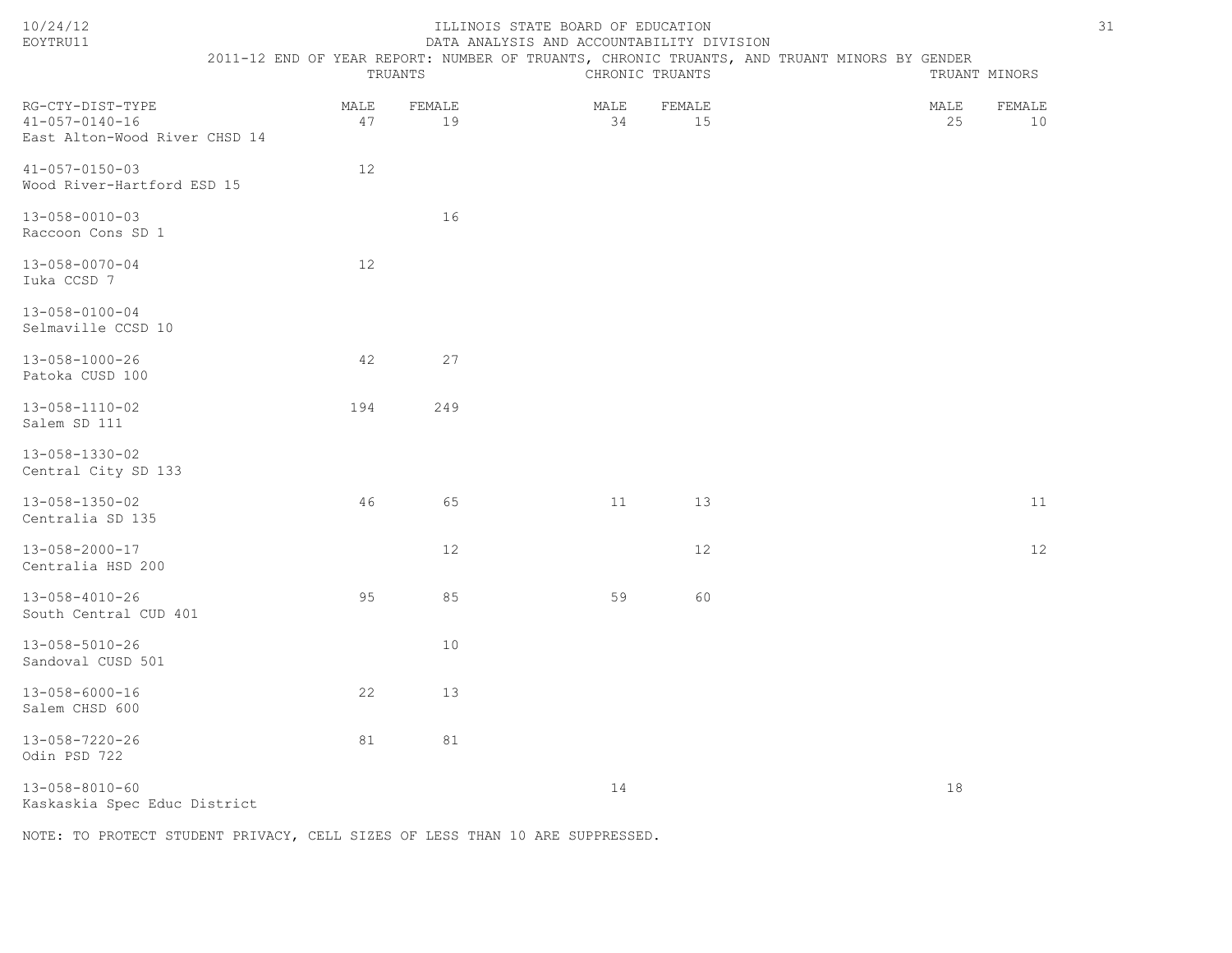| EOYTRU11                                                              |            |              | DATA ANALYSIS AND ACCOUNTABILITY DIVISION |                 |                                                                                             |               |        |
|-----------------------------------------------------------------------|------------|--------------|-------------------------------------------|-----------------|---------------------------------------------------------------------------------------------|---------------|--------|
|                                                                       |            | TRUANTS      |                                           | CHRONIC TRUANTS | 2011-12 END OF YEAR REPORT: NUMBER OF TRUANTS, CHRONIC TRUANTS, AND TRUANT MINORS BY GENDER | TRUANT MINORS |        |
| RG-CTY-DIST-TYPE<br>$43 - 059 - 0050 - 26$<br>Henry-Senachwine CUSD 5 | MALE<br>40 | FEMALE<br>62 | MALE<br>11                                | FEMALE<br>14    |                                                                                             | MALE          | FEMALE |
| 43-059-0070-26<br>Midland CUSD 7                                      | 43         | 29           |                                           | 11              |                                                                                             |               |        |
| 38-060-1260-26<br>Havana CUSD 126                                     | 36         | 27           | 19                                        | 23              |                                                                                             |               | 11     |
| 38-060-1890-26<br>Illini Central CUSD 189                             | 23         |              | 22                                        | 17              |                                                                                             |               |        |
| $38 - 060 - 1910 - 26$<br>Midwest Central CUSD 191                    | 71         | 80           | 30                                        | 24              |                                                                                             | 11            |        |
| $02 - 061 - 0010 - 26$<br>Massac UD 1                                 | 247        | 179          | 37                                        | 59              |                                                                                             |               |        |
| $02 - 061 - 0380 - 26$<br>Joppa-Maple Grove UD 38                     | 28         | 31           |                                           |                 |                                                                                             |               |        |
| $26 - 062 - 0000 - 61$<br>West Central IL Spec Educ Coop              | 19         |              | 28                                        | 11              |                                                                                             |               |        |
| $26 - 062 - 1030 - 26$<br>West Prairie CUSD 103                       | 65         | 56           |                                           |                 |                                                                                             |               |        |
| $26 - 062 - 1700 - 26$<br>Bushnell Prairie City CUSD 170              | 12         | 15           |                                           |                 |                                                                                             |               |        |
| $26 - 062 - 1850 - 26$<br>Macomb CUSD 185                             | 293        | 258          | 22                                        | 25              |                                                                                             |               | $10$   |
| $44 - 063 - 0020 - 03$<br>Nippersink SD 2                             | 44         | 55           |                                           | 12              |                                                                                             |               | 11     |
| $44 - 063 - 0030 - 03$<br>Fox River Grove Cons SD 3                   |            |              |                                           |                 |                                                                                             |               |        |
| $44 - 063 - 0120 - 26$<br>Johnsburg CUSD 12                           | 247        | 211          | 14                                        | 16              |                                                                                             |               |        |
| $44 - 063 - 0150 - 04$<br>McHenry CCSD 15                             | 115        | 81           |                                           |                 |                                                                                             |               |        |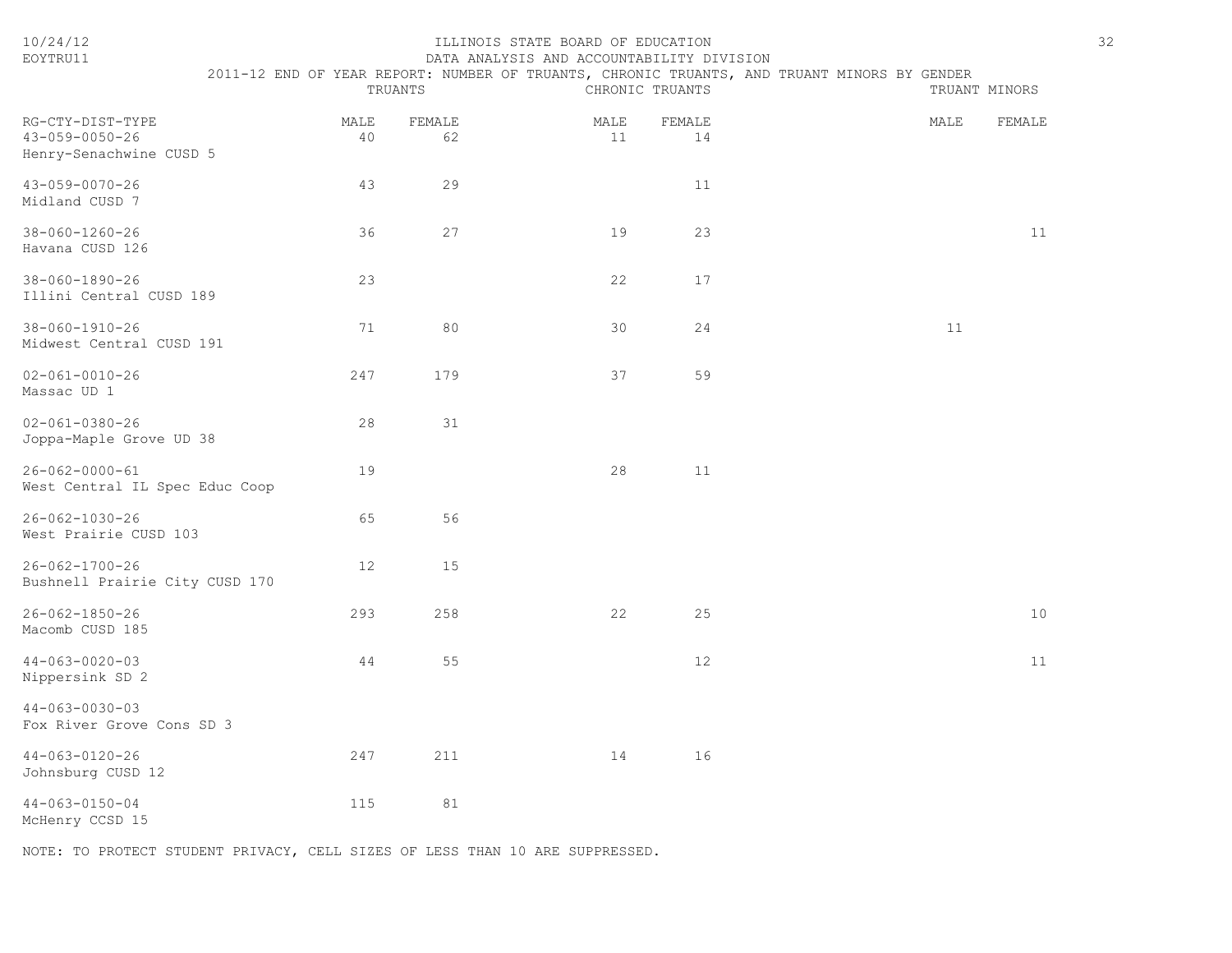| 10/24/12<br>EOYTRU11                                                         | 2011-12 END OF YEAR REPORT: NUMBER OF TRUANTS, CHRONIC TRUANTS, AND TRUANT MINORS BY GENDER | TRUANTS      | ILLINOIS STATE BOARD OF EDUCATION<br>DATA ANALYSIS AND ACCOUNTABILITY DIVISION | CHRONIC TRUANTS |      | TRUANT MINORS | 33 |
|------------------------------------------------------------------------------|---------------------------------------------------------------------------------------------|--------------|--------------------------------------------------------------------------------|-----------------|------|---------------|----|
| RG-CTY-DIST-TYPE<br>$44 - 063 - 0190 - 24$<br>Alden Hebron SD 19             | MALE<br>14                                                                                  | FEMALE<br>12 | MALE                                                                           | FEMALE          | MALE | FEMALE        |    |
| $44 - 063 - 0260 - 04$<br>Cary CCSD 26                                       | 72                                                                                          | 74           |                                                                                |                 |      |               |    |
| $44 - 063 - 0460 - 03$<br>Prairie Grove CSD 46                               |                                                                                             |              |                                                                                | 12              |      |               |    |
| $44 - 063 - 0470 - 04$<br>Crystal Lake CCSD 47                               | 1,615                                                                                       | 1,508        |                                                                                |                 |      |               |    |
| $44 - 063 - 0500 - 26$<br>Harvard CUSD 50                                    | 584                                                                                         | 568          | 21                                                                             | 18              | 17   | 12            |    |
| $44 - 063 - 1540 - 16$<br>Marengo CHSD 154                                   | 80                                                                                          | 76           |                                                                                |                 |      |               |    |
| $44 - 063 - 1550 - 16$<br>CHSD 155                                           | 1,632                                                                                       | 1,470        | 81                                                                             | 50              | 81   | 50            |    |
| $44 - 063 - 1560 - 16$<br>McHenry CHSD 156                                   | 173                                                                                         | 123          | 29                                                                             | 19              | 28   | 18            |    |
| $44 - 063 - 1570 - 16$<br>Richmond-Burton CHSD 157                           | 22                                                                                          | 16           |                                                                                |                 |      |               |    |
| $44 - 063 - 1580 - 22$<br>Cons SD 158                                        | 1,903                                                                                       | 1,862        | 11                                                                             | 14              |      |               |    |
| $44 - 063 - 1650 - 03$<br>Marengo-Union E Cons D 165                         | 25                                                                                          | 18           |                                                                                |                 |      |               |    |
| $44 - 063 - 2000 - 26$<br>Woodstock CUSD 200                                 | 789                                                                                         | 727          | 90                                                                             | 81              |      |               |    |
| $44 - 063 - 8010 - 60$<br>Spec Ed Dist of McHenry Co-Sedom                   |                                                                                             |              |                                                                                |                 |      |               |    |
| $17 - 064 - 0020 - 26$<br>LeRoy CUSD 2                                       |                                                                                             |              |                                                                                |                 |      |               |    |
| $17 - 064 - 0030 - 26$<br>Tri Valley CUSD 3                                  |                                                                                             |              |                                                                                |                 |      |               |    |
| NOTE: TO PROTECT STUDENT PRIVACY, CELL SIZES OF LESS THAN 10 ARE SUPPRESSED. |                                                                                             |              |                                                                                |                 |      |               |    |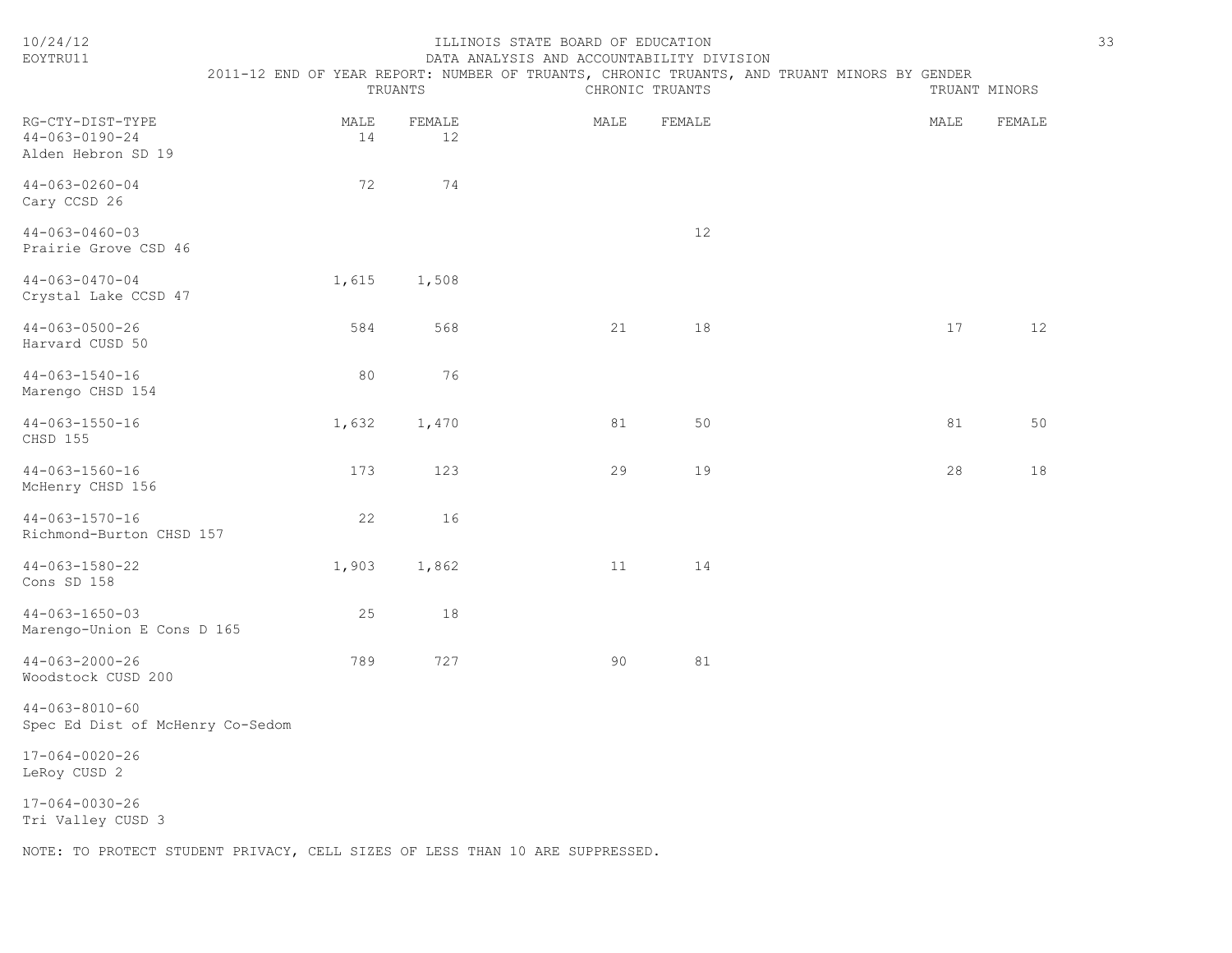| 10/24/12<br>EOYTRU11                                          | 2011-12 END OF YEAR REPORT: NUMBER OF TRUANTS, CHRONIC TRUANTS, AND TRUANT MINORS BY GENDER | TRUANTS    |              | ILLINOIS STATE BOARD OF EDUCATION<br>DATA ANALYSIS AND ACCOUNTABILITY DIVISION |            | CHRONIC TRUANTS |  |      | TRUANT MINORS | 34 |
|---------------------------------------------------------------|---------------------------------------------------------------------------------------------|------------|--------------|--------------------------------------------------------------------------------|------------|-----------------|--|------|---------------|----|
| RG-CTY-DIST-TYPE<br>$17 - 064 - 0040 - 26$<br>Heyworth CUSD 4 |                                                                                             | MALE<br>12 | FEMALE<br>15 |                                                                                | MALE<br>10 | FEMALE<br>14    |  | MALE | FEMALE        |    |
| 17-064-0050-26<br>McLean County USD 5                         |                                                                                             | 119        | 121          |                                                                                | 44         | 43              |  | 13   | 13            |    |
| $17 - 064 - 0070 - 26$<br>Lexington CUSD 7                    |                                                                                             |            |              |                                                                                |            |                 |  |      |               |    |
| $17 - 064 - 0160 - 26$<br>Olympia CUSD 16                     |                                                                                             | 48         | 113          |                                                                                |            |                 |  |      |               |    |
| $17 - 064 - 0190 - 26$<br>Ridgeview CUSD 19                   |                                                                                             | 14         | 11           |                                                                                |            |                 |  | 10   |               |    |
| $17 - 064 - 0870 - 25$<br>Bloomington SD 87                   |                                                                                             | 895        | 832          |                                                                                | 150        | 140             |  | 92   | 92            |    |
| $38 - 065 - 2000 - 26$<br>Greenview CUSD 200                  |                                                                                             |            |              |                                                                                |            |                 |  |      |               |    |
| $38 - 065 - 2020 - 26$<br>Porta CUSD 202                      |                                                                                             | 16         | 25           |                                                                                |            |                 |  |      |               |    |
| $38 - 065 - 2130 - 26$<br>Athens CUSD 213                     |                                                                                             | 58         | 62           |                                                                                |            |                 |  |      |               |    |
| $27 - 066 - 4040 - 26$<br>Mercer County School District 404   |                                                                                             | 120        | 95           |                                                                                | 16         | 11              |  |      |               |    |
| 45-067-0030-26<br>Valmeyer CUSD 3                             |                                                                                             | 10         | 10           |                                                                                |            |                 |  |      |               |    |
| $45 - 067 - 0040 - 26$<br>Columbia CUSD 4                     |                                                                                             |            |              |                                                                                |            |                 |  |      |               |    |
| $45 - 067 - 0050 - 26$<br>Waterloo CUSD 5                     |                                                                                             | 27         | 35           |                                                                                | 12         | 16              |  |      |               |    |
| $10 - 068 - 0020 - 26$<br>Panhandle CUSD 2                    |                                                                                             | 19         | 29           |                                                                                |            |                 |  |      |               |    |
| $10 - 068 - 0030 - 26$<br>Hillsboro CUSD 3                    |                                                                                             | 126        | 106          |                                                                                | 22         | 24              |  | 23   | 27            |    |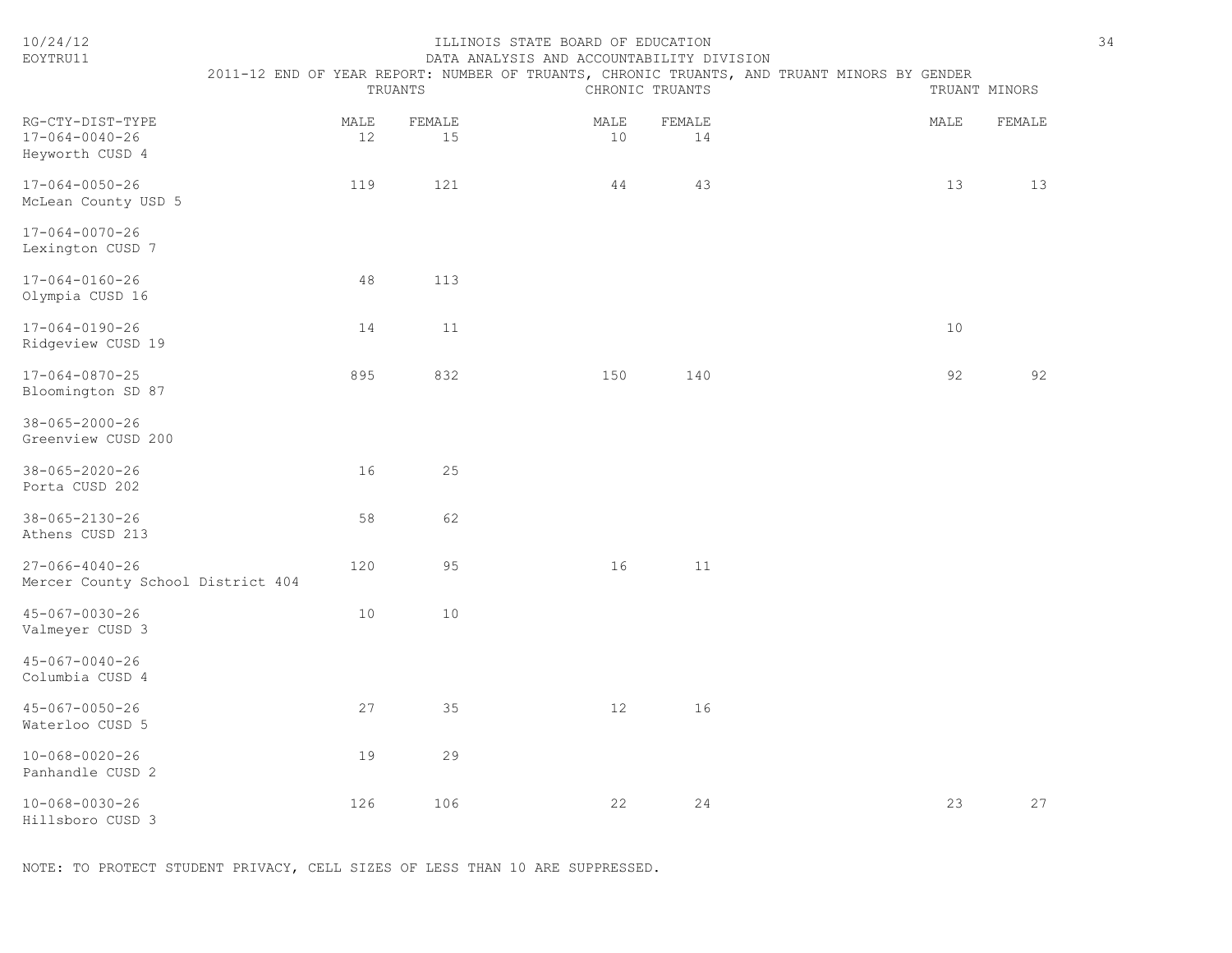| EOYTRU11                                                         |            |              | DATA ANALYSIS AND ACCOUNTABILITY DIVISION |                 |                                                                                             |               |
|------------------------------------------------------------------|------------|--------------|-------------------------------------------|-----------------|---------------------------------------------------------------------------------------------|---------------|
|                                                                  |            | TRUANTS      |                                           | CHRONIC TRUANTS | 2011-12 END OF YEAR REPORT: NUMBER OF TRUANTS, CHRONIC TRUANTS, AND TRUANT MINORS BY GENDER | TRUANT MINORS |
| RG-CTY-DIST-TYPE<br>$10 - 068 - 0120 - 26$<br>Litchfield CUSD 12 | MALE<br>65 | FEMALE<br>56 | MALE<br>11                                | FEMALE<br>14    | MALE<br>10                                                                                  | FEMALE<br>11  |
| $10 - 068 - 0220 - 26$<br>Nokomis CUSD 22                        | 25         | 20           |                                           |                 |                                                                                             |               |
| $46 - 069 - 0010 - 26$<br>Franklin CUSD 1                        |            |              |                                           |                 |                                                                                             |               |
| $46 - 069 - 0060 - 26$<br>Waverly CUSD 6                         | 11         |              |                                           |                 |                                                                                             |               |
| $46 - 069 - 0110 - 26$<br>Meredosia-Chambersburg CUSD 11         | 13         |              | 13                                        |                 |                                                                                             |               |
| 46-069-0270-26<br>Triopia CUSD 27                                |            |              |                                           |                 |                                                                                             |               |
| 46-069-1170-22<br>Jacksonville SD 117                            | 573        | 553          | 148                                       | 154             | 89                                                                                          | 99            |
| $46 - 069 - 8010 - 60$<br>Four Rivers Spec Educ Dist             | 79         | 12           | 26                                        |                 | 11                                                                                          |               |
| $11 - 070 - 3000 - 26$<br>Sullivan CUSD 300                      | 92         | 68           |                                           |                 |                                                                                             |               |
| $11 - 070 - 3020 - 26$<br>Okaw Valley CUSD 302                   | 39         | 38           |                                           |                 |                                                                                             |               |
| $47 - 071 - 1440 - 03$<br>Kings Cons SD 144                      |            |              |                                           |                 |                                                                                             |               |
| $47 - 071 - 2120 - 17$<br>Rochelle Twp HSD 212                   | 58         | 26           | 12                                        |                 |                                                                                             |               |
| $47 - 071 - 2200 - 26$<br>Oregon CUSD 220                        | 28         | 30           |                                           | 19              |                                                                                             |               |
| $47 - 071 - 2210 - 26$<br>Forrestville Valley CUSD 221           |            |              |                                           |                 |                                                                                             |               |
| $47 - 071 - 2220 - 26$<br>Polo CUSD 222                          | 23         | 20           |                                           |                 |                                                                                             |               |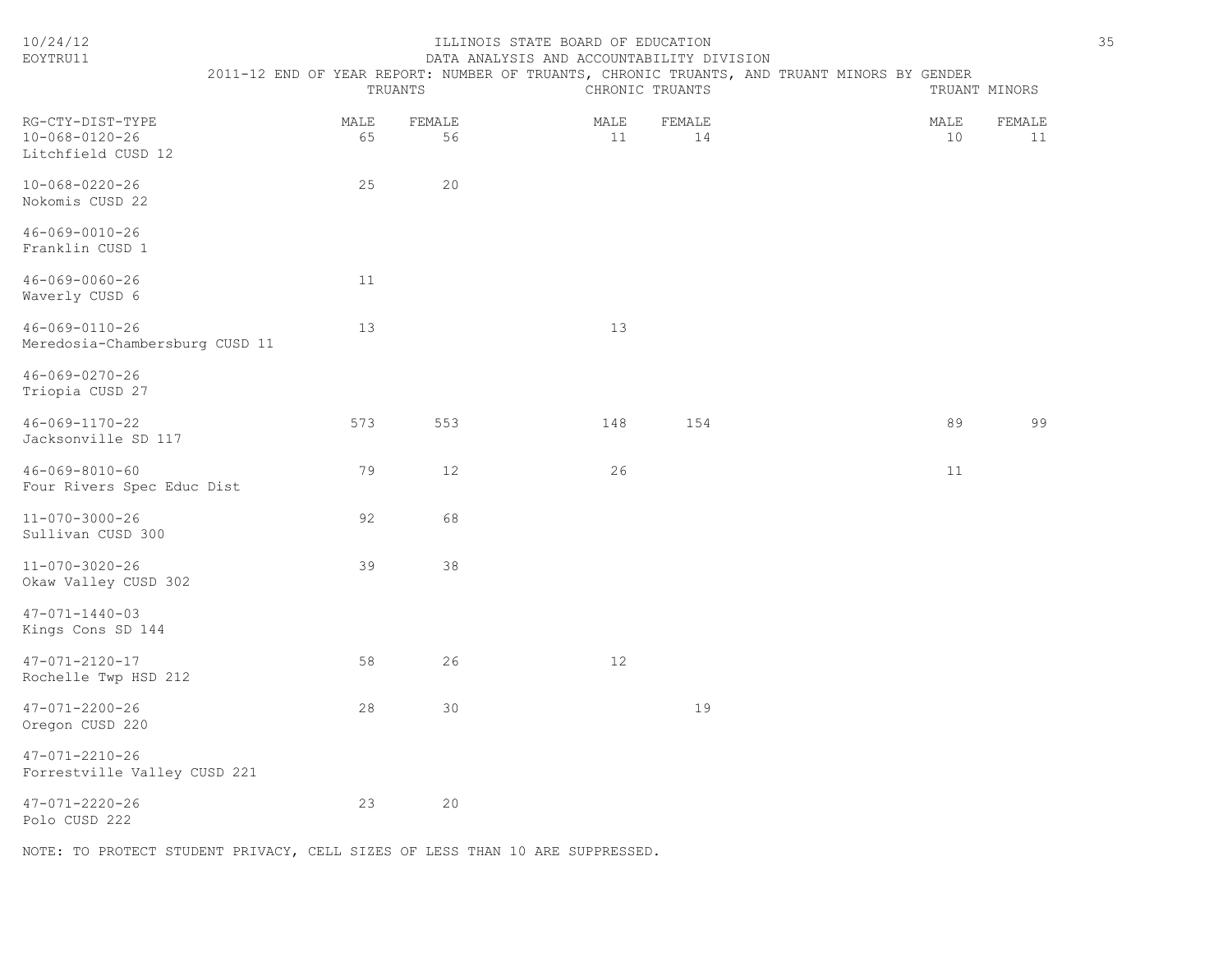| 10/24/12<br>EOYTRU11                                            |             | TRUANTS       | ILLINOIS STATE BOARD OF EDUCATION<br>DATA ANALYSIS AND ACCOUNTABILITY DIVISION | CHRONIC TRUANTS | 2011-12 END OF YEAR REPORT: NUMBER OF TRUANTS, CHRONIC TRUANTS, AND TRUANT MINORS BY GENDER |      | TRUANT MINORS | 36 |
|-----------------------------------------------------------------|-------------|---------------|--------------------------------------------------------------------------------|-----------------|---------------------------------------------------------------------------------------------|------|---------------|----|
| RG-CTY-DIST-TYPE<br>$47 - 071 - 2230 - 26$<br>Meridian CUSD 223 | MALE<br>119 | FEMALE<br>103 | MALE<br>16                                                                     | FEMALE<br>14    |                                                                                             | MALE | FEMALE        |    |
| $47 - 071 - 2260 - 26$<br>Byron CUSD 226                        | 69          | 55            |                                                                                |                 |                                                                                             |      |               |    |
| $47 - 071 - 2310 - 04$<br>Rochelle CCSD 231                     | 152         | 139           | 13                                                                             | 12              |                                                                                             | 14   | 13            |    |
| $47 - 071 - 8010 - 60$<br>Ogle Co Education Cooperative         | 29          |               |                                                                                |                 |                                                                                             |      |               |    |
| 48-072-0000-61<br>Spec Educ Assoc of Peoria County              |             |               |                                                                                |                 |                                                                                             |      |               |    |
| 48-072-0620-02<br>Pleasant Valley SD 62                         | 108         | 152           | 26                                                                             | 23              |                                                                                             | 25   | 13            |    |
| $48 - 072 - 0630 - 02$<br>Norwood ESD 63                        | 56          | 51            |                                                                                |                 |                                                                                             |      |               |    |
| $48 - 072 - 0660 - 02$<br>Bartonville SD 66                     | 52          | 42            |                                                                                |                 |                                                                                             |      |               |    |
| 48-072-0690-02<br>Pleasant Hill SD 69                           | 23          | 22            |                                                                                |                 |                                                                                             |      |               |    |
| $48 - 072 - 0700 - 02$<br>Monroe SD 70                          |             |               |                                                                                |                 |                                                                                             |      |               |    |
| $48 - 072 - 1500 - 25$<br>Peoria SD 150                         | 4,111       | 3,750         | 1,816                                                                          | 1,870           |                                                                                             | 467  | 341           |    |
| $48 - 072 - 2650 - 26$<br>Farmington Central CUSD 265           |             |               | 10                                                                             |                 |                                                                                             |      |               |    |
| $48 - 072 - 3100 - 16$<br>Limestone CHSD 310                    | 79          | 69            | 49                                                                             | 45              |                                                                                             | 49   | 45            |    |
| 48-072-3210-26<br>Il Valley Central USD 321                     | 37          | 33            | 27                                                                             | 18              |                                                                                             | 14   | 13            |    |
| $48 - 072 - 3220 - 26$                                          |             |               |                                                                                |                 |                                                                                             |      |               |    |

Elmwood CUSD 322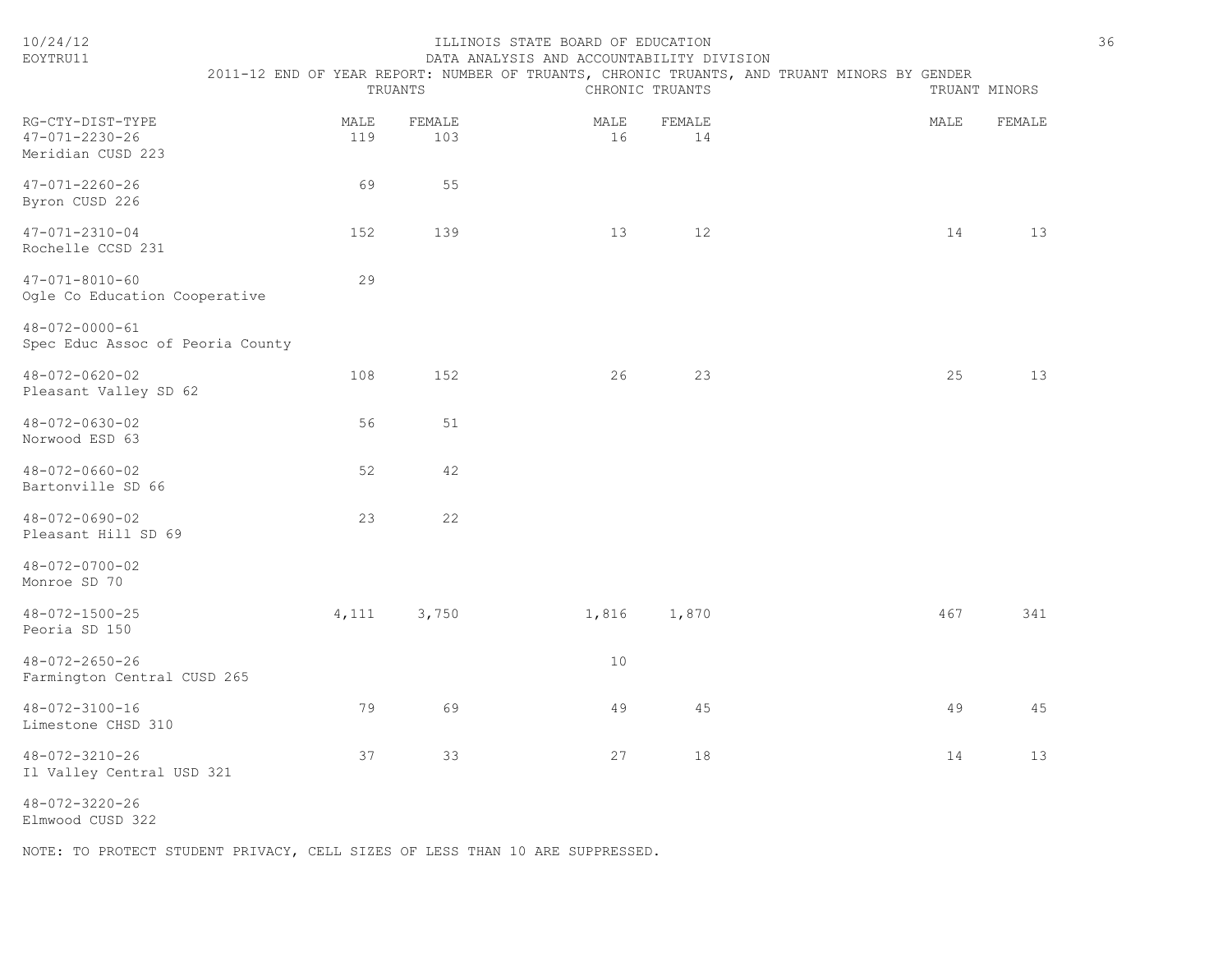| 10/24/12<br>EOYTRU11                                  |            | TRUANTS      | ILLINOIS STATE BOARD OF EDUCATION<br>DATA ANALYSIS AND ACCOUNTABILITY DIVISION<br>2011-12 END OF YEAR REPORT: NUMBER OF TRUANTS, CHRONIC TRUANTS, AND TRUANT MINORS BY GENDER | CHRONIC TRUANTS |      | 37<br>TRUANT MINORS |
|-------------------------------------------------------|------------|--------------|-------------------------------------------------------------------------------------------------------------------------------------------------------------------------------|-----------------|------|---------------------|
| RG-CTY-DIST-TYPE<br>48-072-3230-26<br>Dunlap CUSD 323 | MALE<br>66 | FEMALE<br>41 | MALE                                                                                                                                                                          | FEMALE          | MALE | FEMALE              |
| $48 - 072 - 3250 - 26$<br>Peoria Heights CUSD 325     | 17         | 11           | 16                                                                                                                                                                            |                 |      |                     |
| 48-072-3260-26<br>Princeville CUSD 326                |            |              | 10                                                                                                                                                                            |                 |      |                     |
| 48-072-3270-26<br>Illini Bluffs CUSD 327              | 21         | 13           |                                                                                                                                                                               |                 |      |                     |
| 48-072-3280-03<br>Hollis Cons SD 328                  |            |              |                                                                                                                                                                               |                 |      |                     |
| $30 - 073 - 0050 - 02$<br>Tamaroa School Dist 5       |            |              |                                                                                                                                                                               |                 |      |                     |
| $30 - 073 - 0500 - 02$<br>Pinckneyville SD 50         | 14         | 18           | 19                                                                                                                                                                            | 15              |      |                     |
| $30 - 073 - 1010 - 16$<br>Pinckneyville CHSD 101      | 34         | 28           | 12                                                                                                                                                                            | 11              | 29   | 22                  |
| $30 - 073 - 2040 - 04$<br>CCSD 204                    |            |              |                                                                                                                                                                               |                 |      |                     |
| $30 - 073 - 3000 - 26$<br>Duquoin CUSD 300            | 148        | 150          | 41                                                                                                                                                                            | 51              | 12   | 21                  |
| $39 - 074 - 0050 - 26$<br>Bement CUSD 5               |            |              |                                                                                                                                                                               |                 |      |                     |
| $39 - 074 - 0250 - 26$<br>Monticello CUSD 25          | 12         |              |                                                                                                                                                                               |                 |      |                     |
| $39 - 074 - 0390 - 26$<br>Atwood Hammond CUSD 39      | 17         | 13           |                                                                                                                                                                               |                 |      |                     |
| $39 - 074 - 0570 - 26$<br>Deland-Weldon CUSD 57       | 12         | 24           |                                                                                                                                                                               |                 |      |                     |
| $39 - 074 - 1000 - 26$<br>Cerro Gordo CUSD 100        |            |              |                                                                                                                                                                               |                 |      |                     |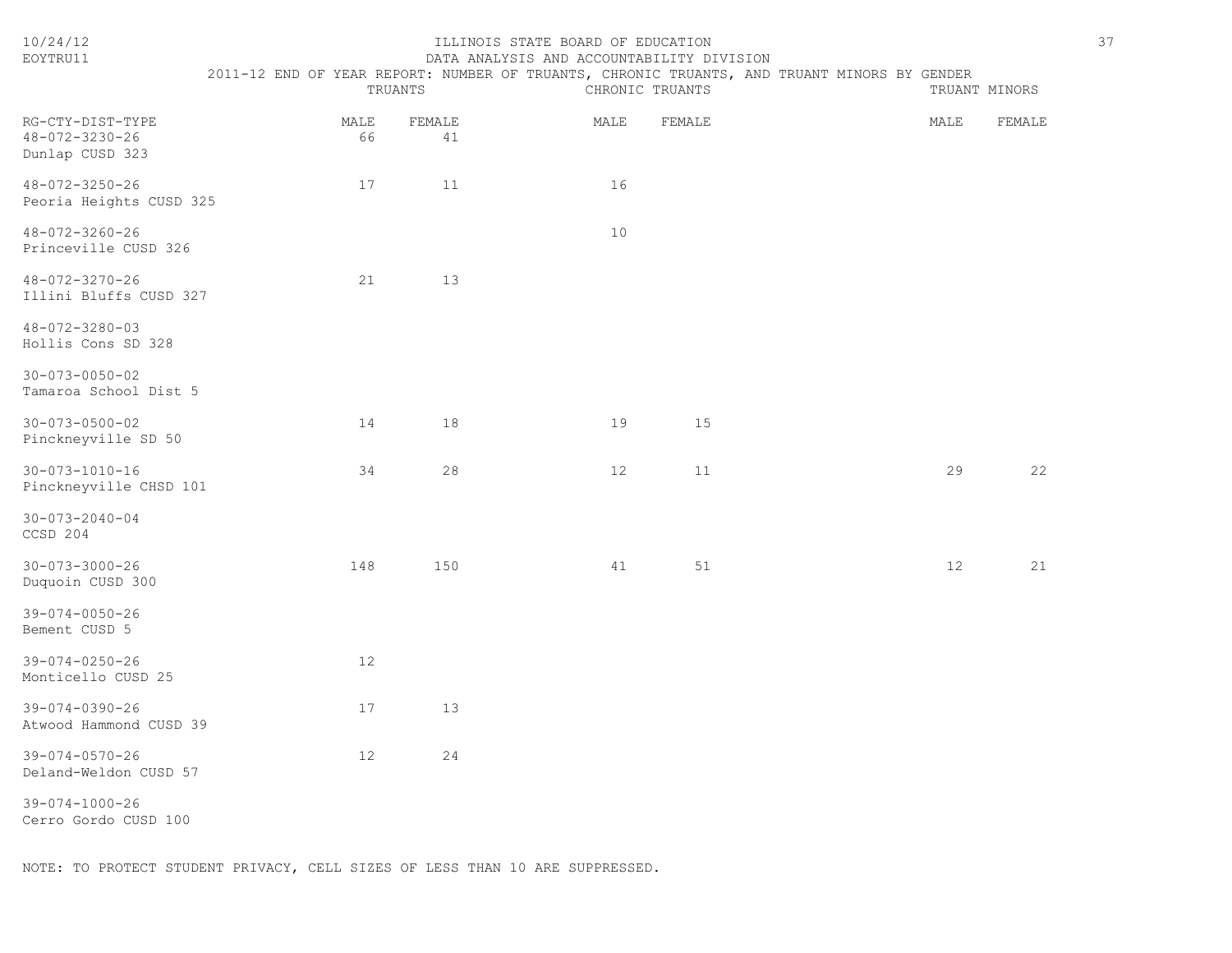### 10/24/12 ILLINOIS STATE BOARD OF EDUCATION 38 EOYTRU11 DATA ANALYSIS AND ACCOUNTABILITY DIVISION

|   | i |
|---|---|
| I |   |

|                                                                    | 2011-12 END OF YEAR REPORT: NUMBER OF TRUANTS, CHRONIC TRUANTS, AND TRUANT MINORS BY GENDER | TRUANTS      |      | CHRONIC TRUANTS |      | TRUANT MINORS |
|--------------------------------------------------------------------|---------------------------------------------------------------------------------------------|--------------|------|-----------------|------|---------------|
| RG-CTY-DIST-TYPE<br>$01 - 075 - 0030 - 26$<br>Pleasant Hill CUSD 3 | MALE<br>30                                                                                  | FEMALE<br>30 | MALE | FEMALE<br>11    | MALE | FEMALE<br>11  |
| $01 - 075 - 0040 - 26$<br>Griggsville-Perry CUSD 4                 | 23                                                                                          | 31           | 21   | 29              |      |               |
| $01 - 075 - 0100 - 26$<br>Pikeland CUSD 10                         | 230                                                                                         | 182          | 57   | 31              | 36   | 18            |
| $01 - 075 - 0120 - 26$<br>Western CUSD 12                          |                                                                                             |              | 25   | 29              |      |               |
| $20 - 076 - 0010 - 26$<br>Pope Co CUD 1                            | 71                                                                                          | 62           | 11   |                 |      |               |
| $02 - 077 - 1000 - 26$<br>Century CUSD 100                         | 133                                                                                         | 234          |      | $18\,$          |      |               |
| $02 - 077 - 1010 - 26$<br>Meridian CUSD 101                        | 22                                                                                          | 17           |      | $11$            |      |               |
| $02 - 077 - 8010 - 60$<br>Jamp Spec Educ Services                  |                                                                                             |              |      |                 |      |               |
| 43-078-5350-26<br>Putnam County CUSD 535                           | 48                                                                                          | $28$         | 17   | 13              |      |               |
| $45 - 079 - 0010 - 22$<br>Coulterville USD 1                       | 11                                                                                          | 11           |      |                 |      |               |
| 45-079-1320-26<br>Red Bud CUSD 132                                 | 88                                                                                          | 71           |      |                 |      |               |
| 45-079-1380-26<br>Steeleville CUSD 138                             |                                                                                             |              |      |                 |      |               |
| 45-079-1390-26<br>Chester CUSD 139                                 | 177                                                                                         | 176          | 66   | 59              | 105  | 81            |
| $45 - 079 - 1400 - 26$<br>Sparta CUSD 140                          | 81                                                                                          | 67           | 23   | 27              | $10$ | 14            |
| 12-080-0010-26<br>East Richland CUSD 1                             | 280                                                                                         | 247          | 30   | 36              | 17   | 19            |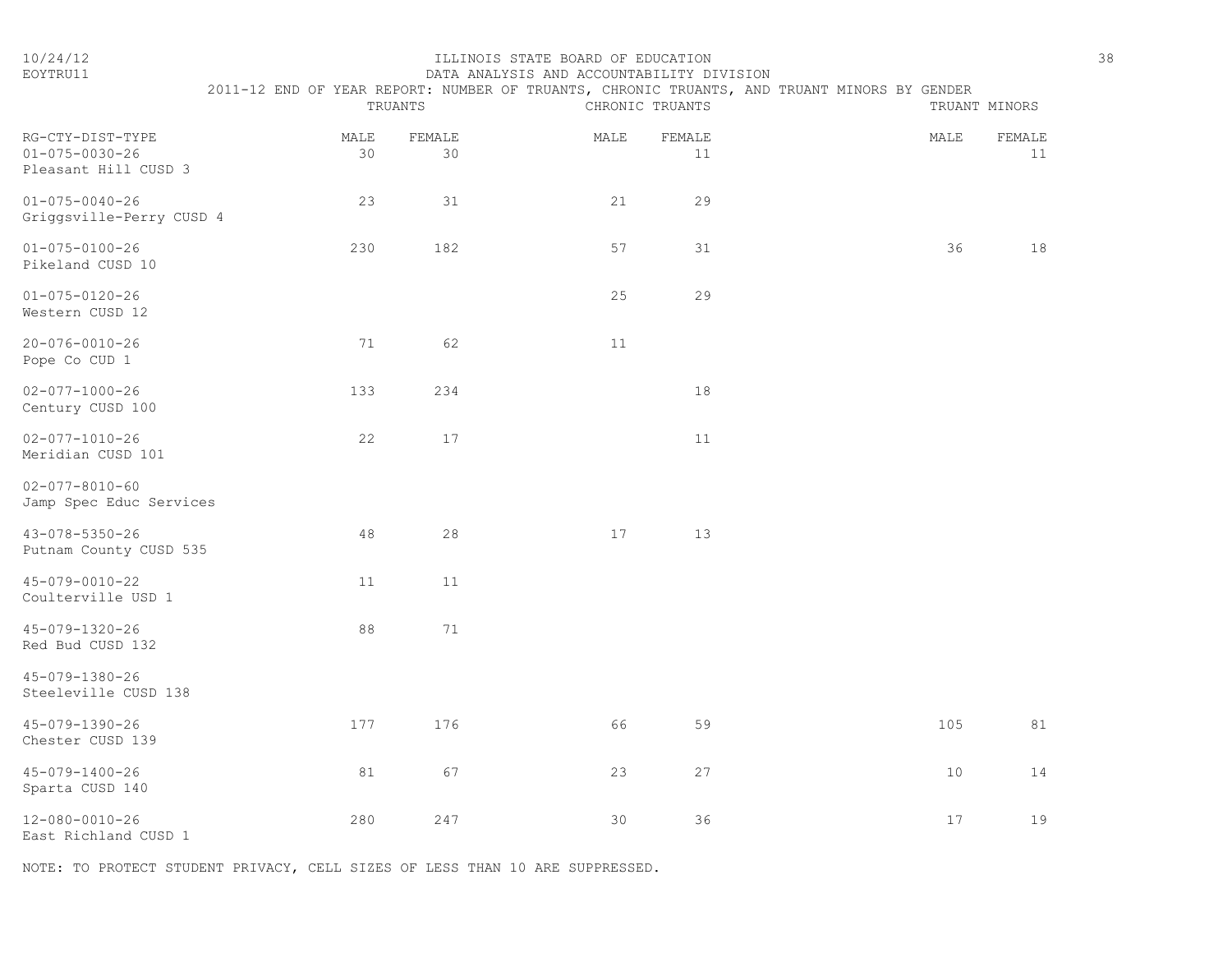| EOYTRU11                                                   |                                                                                             |              | DATA ANALYSIS AND ACCOUNTABILITY DIVISION |                 |      |               |
|------------------------------------------------------------|---------------------------------------------------------------------------------------------|--------------|-------------------------------------------|-----------------|------|---------------|
|                                                            | 2011-12 END OF YEAR REPORT: NUMBER OF TRUANTS, CHRONIC TRUANTS, AND TRUANT MINORS BY GENDER | TRUANTS      |                                           | CHRONIC TRUANTS |      | TRUANT MINORS |
| RG-CTY-DIST-TYPE<br>12-080-0020-26<br>West Richland CUSD 2 | MALE<br>24                                                                                  | FEMALE<br>27 | MALE                                      | FEMALE          | MALE | FEMALE        |
| 49-081-0300-17<br>United Twp HSD 30                        | 58                                                                                          | 40           |                                           |                 |      |               |
| 49-081-0340-02<br>Silvis SD 34                             | 39                                                                                          | 37           |                                           |                 |      |               |
| 49-081-0360-02<br>Carbon Cliff-Barstow SD 36               |                                                                                             | 12           |                                           | 12              |      |               |
| 49-081-0370-02<br>East Moline SD 37                        | 258                                                                                         | 243          | 19                                        |                 | 17   |               |
| 49-081-0400-22<br>Moline USD 40                            | 1,512                                                                                       | 1,446        | 202                                       | 156             | 89   | 58            |
| 49-081-0410-25<br>Rock Island SD 41                        | 1,708                                                                                       | 1,533        | 253                                       | 208             | 154  | 128           |
| 49-081-1000-26<br>Riverdale CUSD 100                       |                                                                                             |              |                                           |                 |      |               |
| $49 - 081 - 2000 - 26$<br>Sherrard CUSD 200                | 133                                                                                         | 113          | 13                                        | 16              |      |               |
| 49-081-3000-26<br>Rockridge CUSD 300                       | 98                                                                                          | 76           |                                           |                 |      |               |
| 49-081-8650-60<br>Black Hawk Area Sp Ed District           |                                                                                             |              |                                           |                 |      |               |
| $50 - 082 - 0090 - 26$<br>Lebanon CUSD 9                   | 51                                                                                          | 54           |                                           |                 |      |               |
| 50-082-0190-26<br>Mascoutah CUD 19                         | 527                                                                                         | 473          |                                           |                 |      |               |
| $50 - 082 - 0400 - 26$<br>Marissa CUSD 40                  | 17                                                                                          | 28           | 11                                        | 17              |      |               |
| $50 - 082 - 0600 - 26$<br>New Athens CUSD 60               |                                                                                             | 13           |                                           |                 |      |               |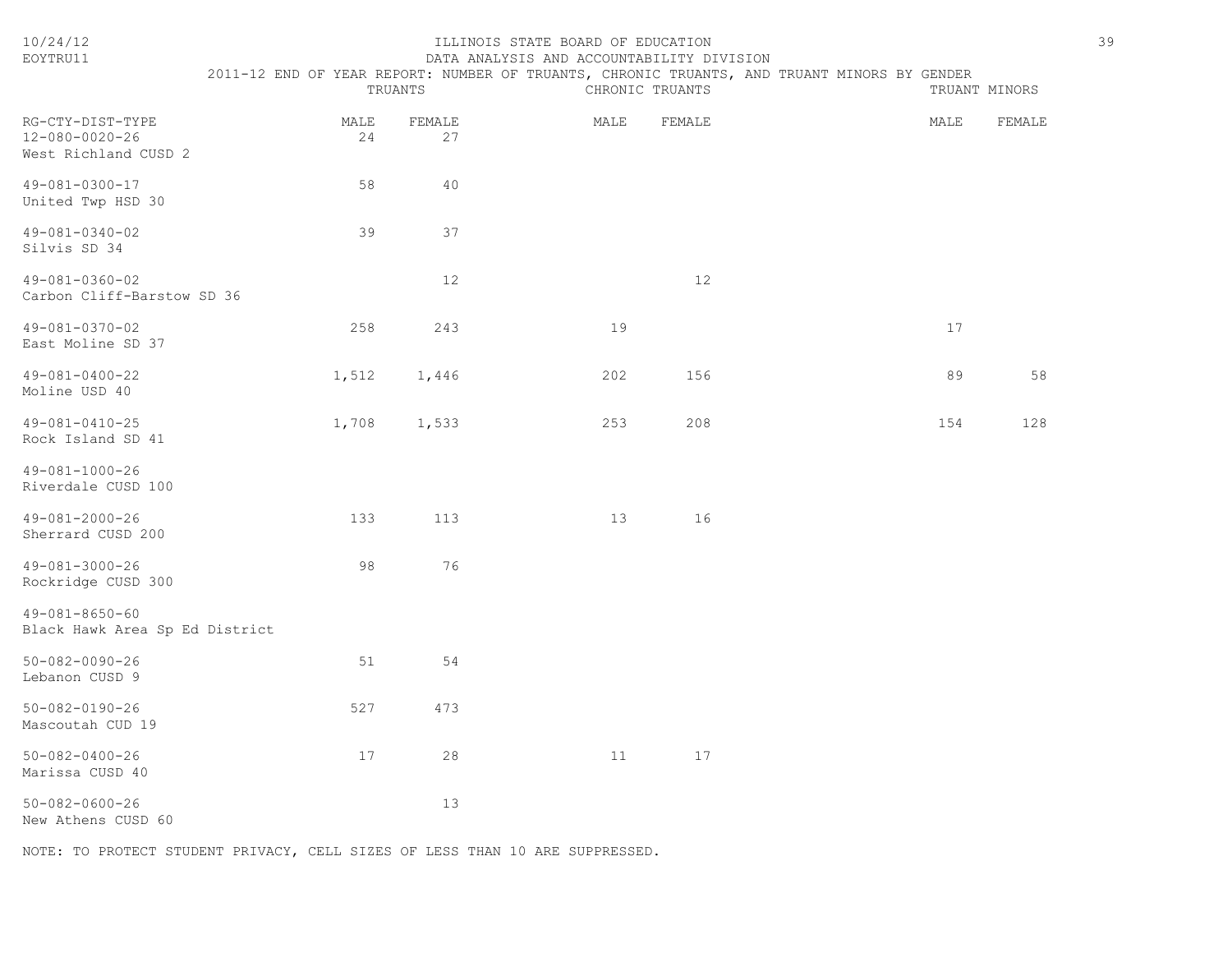| 10/24/12<br>EOYTRU11                                           |       | TRUANTS | ILLINOIS STATE BOARD OF EDUCATION<br>DATA ANALYSIS AND ACCOUNTABILITY DIVISION | CHRONIC TRUANTS | 2011-12 END OF YEAR REPORT: NUMBER OF TRUANTS, CHRONIC TRUANTS, AND TRUANT MINORS BY GENDER |       | TRUANT MINORS | 40 |
|----------------------------------------------------------------|-------|---------|--------------------------------------------------------------------------------|-----------------|---------------------------------------------------------------------------------------------|-------|---------------|----|
| RG-CTY-DIST-TYPE<br>$50 - 082 - 0770 - 16$<br>Freeburg CHSD 77 | MALE  | FEMALE  | MALE                                                                           | FEMALE          |                                                                                             | MALE  | FEMALE        |    |
| $50 - 082 - 0900 - 04$<br>O Fallon CCSD 90                     | 58    | 68      |                                                                                |                 |                                                                                             |       |               |    |
| $50 - 082 - 1040 - 02$<br>Central SD 104                       |       |         |                                                                                |                 |                                                                                             |       |               |    |
| $50 - 082 - 1130 - 02$<br>Wolf Branch SD 113                   | 13    | 11      |                                                                                |                 |                                                                                             |       |               |    |
| $50 - 082 - 1180 - 02$<br>Belleville SD 118                    | 56    | 43      | 11                                                                             |                 |                                                                                             |       |               |    |
| $50 - 082 - 1190 - 02$<br>Belle Valley SD 119                  |       |         | 16                                                                             | 14              |                                                                                             | 15    | 16            |    |
| $50 - 082 - 1750 - 02$<br>Harmony Emge SD 175                  | 154   | 158     |                                                                                | 12              |                                                                                             |       |               |    |
| $50 - 082 - 1810 - 02$<br>Signal Hill SD 181                   | 105   | 82      |                                                                                |                 |                                                                                             |       |               |    |
| $50 - 082 - 1870 - 26$<br>Cahokia CUSD 187                     | 448   | 454     | 475                                                                            | 442             |                                                                                             | 296   | 301           |    |
| $50 - 082 - 1880 - 22$<br>Brooklyn UD 188                      | 10    | 14      | 14                                                                             | 30              |                                                                                             |       |               |    |
| $50 - 082 - 1890 - 22$<br>East St Louis SD 189                 | 3,553 | 3,594   | 1,724                                                                          | 1,762           |                                                                                             | 1,724 | 1,764         |    |
| $50 - 082 - 1960 - 26$<br>Dupo CUSD 196                        | 352   | 334     | 33                                                                             | 39              |                                                                                             | 33    | 36            |    |
| $50 - 082 - 2010 - 17$<br>Belleville Twp HSD 201               | 381   | 265     | 24                                                                             | 25              |                                                                                             | 56    | 33            |    |
| $50 - 082 - 2030 - 17$<br>O Fallon Twp HSD 203                 | 94    | 53      | 12                                                                             |                 |                                                                                             | 12    |               |    |
| $50 - 082 - 8010 - 60$<br>Belleville Area Special Services     |       |         | 19                                                                             |                 |                                                                                             | 25    |               |    |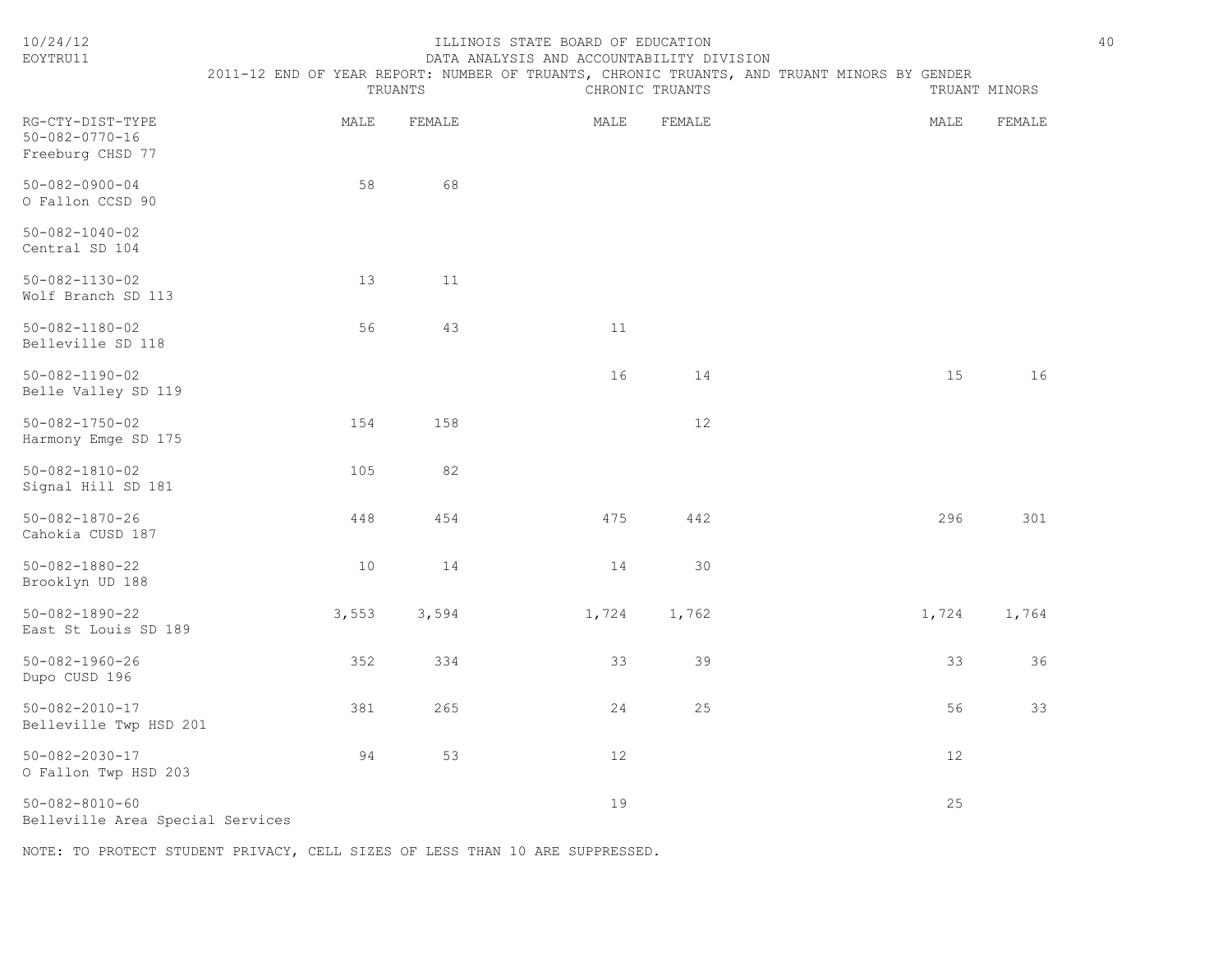| 10/24/12<br>EOYTRU11                                         | TRUANTS |        | ILLINOIS STATE BOARD OF EDUCATION<br>DATA ANALYSIS AND ACCOUNTABILITY DIVISION | CHRONIC TRUANTS | 2011-12 END OF YEAR REPORT: NUMBER OF TRUANTS, CHRONIC TRUANTS, AND TRUANT MINORS BY GENDER |      | 41<br>TRUANT MINORS |
|--------------------------------------------------------------|---------|--------|--------------------------------------------------------------------------------|-----------------|---------------------------------------------------------------------------------------------|------|---------------------|
| RG-CTY-DIST-TYPE<br>$20 - 083 - 0010 - 26$<br>Galatia CUSD 1 | MALE    | FEMALE | MALE                                                                           | FEMALE          |                                                                                             | MALE | FEMALE              |
| $20 - 083 - 0020 - 26$<br>Carrier Mills-Stonefort CUSD 2     | 45      | 35     |                                                                                | 14              |                                                                                             |      |                     |
| $20 - 083 - 0030 - 26$<br>Harrisburg CUSD 3                  | 292     | 242    | 17                                                                             | 25              |                                                                                             | 15   | 21                  |
| $20 - 083 - 0040 - 26$<br>Eldorado CUSD 4                    | 48      | 40     | 52                                                                             | 45              |                                                                                             | 24   | 26                  |
| $51 - 084 - 003A - 26$<br>Rochester CUSD 3A                  | 51      | 32     | 10                                                                             |                 |                                                                                             |      |                     |
| $51 - 084 - 0050 - 26$<br>Ball Chatham CUSD 5                | 404     | 392    | 31                                                                             | 35              |                                                                                             |      |                     |
| $51 - 084 - 0080 - 26$<br>Pleasant Plains CUSD 8             | 27      | 11     |                                                                                |                 |                                                                                             |      |                     |
| $51 - 084 - 0100 - 26$<br>Auburn CUSD 10                     | 29      | 17     | 10                                                                             | 17              |                                                                                             |      |                     |
| $51 - 084 - 0100 - 61$<br>Sangamon Area Spec Ed Dist         | 18      |        |                                                                                |                 |                                                                                             |      |                     |
| $51 - 084 - 0110 - 26$<br>Pawnee CUSD 11                     | 69      | 53     |                                                                                |                 |                                                                                             |      |                     |
| $51 - 084 - 0140 - 26$<br>Riverton CUSD 14                   | 124     | 129    | 32                                                                             | 26              |                                                                                             | 11   | 15                  |
| $51 - 084 - 0150 - 26$<br>Williamsville CUSD 15              |         |        |                                                                                |                 |                                                                                             |      |                     |
| $51 - 084 - 0160 - 26$<br>New Berlin CUSD 16                 | 83      | 72     | 20                                                                             | 12              |                                                                                             | 13   |                     |
| $51 - 084 - 1860 - 25$<br>Springfield SD 186                 | 3,014   | 2,876  | 281                                                                            | 279             |                                                                                             |      |                     |

22-085-0050-26

Schuyler-Industry CUSD 5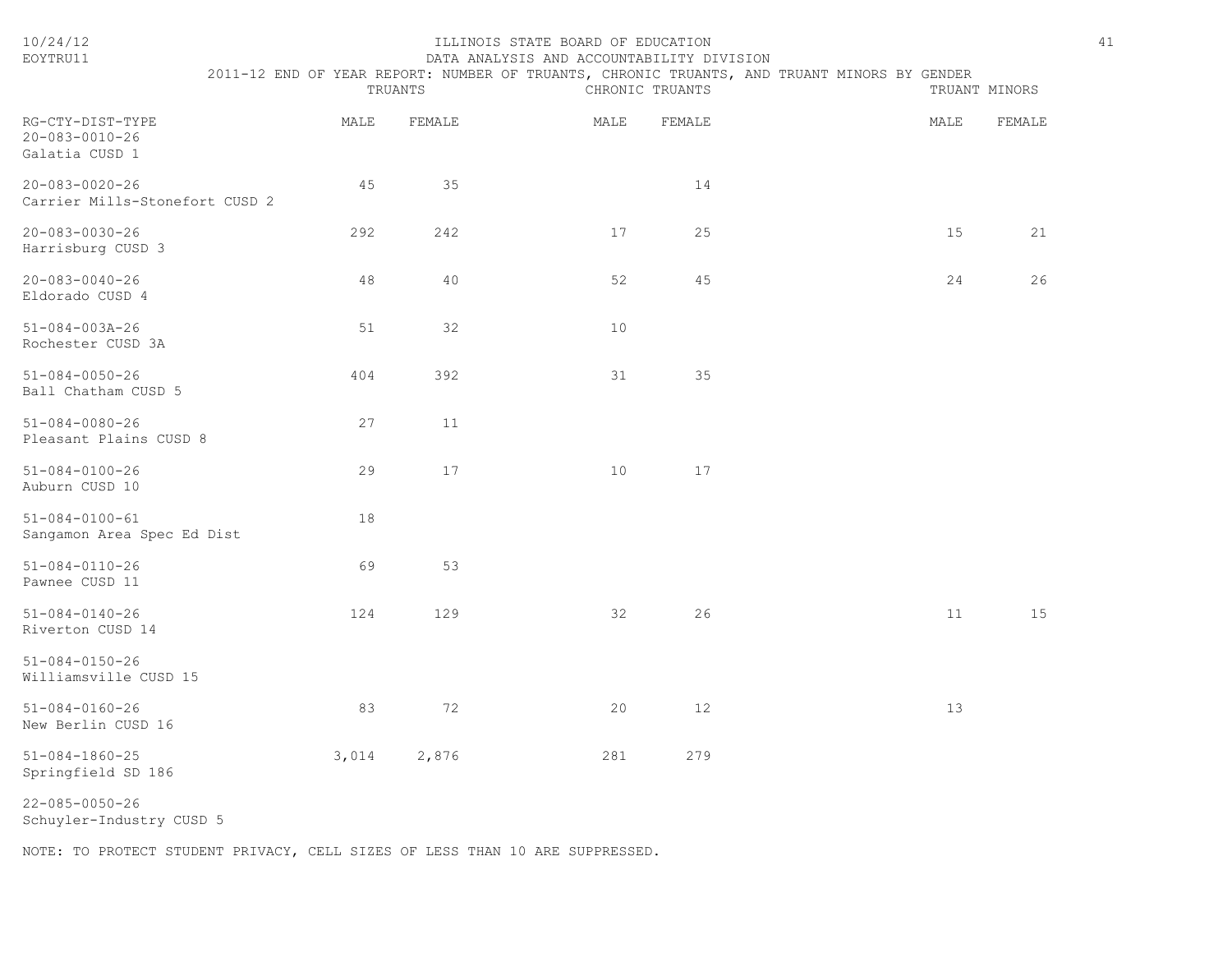| 10/24/12<br>EOYTRU11                                    | 42<br>ILLINOIS STATE BOARD OF EDUCATION<br>DATA ANALYSIS AND ACCOUNTABILITY DIVISION<br>2011-12 END OF YEAR REPORT: NUMBER OF TRUANTS, CHRONIC TRUANTS, AND TRUANT MINORS BY GENDER |         |      |                 |  |               |        |  |
|---------------------------------------------------------|-------------------------------------------------------------------------------------------------------------------------------------------------------------------------------------|---------|------|-----------------|--|---------------|--------|--|
|                                                         |                                                                                                                                                                                     | TRUANTS |      | CHRONIC TRUANTS |  | TRUANT MINORS |        |  |
| RG-CTY-DIST-TYPE<br>46-086-0010-26<br>Winchester CUSD 1 | MALE                                                                                                                                                                                | FEMALE  | MALE | FEMALE          |  | MALE          | FEMALE |  |
| $46 - 086 - 0020 - 26$<br>Scott-Morgan CUSD 2           | 22                                                                                                                                                                                  | 19      |      |                 |  |               |        |  |
| $11 - 087 - 0010 - 26$<br>Windsor CUSD 1                | 48                                                                                                                                                                                  | 49      |      |                 |  |               |        |  |
| 11-087-003A-26<br>Cowden-Herrick CUSD 3A                |                                                                                                                                                                                     |         |      |                 |  |               |        |  |
| $11 - 087 - 0040 - 26$<br>Shelbyville CUSD 4            | 174                                                                                                                                                                                 | 144     | 17   | 13              |  | 13            |        |  |
| $11 - 087 - 0210 - 26$<br>Central A & M CUD 21          |                                                                                                                                                                                     |         |      |                 |  |               |        |  |
| $28 - 088 - 0010 - 26$<br>Bradford CUSD 1               |                                                                                                                                                                                     |         |      |                 |  |               |        |  |
| $28 - 088 - 1000 - 26$<br>Stark County CUSD 100         | 61                                                                                                                                                                                  | 50      | 11   |                 |  |               |        |  |
| $08 - 089 - 1450 - 22$<br>Freeport SD 145               | 1,028                                                                                                                                                                               | 971     | 222  | 239             |  | 63            | 96     |  |
| $08 - 089 - 1450 - 61$<br>Northwest Sp Ed Cooperative   |                                                                                                                                                                                     |         |      |                 |  |               |        |  |
| $08 - 089 - 2000 - 26$<br>Pearl City CUSD 200           | 20                                                                                                                                                                                  | 25      |      |                 |  |               |        |  |
| $08 - 089 - 2010 - 26$<br>Dakota CUSD 201               |                                                                                                                                                                                     |         |      |                 |  |               |        |  |
| $08 - 089 - 2020 - 26$<br>Lena Winslow CUSD 202         |                                                                                                                                                                                     |         | 11   |                 |  |               |        |  |
| $08 - 089 - 2030 - 26$<br>Orangeville CUSD 203          | 69                                                                                                                                                                                  | 54      |      |                 |  |               |        |  |
| $53 - 090 - 0510 - 02$<br>Central SD 51                 |                                                                                                                                                                                     |         |      |                 |  |               |        |  |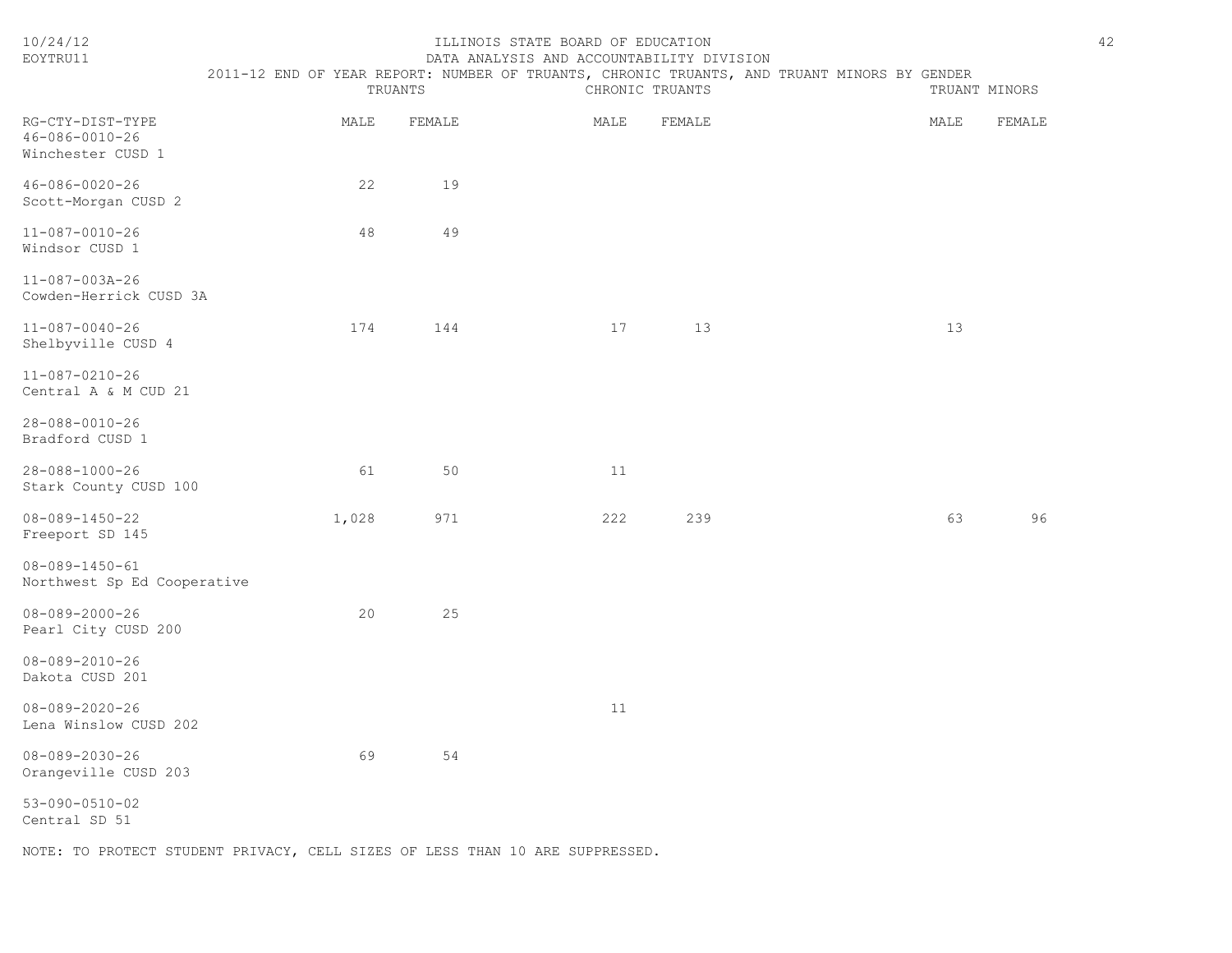| 10/24/12<br>EOYTRU11                                           | ILLINOIS STATE BOARD OF EDUCATION<br>DATA ANALYSIS AND ACCOUNTABILITY DIVISION<br>2011-12 END OF YEAR REPORT: NUMBER OF TRUANTS, CHRONIC TRUANTS, AND TRUANT MINORS BY GENDER<br>TRUANTS<br>CHRONIC TRUANTS<br>TRUANT MINORS |        |      |                 |  |                 |        |  |
|----------------------------------------------------------------|------------------------------------------------------------------------------------------------------------------------------------------------------------------------------------------------------------------------------|--------|------|-----------------|--|-----------------|--------|--|
| RG-CTY-DIST-TYPE<br>$53 - 090 - 0520 - 02$<br>Washington SD 52 | MALE                                                                                                                                                                                                                         | FEMALE | MALE | FEMALE          |  | MALE            | FEMALE |  |
| $53 - 090 - 0760 - 02$<br>Creve Coeur SD 76                    | 169                                                                                                                                                                                                                          | 145    | 15   | 12 <sup>°</sup> |  |                 |        |  |
| $53 - 090 - 0850 - 02$<br>Robein SD 85                         |                                                                                                                                                                                                                              |        |      |                 |  |                 |        |  |
| $53 - 090 - 0860 - 02$<br>East Peoria SD 86                    | 240                                                                                                                                                                                                                          | 231    | 28   | 24              |  | 21              | 14     |  |
| $53 - 090 - 1080 - 02$<br>Pekin PSD 108                        | 407                                                                                                                                                                                                                          | 399    | 34   | 44              |  | 34              | 44     |  |
| $53 - 090 - 1370 - 02$<br>South Pekin SD 137                   |                                                                                                                                                                                                                              |        |      |                 |  |                 |        |  |
| $53 - 090 - 3030 - 16$<br>Pekin CSD 303                        | 57                                                                                                                                                                                                                           | 50     | 38   | 30              |  | 13              |        |  |
| $53 - 090 - 3080 - 16$<br>Washington CHSD 308                  | 34                                                                                                                                                                                                                           | 26     |      |                 |  | 14              | 17     |  |
| $53 - 090 - 3090 - 16$<br>East Peoria CHSD 309                 | 237                                                                                                                                                                                                                          | 216    | 40   | 25              |  | 10 <sup>°</sup> | 10     |  |
| $53 - 090 - 7010 - 26$<br>Deer Creek-Mackinaw CUSD 701         | 21                                                                                                                                                                                                                           | 17     |      |                 |  |                 |        |  |
| $53 - 090 - 7020 - 26$<br>Tremont CUSD 702                     |                                                                                                                                                                                                                              |        |      |                 |  |                 |        |  |
| $53 - 090 - 7030 - 26$<br>Delavan CUSD 703                     | 19                                                                                                                                                                                                                           | 15     |      |                 |  |                 |        |  |
| $53 - 090 - 7090 - 26$<br>Morton CUSD 709                      | 53                                                                                                                                                                                                                           | 43     |      |                 |  |                 |        |  |
| $02 - 091 - 0170 - 22$<br>Cobden SUD 17                        | 74                                                                                                                                                                                                                           | 43     | 19   | 12              |  |                 |        |  |
| $02 - 091 - 0370 - 04$<br>Anna CCSD 37                         | 215                                                                                                                                                                                                                          | 140    | 23   | 13              |  | 23              | 13     |  |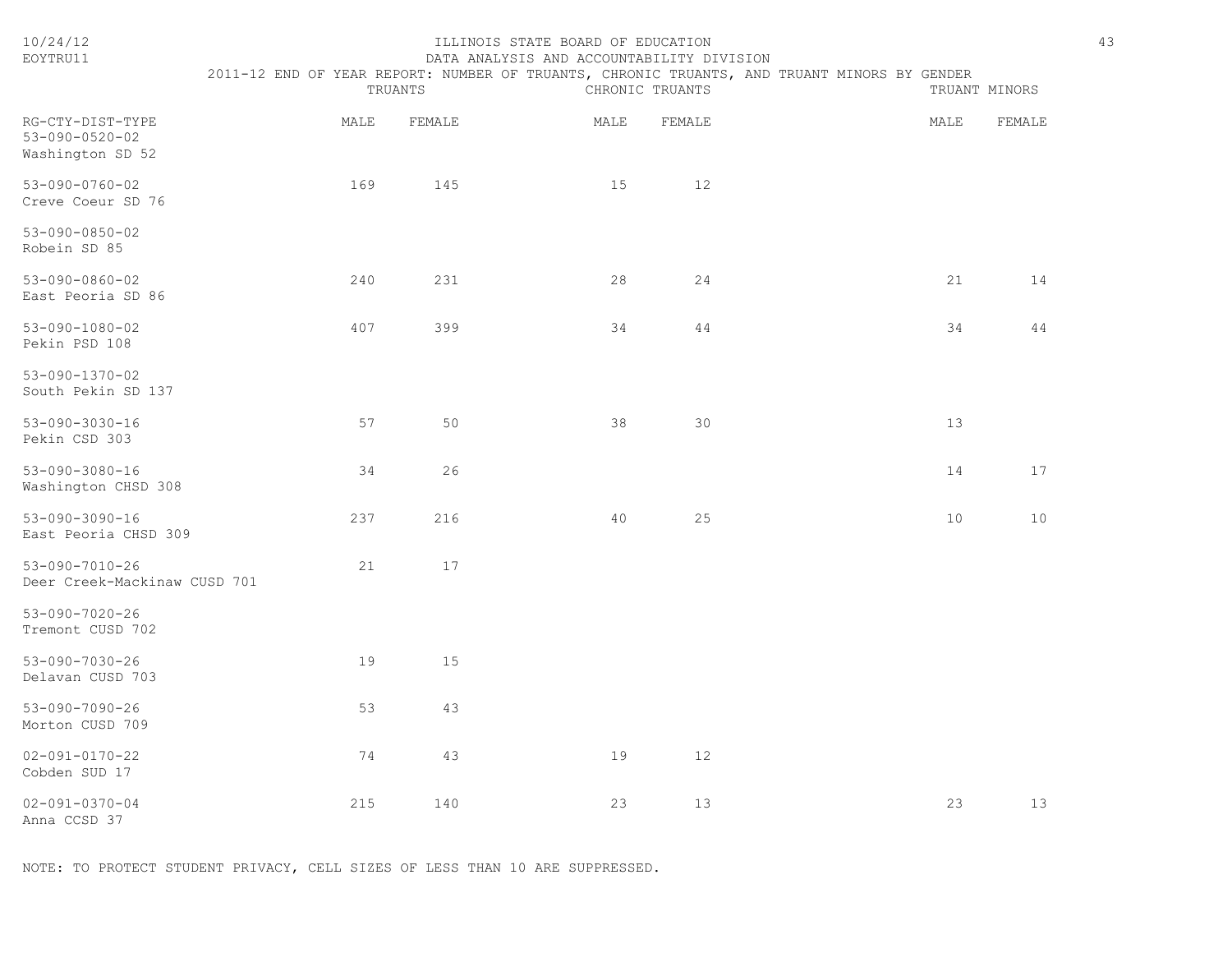| EOYTRU11                                                        | DATA ANALYSIS AND ACCOUNTABILITY DIVISION                                                   |              |      |                 |  |      |               |  |  |  |
|-----------------------------------------------------------------|---------------------------------------------------------------------------------------------|--------------|------|-----------------|--|------|---------------|--|--|--|
|                                                                 | 2011-12 END OF YEAR REPORT: NUMBER OF TRUANTS, CHRONIC TRUANTS, AND TRUANT MINORS BY GENDER | TRUANTS      |      | CHRONIC TRUANTS |  |      | TRUANT MINORS |  |  |  |
| RG-CTY-DIST-TYPE<br>$02 - 091 - 0430 - 04$<br>Jonesboro CCSD 43 | MALE<br>17                                                                                  | FEMALE<br>15 | MALE | FEMALE          |  | MALE | FEMALE        |  |  |  |
| $02 - 091 - 0660 - 22$<br>Dongola USD 66                        |                                                                                             |              |      |                 |  |      |               |  |  |  |
| $02 - 091 - 0810 - 16$<br>Anna Jonesboro CHSD 81                | 16                                                                                          |              |      |                 |  |      |               |  |  |  |
| $02 - 091 - 0840 - 26$<br>Shawnee CUSD 84                       | 19                                                                                          | 19           |      |                 |  |      |               |  |  |  |
| $54 - 092 - 0010 - 26$<br>Bismarck Henning CUSD                 | 55                                                                                          | 41           |      |                 |  |      |               |  |  |  |
| $54 - 092 - 0020 - 26$<br>Westville CUSD 2                      | 148                                                                                         | 163          | 12   | 10              |  | 11   | 10            |  |  |  |
| $54 - 092 - 0040 - 26$<br>Georgetown-Ridge Farm CUD 4           | 129                                                                                         | 104          | 60   | 38              |  | 45   | 26            |  |  |  |
| $54 - 092 - 0070 - 26$<br>Rossville-Alvin CUSD 7                |                                                                                             |              |      |                 |  |      |               |  |  |  |
| $54 - 092 - 0100 - 26$<br>Potomac CUSD 10                       |                                                                                             |              |      |                 |  |      |               |  |  |  |
| $54 - 092 - 0110 - 26$<br>Hoopeston Area CUSD 11                | 94                                                                                          | 91           | 36   | 30              |  |      |               |  |  |  |
| $54 - 092 - 0120 - 26$<br>Jamaica CUSD 12                       |                                                                                             |              |      |                 |  |      |               |  |  |  |
| $54 - 092 - 0610 - 03$<br>Armstrong-Ellis Cons SD 61            |                                                                                             |              |      |                 |  |      |               |  |  |  |
| $54 - 092 - 0760 - 26$<br>Oakwood CUSD 76                       |                                                                                             |              | 26   | 21              |  |      |               |  |  |  |
| $54 - 092 - 1180 - 24$<br>Danville CCSD 118                     | 1,572                                                                                       | 1,667        | 232  | 251             |  | 143  | 161           |  |  |  |
| $54 - 092 - 2250 - 17$                                          |                                                                                             |              |      |                 |  |      |               |  |  |  |

Armstrong Twp HSD 225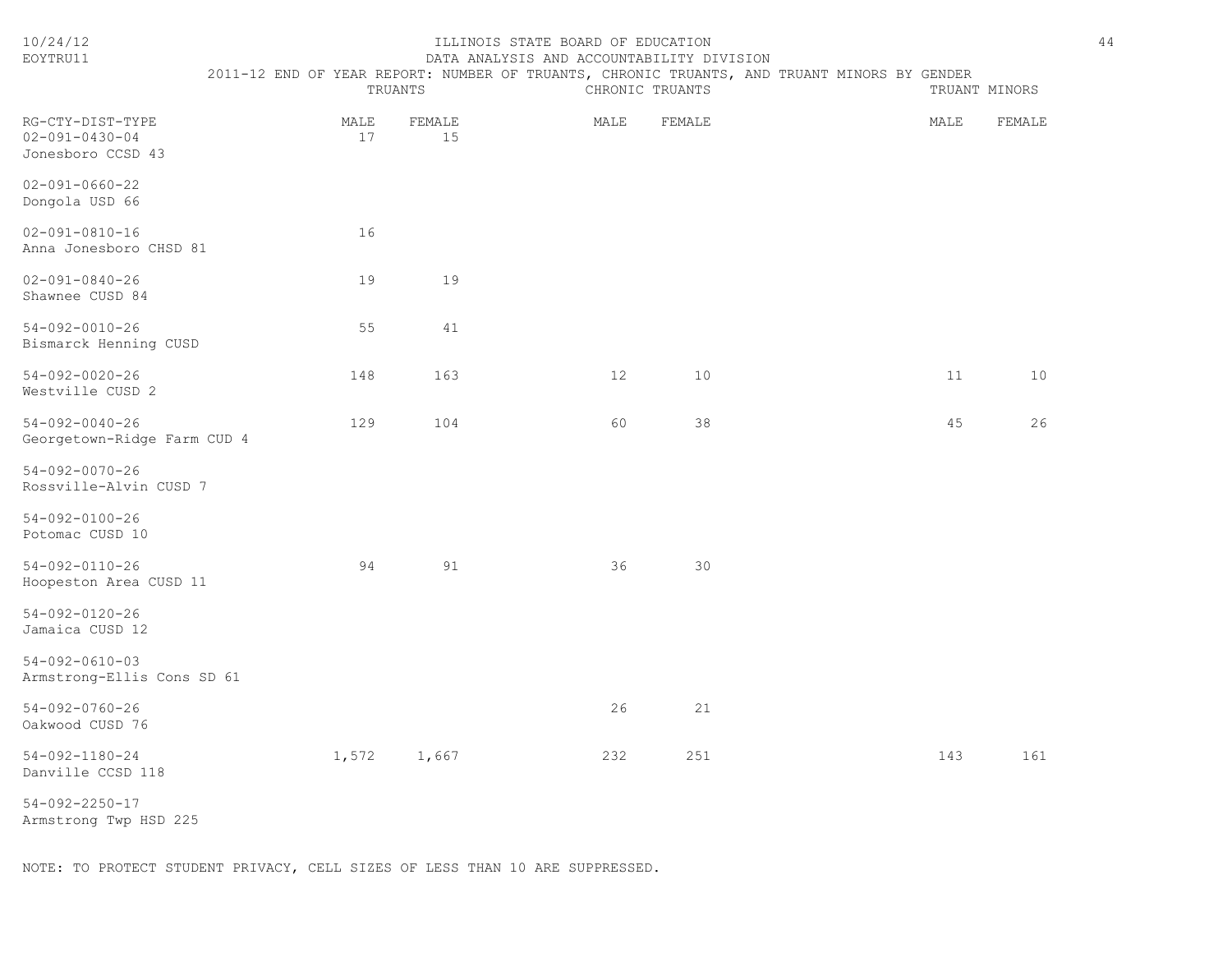| 10/24/12<br>EOYTRU11                                                        |                                                                                             |         |    | ILLINOIS STATE BOARD OF EDUCATION |                 | DATA ANALYSIS AND ACCOUNTABILITY DIVISION |  |  |      |               | 45 |
|-----------------------------------------------------------------------------|---------------------------------------------------------------------------------------------|---------|----|-----------------------------------|-----------------|-------------------------------------------|--|--|------|---------------|----|
|                                                                             | 2011-12 END OF YEAR REPORT: NUMBER OF TRUANTS, CHRONIC TRUANTS, AND TRUANT MINORS BY GENDER | TRUANTS |    |                                   | CHRONIC TRUANTS |                                           |  |  |      | TRUANT MINORS |    |
| RG-CTY-DIST-TYPE<br>$54 - 092 - 8010 - 60$<br>Vermilion Assoc for Spec Educ | MALE<br>46                                                                                  | FEMALE  | 12 |                                   | MALE<br>12      | FEMALE                                    |  |  | MALE | FEMALE        |    |
| 20-093-0170-24<br>Allendale CCSD 17                                         |                                                                                             |         |    |                                   |                 |                                           |  |  |      |               |    |
| $20 - 093 - 3480 - 26$<br>Wabash CUSD 348                                   | 114                                                                                         |         | 72 |                                   | 39              | 36                                        |  |  |      |               |    |
| $27 - 094 - 2380 - 26$<br>Monmouth-Roseville CUSD 238                       | 90                                                                                          | 100     |    |                                   | 40              | 36                                        |  |  | 24   | 24            |    |
| $27 - 094 - 3040 - 26$<br>United CUSD 304                                   | 40                                                                                          |         | 48 |                                   |                 |                                           |  |  |      |               |    |
| 13-095-0100-26<br>West Washington Co CUD 10                                 | 88                                                                                          |         | 65 |                                   |                 |                                           |  |  |      |               |    |
| 13-095-0110-04<br>Irvington CCSD 11                                         |                                                                                             |         |    |                                   |                 |                                           |  |  |      |               |    |
| $13 - 095 - 0150 - 04$<br>Ashley CCSD 15                                    |                                                                                             |         |    |                                   |                 |                                           |  |  |      |               |    |
| 13-095-0990-16<br>Nashville CHSD 99                                         | 19                                                                                          |         | 16 |                                   |                 |                                           |  |  |      |               |    |
| $20 - 096 - 1000 - 26$<br>Wayne City CUSD 100                               | 25                                                                                          |         | 16 |                                   |                 |                                           |  |  |      |               |    |
| 20-096-1120-04<br>Fairfield PSD 112                                         |                                                                                             |         |    |                                   |                 |                                           |  |  |      |               |    |
| $20 - 096 - 2000 - 26$<br>North Wayne CUSD 200                              |                                                                                             |         |    |                                   |                 |                                           |  |  |      |               |    |
| $20 - 096 - 2250 - 16$<br>Fairfield Comm H S Dist 225                       | 18                                                                                          |         | 11 |                                   | 19              | 11                                        |  |  |      |               |    |
| $20 - 097 - 0010 - 26$<br>Grayville CUSD 1                                  | 15                                                                                          |         |    |                                   |                 |                                           |  |  |      |               |    |
| $20 - 097 - 0030 - 26$<br>Norris City-Omaha-Enfield CUSD 3                  |                                                                                             |         |    |                                   |                 |                                           |  |  |      |               |    |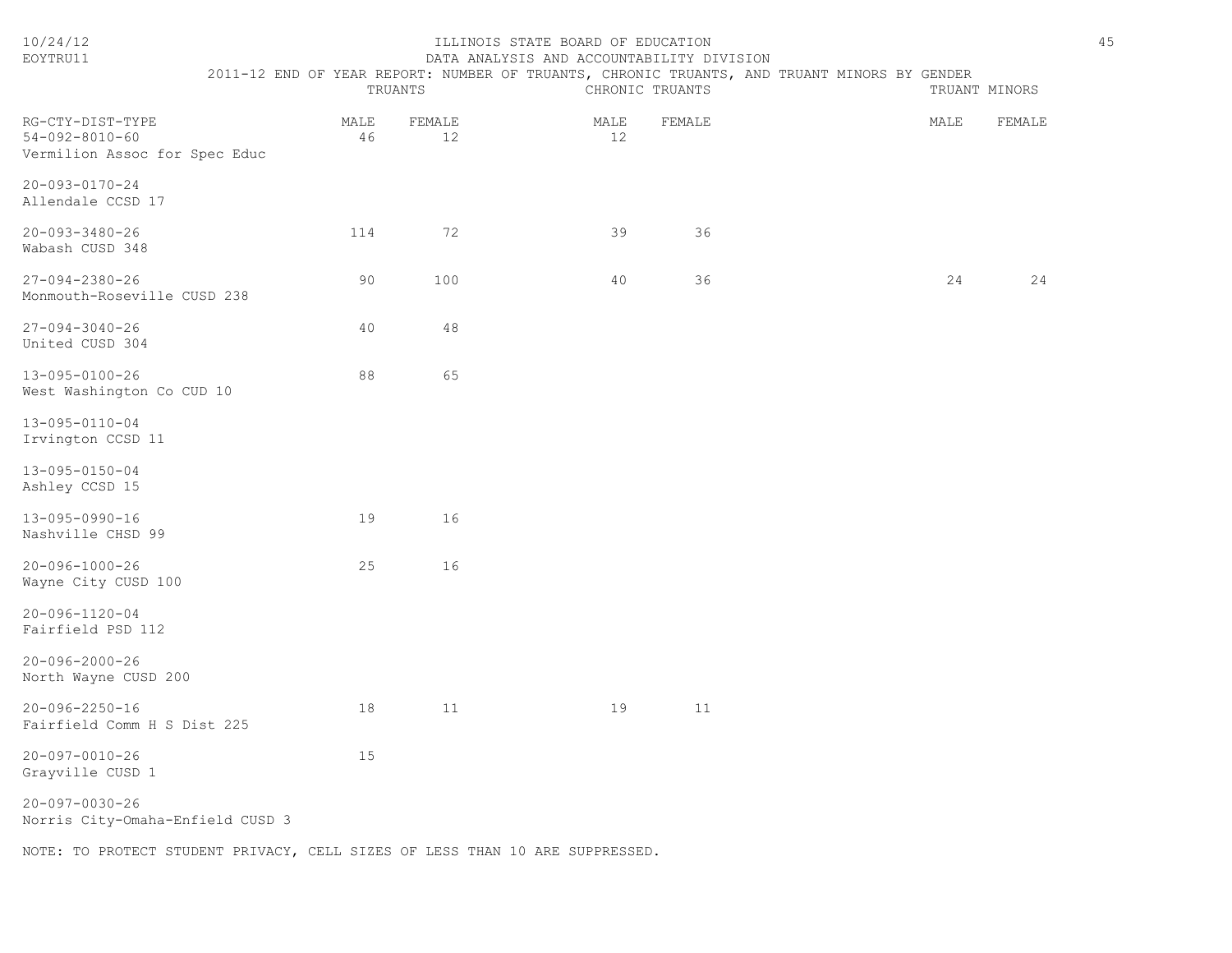| EOYTRU11                                                                |                                                                                                        |               | DATA ANALYSIS AND ACCOUNTABILITY DIVISION |              |               |        |
|-------------------------------------------------------------------------|--------------------------------------------------------------------------------------------------------|---------------|-------------------------------------------|--------------|---------------|--------|
|                                                                         | 2011-12 END OF YEAR REPORT: NUMBER OF TRUANTS, CHRONIC TRUANTS, AND TRUANT MINORS BY GENDER<br>TRUANTS |               | CHRONIC TRUANTS                           |              | TRUANT MINORS |        |
| RG-CTY-DIST-TYPE<br>$20 - 097 - 0050 - 26$<br>Carmi-White County CUSD 5 | MALE<br>139                                                                                            | FEMALE<br>148 | MALE<br>22                                | FEMALE<br>16 | MALE          | FEMALE |
| $20 - 097 - 8010 - 60$<br>Wabash & Ohio Valley Sp Ed Dist               | 13                                                                                                     |               | 13                                        |              |               |        |
| $55 - 098 - 0010 - 26$<br>Erie CUSD 1                                   | 13                                                                                                     | 12            |                                           |              |               |        |
| $55 - 098 - 0020 - 26$<br>River Bend CUSD 2                             | 100                                                                                                    | 73            |                                           |              |               |        |
| $55 - 098 - 0030 - 26$<br>Prophetstown-Lyndon-Tampico CUSD3             | 41                                                                                                     | 39            |                                           |              |               |        |
| 55-098-0050-26<br>Sterling CUSD 5                                       | 709                                                                                                    | 729           | 51                                        | 49           |               |        |
| $55 - 098 - 0060 - 26$<br>Morrison CUSD 6                               | 89                                                                                                     | 72            |                                           |              |               |        |
| $55 - 098 - 0120 - 02$<br>East Coloma SD 12                             |                                                                                                        |               |                                           |              |               |        |
| $55 - 098 - 0130 - 02$<br>Rock Falls ESD 13                             | 28                                                                                                     | 32            |                                           |              |               |        |
| $55 - 098 - 3010 - 17$<br>Rock Falls Twp HSD 301                        | 77                                                                                                     | 66            | 18                                        | 14           | 18            | 14     |
| 56-099-0170-02<br>Channahon SD 17                                       | 31                                                                                                     | 33            |                                           |              |               |        |
| 56-099-030C-04<br>Troy CCSD 30C                                         | 569                                                                                                    | 568           | 91                                        | 106          |               |        |
| 56-099-033C-04<br>Homer CCSD 33C                                        | 28                                                                                                     | 12            | 24                                        | 10           |               |        |
| 56-099-070C-04<br>Laraway CCSD 70C                                      | 11                                                                                                     | 10            |                                           |              |               |        |
| $56 - 099 - 0810 - 02$<br>Union SD 81                                   |                                                                                                        |               |                                           |              |               |        |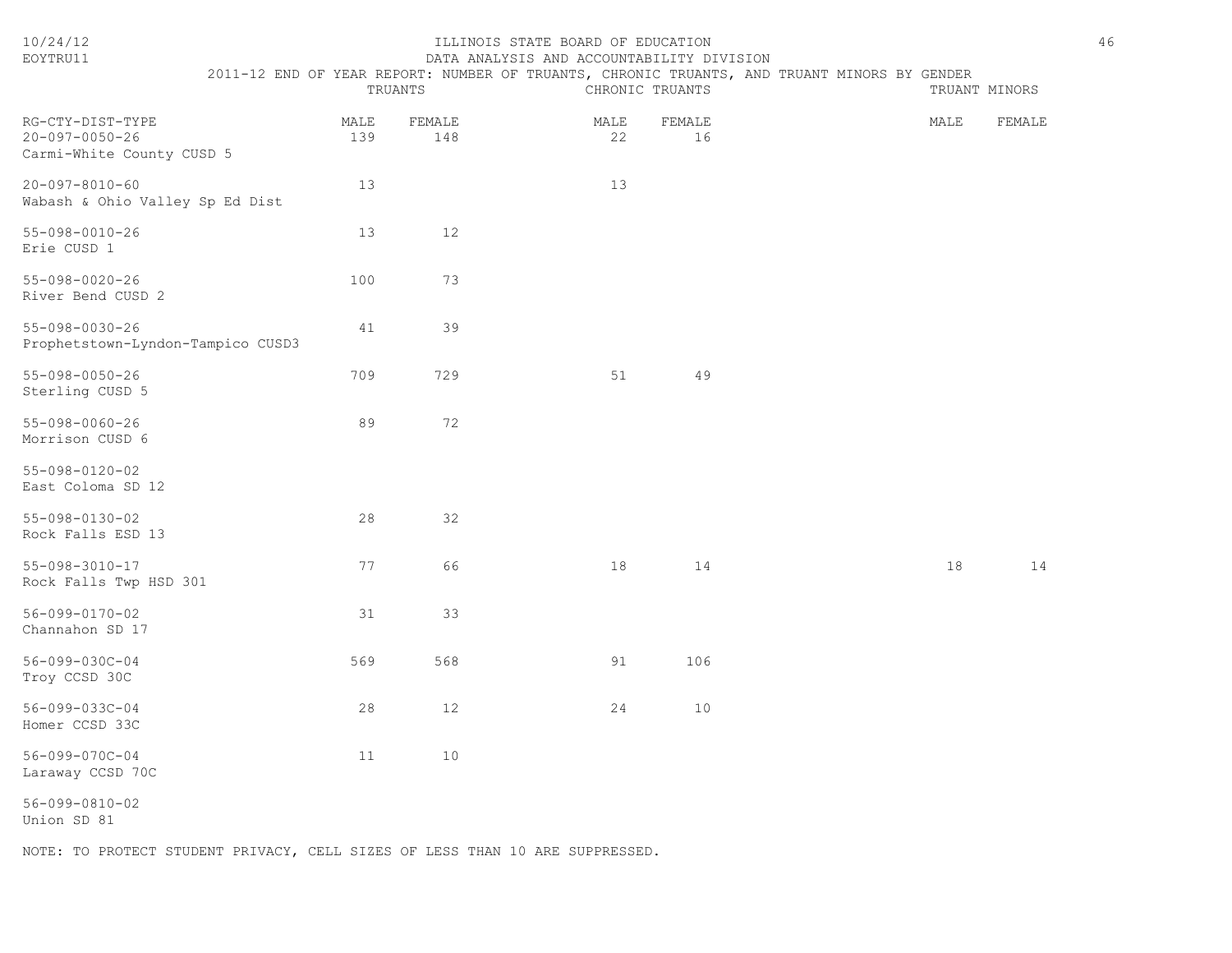| 10/24/12<br>EOYTRU11                                 | ILLINOIS STATE BOARD OF EDUCATION<br>DATA ANALYSIS AND ACCOUNTABILITY DIVISION                         |        |            |                 |  |               |        |  |  |  |
|------------------------------------------------------|--------------------------------------------------------------------------------------------------------|--------|------------|-----------------|--|---------------|--------|--|--|--|
|                                                      | 2011-12 END OF YEAR REPORT: NUMBER OF TRUANTS, CHRONIC TRUANTS, AND TRUANT MINORS BY GENDER<br>TRUANTS |        |            | CHRONIC TRUANTS |  | TRUANT MINORS |        |  |  |  |
| RG-CTY-DIST-TYPE<br>56-099-0840-02<br>Rockdale SD 84 | MALE<br>11                                                                                             | FEMALE | MALE<br>11 | FEMALE          |  | MALE          | FEMALE |  |  |  |
| $56 - 099 - 0860 - 05$<br>Joliet PSD 86              | 3,568                                                                                                  | 3,345  | 1,395      | 1,184           |  | 57            | 57     |  |  |  |
| 56-099-088A-02<br>Richland GSD 88A                   | 554                                                                                                    | 468    | 101        | 108             |  | 29            | 15     |  |  |  |
| 56-099-0880-02<br>Chaney-Monge SD 88                 |                                                                                                        |        |            |                 |  |               |        |  |  |  |
| 56-099-0890-02<br>Fairmont SD 89                     |                                                                                                        |        |            |                 |  |               |        |  |  |  |
| $56 - 099 - 0900 - 02$<br>Taft SD 90                 | 21                                                                                                     | 22     |            |                 |  |               |        |  |  |  |
| 56-099-0910-02<br>Lockport SD 91                     |                                                                                                        |        |            |                 |  |               |        |  |  |  |
| 56-099-0920-02<br>Will County SD 92                  |                                                                                                        |        |            |                 |  |               |        |  |  |  |
| $56 - 099 - 1140 - 02$<br>Manhattan SD 114           |                                                                                                        |        |            |                 |  |               |        |  |  |  |
| 56-099-1220-02<br>New Lenox SD 122                   | 20                                                                                                     | 11     |            |                 |  |               |        |  |  |  |
| 56-099-1590-02<br>Mokena SD 159                      | 14                                                                                                     |        |            |                 |  |               |        |  |  |  |
| $56 - 099 - 1610 - 02$<br>Summit Hill SD 161         |                                                                                                        |        |            |                 |  |               |        |  |  |  |
| 56-099-200U-26<br>Beecher CUSD 200U                  |                                                                                                        |        |            |                 |  |               |        |  |  |  |
| 56-099-201U-26<br>Crete Monee CUSD 201U              | 1,264                                                                                                  | 1,119  | 167        | 140             |  | 61            | 54     |  |  |  |
| 56-099-2020-22<br>Plainfield SD 202                  | 7,925                                                                                                  | 8,723  | 159        | 122             |  | 159           | 122    |  |  |  |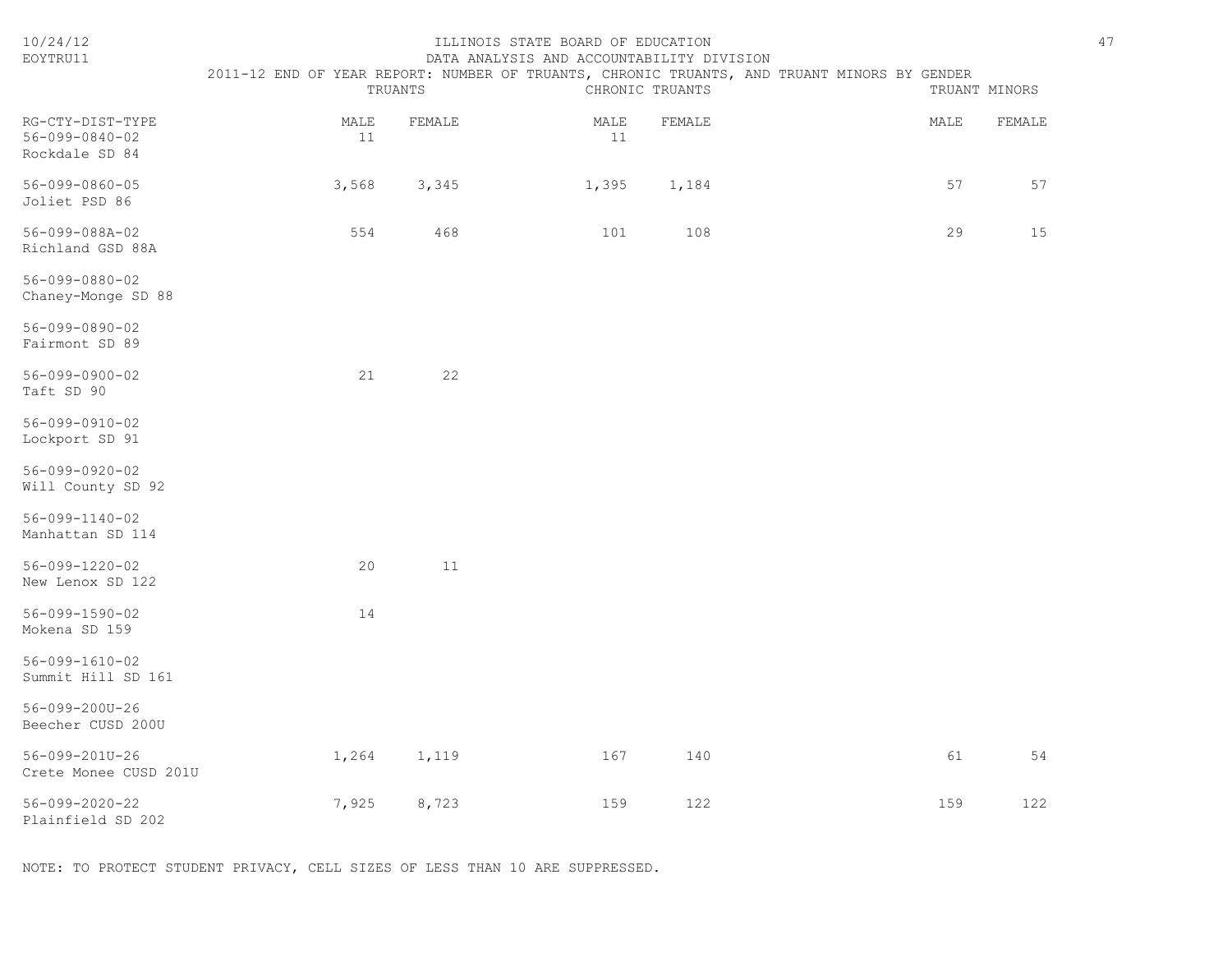| 10/24/12<br>EOYTRU11                                       | 48<br>ILLINOIS STATE BOARD OF EDUCATION<br>DATA ANALYSIS AND ACCOUNTABILITY DIVISION<br>2011-12 END OF YEAR REPORT: NUMBER OF TRUANTS, CHRONIC TRUANTS, AND TRUANT MINORS BY GENDER<br>TRUANTS<br>CHRONIC TRUANTS<br>TRUANT MINORS |        |       |        |  |      |        |  |
|------------------------------------------------------------|------------------------------------------------------------------------------------------------------------------------------------------------------------------------------------------------------------------------------------|--------|-------|--------|--|------|--------|--|
| RG-CTY-DIST-TYPE<br>56-099-2030-04<br>Elwood CCSD 203      | MALE                                                                                                                                                                                                                               | FEMALE | MALE  | FEMALE |  | MALE | FEMALE |  |
| $56 - 099 - 2040 - 17$<br>Joliet Twp HSD 204               | 1,579                                                                                                                                                                                                                              | 1,538  | 357   | 304    |  | 237  | 189    |  |
| $56 - 099 - 2050 - 17$<br>Lockport Twp HSD 205             | 905                                                                                                                                                                                                                                | 864    | 102   | 51     |  |      |        |  |
| 56-099-209U-26<br>Wilmington CUSD 209U                     | 38                                                                                                                                                                                                                                 | 29     |       |        |  |      |        |  |
| $56 - 099 - 2100 - 16$<br>Lincoln Way CHSD 210             | 103                                                                                                                                                                                                                                | 57     |       |        |  |      |        |  |
| 56-099-255U-26<br>Reed Custer CUSD 255U                    | 12                                                                                                                                                                                                                                 | 11     |       | 17     |  |      |        |  |
| 56-099-255U-61<br>S Will Co Coop for Spec Ed               | 20                                                                                                                                                                                                                                 |        |       |        |  |      |        |  |
| 56-099-365U-26<br>Valley View CUSD 365U                    | 1,810                                                                                                                                                                                                                              | 1,864  | 1,081 | 1,048  |  | 379  | 383    |  |
| $21 - 100 - 0010 - 26$<br>Johnston City CUSD 1             | 71                                                                                                                                                                                                                                 | 89     | 25    | 20     |  |      |        |  |
| $21 - 100 - 0020 - 26$<br>Marion CUSD 2                    | 606                                                                                                                                                                                                                                | 518    | 41    | 34     |  | 46   | 35     |  |
| $21 - 100 - 0030 - 26$<br>Crab Orchard CUSD 3              | 27                                                                                                                                                                                                                                 | 26     | 27    | 26     |  | 27   | 26     |  |
| $21 - 100 - 0040 - 26$<br>Herrin CUSD 4                    | 85                                                                                                                                                                                                                                 | 80     | 17    | 23     |  | 17   | 23     |  |
| $21 - 100 - 0050 - 26$<br>Carterville CUSD 5               | 274                                                                                                                                                                                                                                | 245    | 35    | 29     |  |      |        |  |
| $21 - 100 - 8010 - 60$<br>Williamson Co Spec Educ District | 14                                                                                                                                                                                                                                 |        | 14    |        |  | 16   | 16     |  |
| $04 - 101 - 1220 - 22$<br>Harlem UD 122                    | 617                                                                                                                                                                                                                                | 536    | 139   | 99     |  |      |        |  |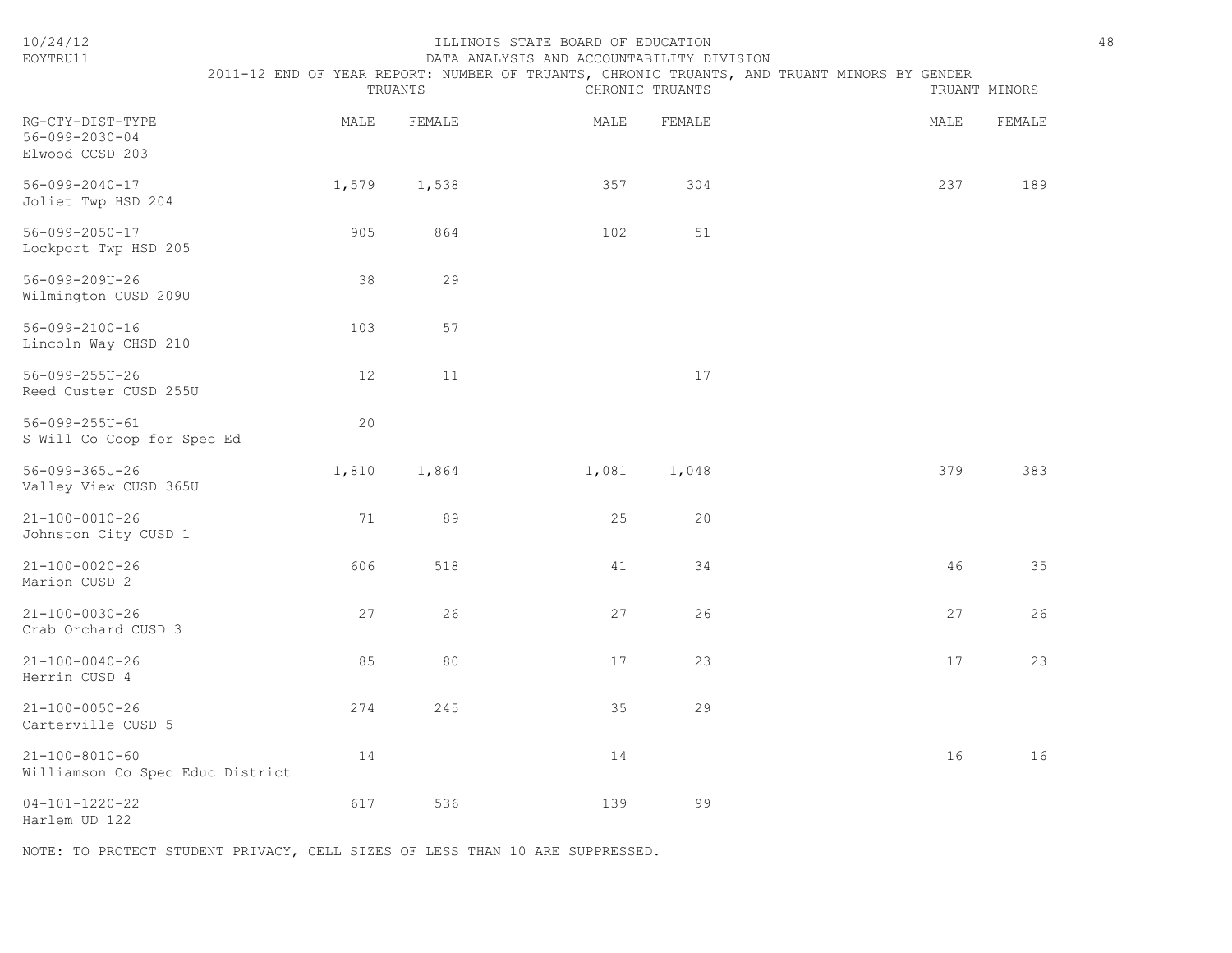| 10/24/12<br>EOYTRU11                                                | TRUANTS    |              | ILLINOIS STATE BOARD OF EDUCATION<br>DATA ANALYSIS AND ACCOUNTABILITY DIVISION<br>2011-12 END OF YEAR REPORT: NUMBER OF TRUANTS, CHRONIC TRUANTS, AND TRUANT MINORS BY GENDER | CHRONIC TRUANTS | TRUANT MINORS | 49     |
|---------------------------------------------------------------------|------------|--------------|-------------------------------------------------------------------------------------------------------------------------------------------------------------------------------|-----------------|---------------|--------|
| RG-CTY-DIST-TYPE<br>$04 - 101 - 1310 - 04$<br>Kinnikinnick CCSD 131 | MALE<br>57 | FEMALE<br>65 | MALE                                                                                                                                                                          | FEMALE          | MALE          | FEMALE |
| $04 - 101 - 1340 - 04$<br>Shirland CCSD 134                         |            |              |                                                                                                                                                                               |                 |               |        |
| $04 - 101 - 1400 - 04$<br>Rockton SD 140                            | 48         | 47           |                                                                                                                                                                               |                 |               |        |
| $04 - 101 - 2050 - 25$<br>Rockford SD 205                           | 7,650      | 7,503        | 2,434                                                                                                                                                                         | 2,288           | 10,082        | 9,791  |
| $04 - 101 - 2070 - 16$<br>Hononegah CHD 207                         | 406        | 394          | 19                                                                                                                                                                            | 34              |               |        |
| $04 - 101 - 3200 - 26$<br>County of Winnebago SD 320                | 248        | 214          | 12                                                                                                                                                                            | 15              |               |        |
| $04 - 101 - 3210 - 26$<br>Pecatonica CUSD 321                       | 104        | 112          |                                                                                                                                                                               |                 |               |        |
| $04 - 101 - 3220 - 26$<br>Durand CUSD 322                           |            |              |                                                                                                                                                                               |                 |               |        |
| $04 - 101 - 3230 - 26$<br>Winnebago CUSD 323                        |            |              |                                                                                                                                                                               |                 |               |        |
| $43 - 102 - 0010 - 04$<br>Metamora CCSD 1                           | 109        | 99           | 13                                                                                                                                                                            |                 |               |        |
| 43-102-0060-26<br>Fieldcrest CUSD 6                                 | 67         | 54           | 31                                                                                                                                                                            | 25              | 16            | 12     |
| 43-102-0110-26<br>El Paso-Gridley CUSD 11                           | 23         | 20           |                                                                                                                                                                               |                 |               |        |
| 43-102-0210-26<br>Lowpoint-Washburn CUSD 21                         |            |              |                                                                                                                                                                               |                 |               |        |
| $43 - 102 - 0600 - 26$<br>Roanoke Benson CUSD 60                    |            |              |                                                                                                                                                                               |                 |               |        |
| 43-102-1220-17<br>County of Woodford School                         |            |              |                                                                                                                                                                               |                 |               |        |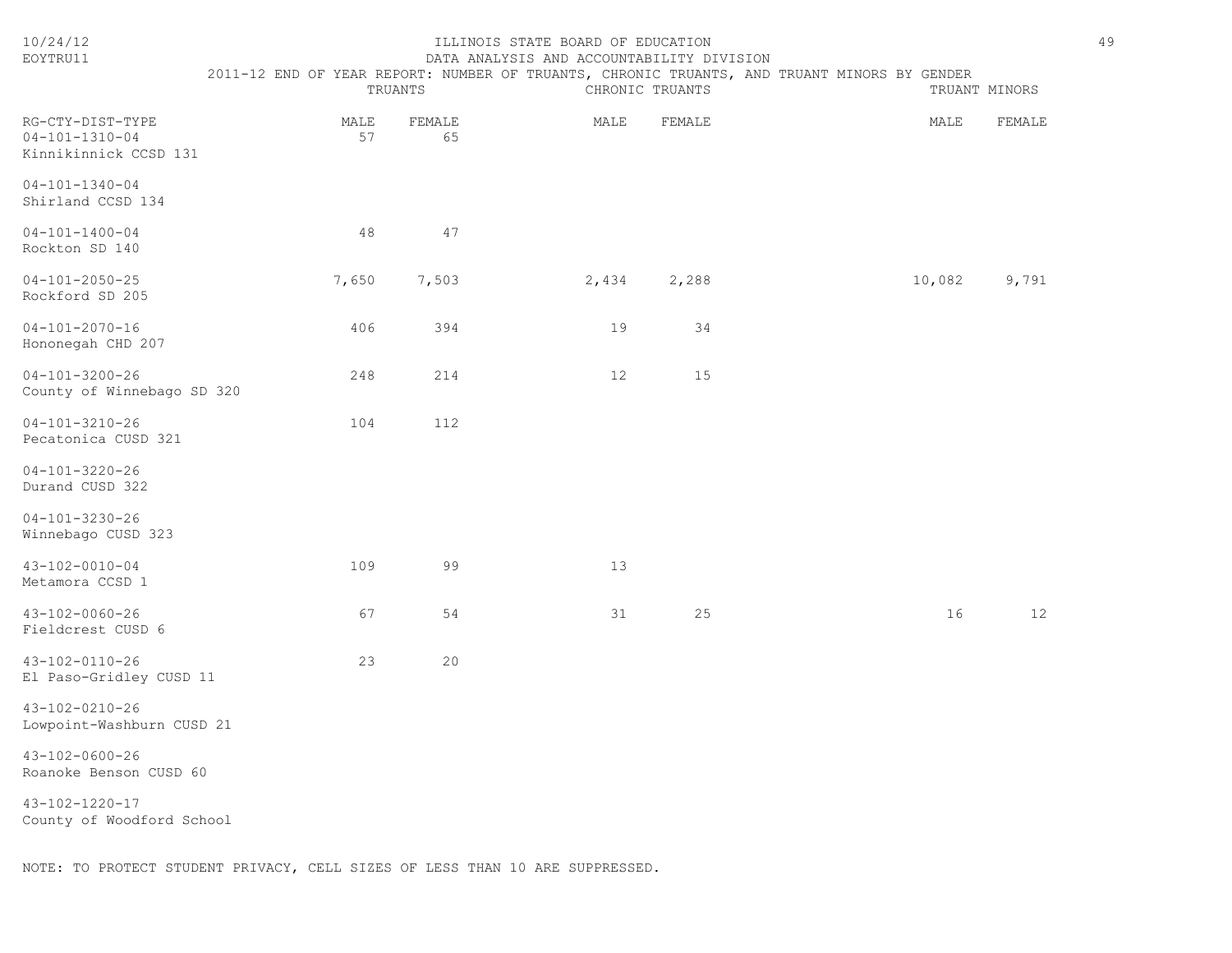| EOYTRU11                                                    |                                                                                             |            |              | DATA ANALYSIS AND ACCOUNTABILITY DIVISION |                 |  |               |                   |
|-------------------------------------------------------------|---------------------------------------------------------------------------------------------|------------|--------------|-------------------------------------------|-----------------|--|---------------|-------------------|
|                                                             | 2011-12 END OF YEAR REPORT: NUMBER OF TRUANTS, CHRONIC TRUANTS, AND TRUANT MINORS BY GENDER | TRUANTS    |              |                                           | CHRONIC TRUANTS |  | TRUANT MINORS |                   |
| RG-CTY-DIST-TYPE<br>43-102-1400-26<br>Eureka CUD 140        |                                                                                             | MALE<br>37 | FEMALE<br>29 | MALE<br>11                                | FEMALE          |  | MALE          | FEMALE            |
| $65 - 108 - 9000 - 80$<br>Dept of Human Services            |                                                                                             | 28         | 16           |                                           |                 |  |               |                   |
| $65 - 108 - 9010 - 80$<br>ISU Laboratory Schools            |                                                                                             | 65         | 45           |                                           |                 |  |               |                   |
| $02 - 000 - 0000 - 00$<br>Alxndr/John/Masc/Pulski/Union ROE |                                                                                             | 16         |              | 21                                        | 14              |  |               |                   |
| $03 - 000 - 0000 - 00$<br>Bond/Effingham/Fayette ROE        |                                                                                             | 26         | 10           |                                           | 13              |  |               |                   |
| $04 - 000 - 0000 - 00$<br>Boone/Winnebago ROE               |                                                                                             | 97         | 86           | 36                                        | 44              |  | 11            | $12 \overline{ }$ |
| $08 - 000 - 0000 - 00$<br>Carroll/Jo Daviess/Stephenson ROE |                                                                                             | 14         |              |                                           |                 |  |               |                   |
| $09 - 000 - 0000 - 00$<br>Champaign/Ford ROE                |                                                                                             | 60         | 42           | 33                                        | 24              |  |               |                   |
| $10 - 000 - 0000 - 00$<br>Christian/Montgomery ROE          |                                                                                             | 21         |              | 14                                        |                 |  | 14            |                   |
| $11 - 000 - 0000 - 00$<br>Clk Cls Cmbn Dglas Edgr Mltr Shlb |                                                                                             | 83         | 58           |                                           |                 |  |               |                   |
| $13 - 000 - 0000 - 00$<br>Clinton/Marion/Washington ROE     |                                                                                             | 56         | 17           | 40                                        | 12              |  |               |                   |
| $16 - 000 - 0000 - 00$<br>DeKalb ROE                        |                                                                                             | 18         |              | 11                                        |                 |  |               |                   |
| $20 - 000 - 0000 - 00$<br>Edwd/Gltn/Hdin/Pop/Slne/Wbh/Wn/Wh |                                                                                             | 58         | 39           | 56                                        | 49              |  | 55            | 52                |
| $21 - 000 - 0000 - 00$<br>Franklin/Williamson ROE           |                                                                                             | 59         | 65           | 45                                        | 51              |  | 36            | 45                |

22-000-0000-00 Fulton/Schuyler ROE

NOTE: TO PROTECT STUDENT PRIVACY, CELL SIZES OF LESS THAN 10 ARE SUPPRESSED.

10/24/12 ILLINOIS STATE BOARD OF EDUCATION 50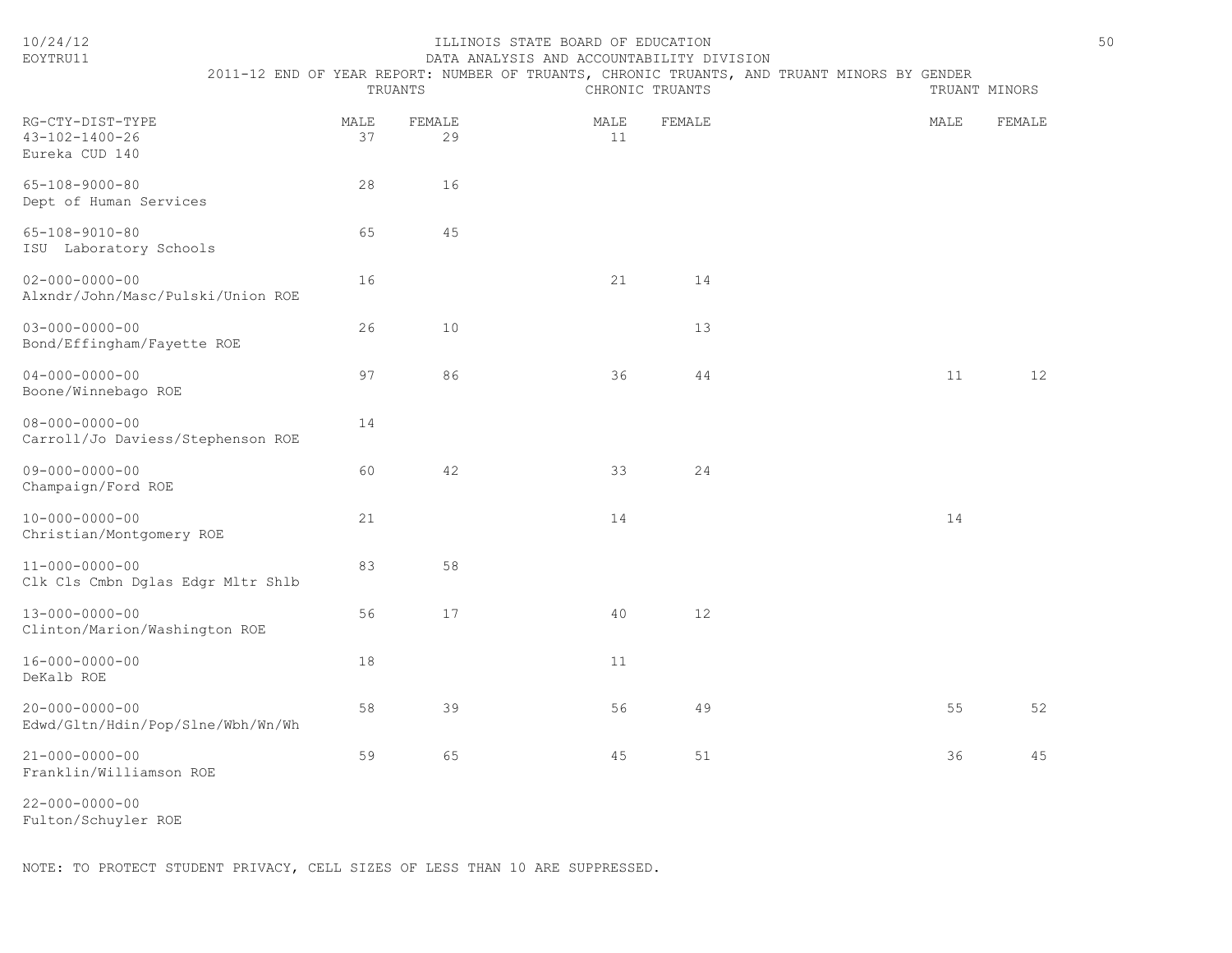| 10/24/12<br>EOYTRU11                                                | ILLINOIS STATE BOARD OF EDUCATION<br>51<br>DATA ANALYSIS AND ACCOUNTABILITY DIVISION        |         |                 |        |               |      |        |  |  |
|---------------------------------------------------------------------|---------------------------------------------------------------------------------------------|---------|-----------------|--------|---------------|------|--------|--|--|
|                                                                     | 2011-12 END OF YEAR REPORT: NUMBER OF TRUANTS, CHRONIC TRUANTS, AND TRUANT MINORS BY GENDER | TRUANTS | CHRONIC TRUANTS |        | TRUANT MINORS |      |        |  |  |
| RG-CTY-DIST-TYPE<br>$26 - 000 - 0000 - 00$<br>Hancock/McDonough ROE | MALE                                                                                        | FEMALE  | MALE            | FEMALE |               | MALE | FEMALE |  |  |
| $27 - 000 - 0000 - 00$<br>Henderson/Mercer/Warren ROE               |                                                                                             |         |                 |        |               |      |        |  |  |
| $28 - 000 - 0000 - 00$<br>Bureau/Henry/Stark ROE                    | 13                                                                                          |         |                 |        |               |      |        |  |  |
| $30 - 000 - 0000 - 00$<br>Jackson/Perry ROE                         | 24                                                                                          |         |                 |        |               |      |        |  |  |
| $31 - 000 - 0000 - 00$<br>Kane ROE                                  | 63                                                                                          | 19      | 31              | 15     |               | 15   |        |  |  |
| $32 - 000 - 0000 - 00$<br>Iroquois/Kankakee ROE                     | 49                                                                                          | 32      | 66              | 75     |               | 22   | 16     |  |  |
| $33 - 000 - 0000 - 00$<br>Knox ROE                                  |                                                                                             |         |                 |        |               |      |        |  |  |
| $35 - 000 - 0000 - 00$<br>La Salle ROE                              | 40                                                                                          | 20      | 15              | 14     |               | 15   | 14     |  |  |
| $38 - 000 - 0000 - 00$<br>Logan/Mason/Menard ROE                    |                                                                                             |         |                 |        |               |      |        |  |  |
| $39 - 000 - 0000 - 00$<br>Macon/Piatt ROE                           |                                                                                             |         | 37              | 36     |               |      |        |  |  |
| $41 - 000 - 0000 - 00$<br>Madison ROE                               | 16                                                                                          |         | 19              | 14     |               |      |        |  |  |
| $45 - 000 - 0000 - 00$<br>Monroe/Randolph ROE                       | 130                                                                                         | 62      | 13              |        |               |      |        |  |  |
| $46 - 000 - 0000 - 00$<br>Brown/Cass/Morgan/Scott ROE               | 29                                                                                          | 25      | 16              |        |               | 16   |        |  |  |
| $47 - 000 - 0000 - 00$<br>Lee/Ogle ROE                              | 26                                                                                          | 11      |                 |        |               |      |        |  |  |
| $50 - 000 - 0000 - 00$                                              |                                                                                             |         |                 |        |               |      |        |  |  |

St Clair ROE